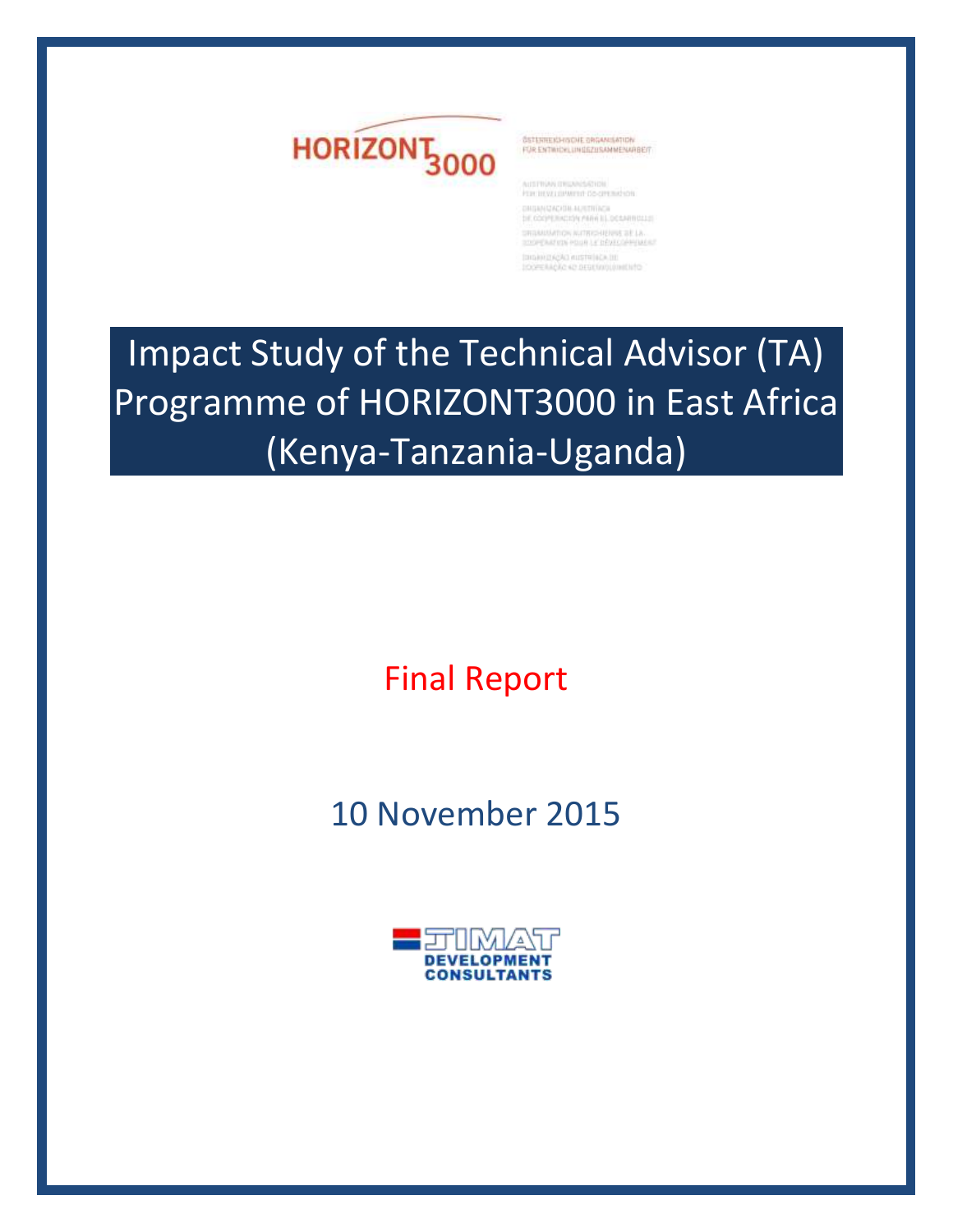## <span id="page-1-0"></span>**Acknowledgements**

The evaluation team would like to express their gratitude to all partner organisations and former Technical Assistants (TAs) that participated in the impact study process in all the countries of the East Africa office. Without their contribution and time the study would not have been possible.

Special appreciation goes to Regional Office East Africa for providing adequate support to the impact study team. Wim Getkate was particularly instrumental in organising the consultation process for the team and in some instances at very short notice. Also special mention goes to the regional office staff for responding to our never ending requests for additional information! Their support is very greatly appreciated.

The views and opinions expressed in this report are those of the authors and do not represent the views of HORIZONT3000 or its partners.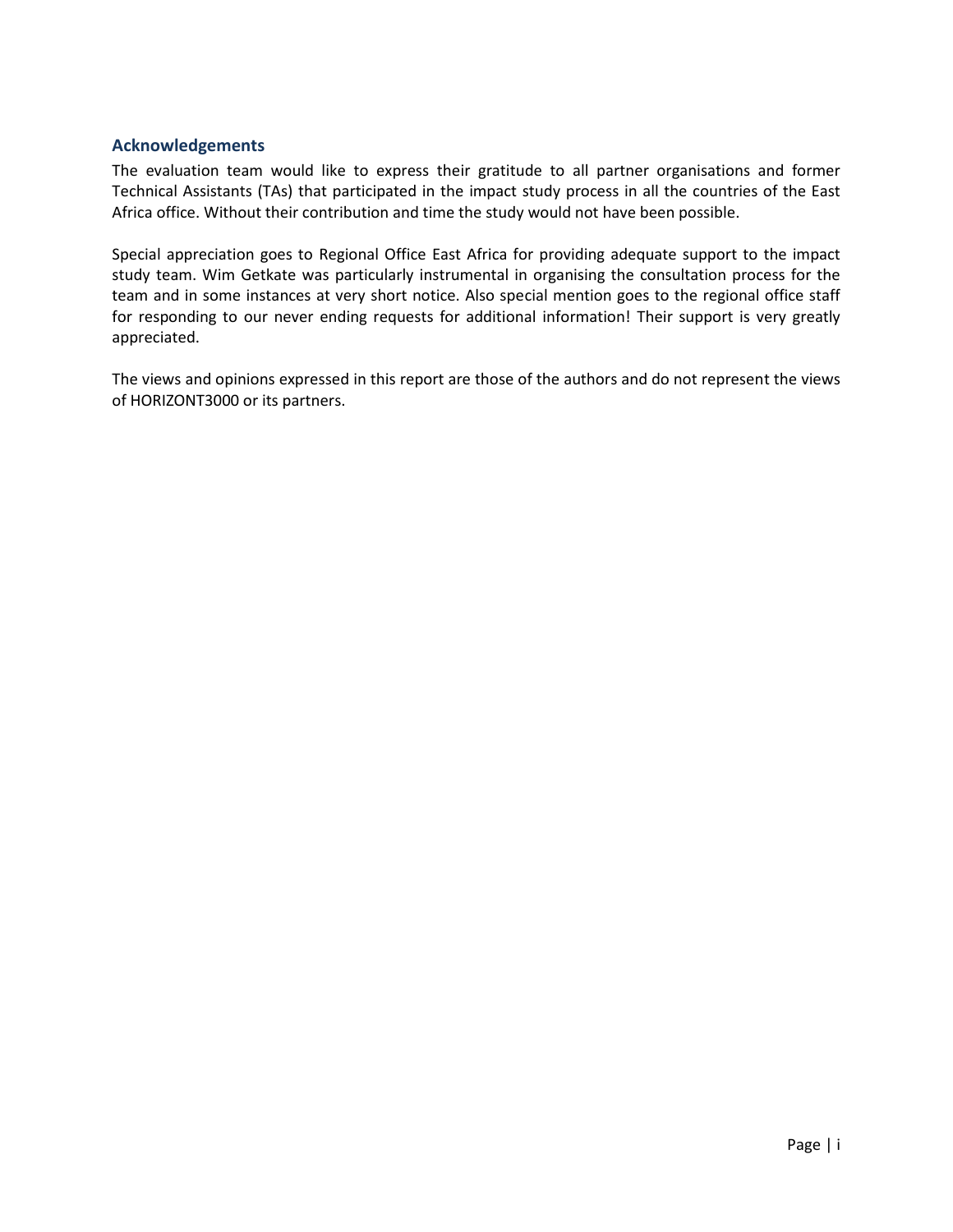# <span id="page-2-0"></span>**Table of Contents**

| 1              |                                                                                                        |
|----------------|--------------------------------------------------------------------------------------------------------|
| $\overline{2}$ |                                                                                                        |
| 2.1            |                                                                                                        |
|                |                                                                                                        |
| 2.1.1          |                                                                                                        |
| 2.1.2          |                                                                                                        |
| 2.1.3          |                                                                                                        |
| 3              |                                                                                                        |
| 3.1            |                                                                                                        |
| 3.2            |                                                                                                        |
| 4              |                                                                                                        |
| 4.1            |                                                                                                        |
| 4.2            |                                                                                                        |
| 4.3            |                                                                                                        |
| 4.4            |                                                                                                        |
| 4.5            |                                                                                                        |
| 5              |                                                                                                        |
| 5.1            |                                                                                                        |
| 5.1.1          | To what extent has the development intervention been exemplary, created structures and had an          |
|                |                                                                                                        |
| 5.1.2          | What were the particular features of the TA programme that have made a difference?11                   |
| 5.1.3          | How did the TA programme work in conjunction with other interventions, programmes or services to       |
|                | achieve outcomes on the level of the regional East Africa programme of HORIZONT3000? 13                |
| 5.2            |                                                                                                        |
| 5.2.1          | Which goals and objectives have been attained and which have been more difficult to attain?15          |
| 5.2.2          |                                                                                                        |
| 5.2.3          |                                                                                                        |
| 5.3            |                                                                                                        |
| 5.3.1          | What were the particular features of the interventions that made a difference, especially in the field |
|                | of OD? 20                                                                                              |
| 5.3.2          | Have there been any unintended or negative changes that can be attributed to the TA programme? 22      |
| 5.3.3          |                                                                                                        |
|                |                                                                                                        |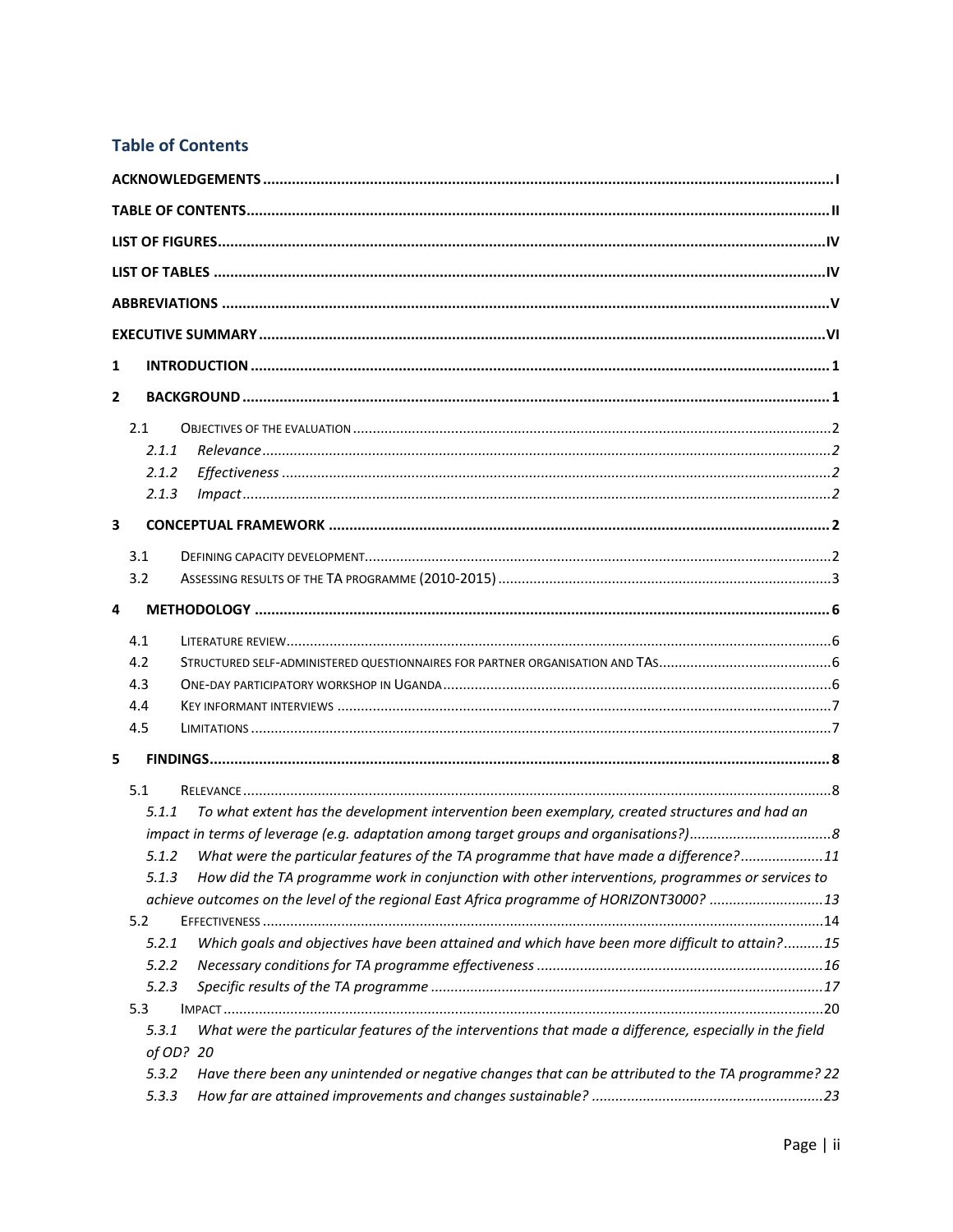| 6              |     |  |
|----------------|-----|--|
|                | 6.1 |  |
|                | 6.2 |  |
| $\overline{ }$ |     |  |
|                |     |  |
|                |     |  |
|                |     |  |
|                |     |  |
|                |     |  |
|                |     |  |
|                |     |  |
|                |     |  |
|                |     |  |
|                |     |  |
|                |     |  |
|                |     |  |
|                |     |  |
|                |     |  |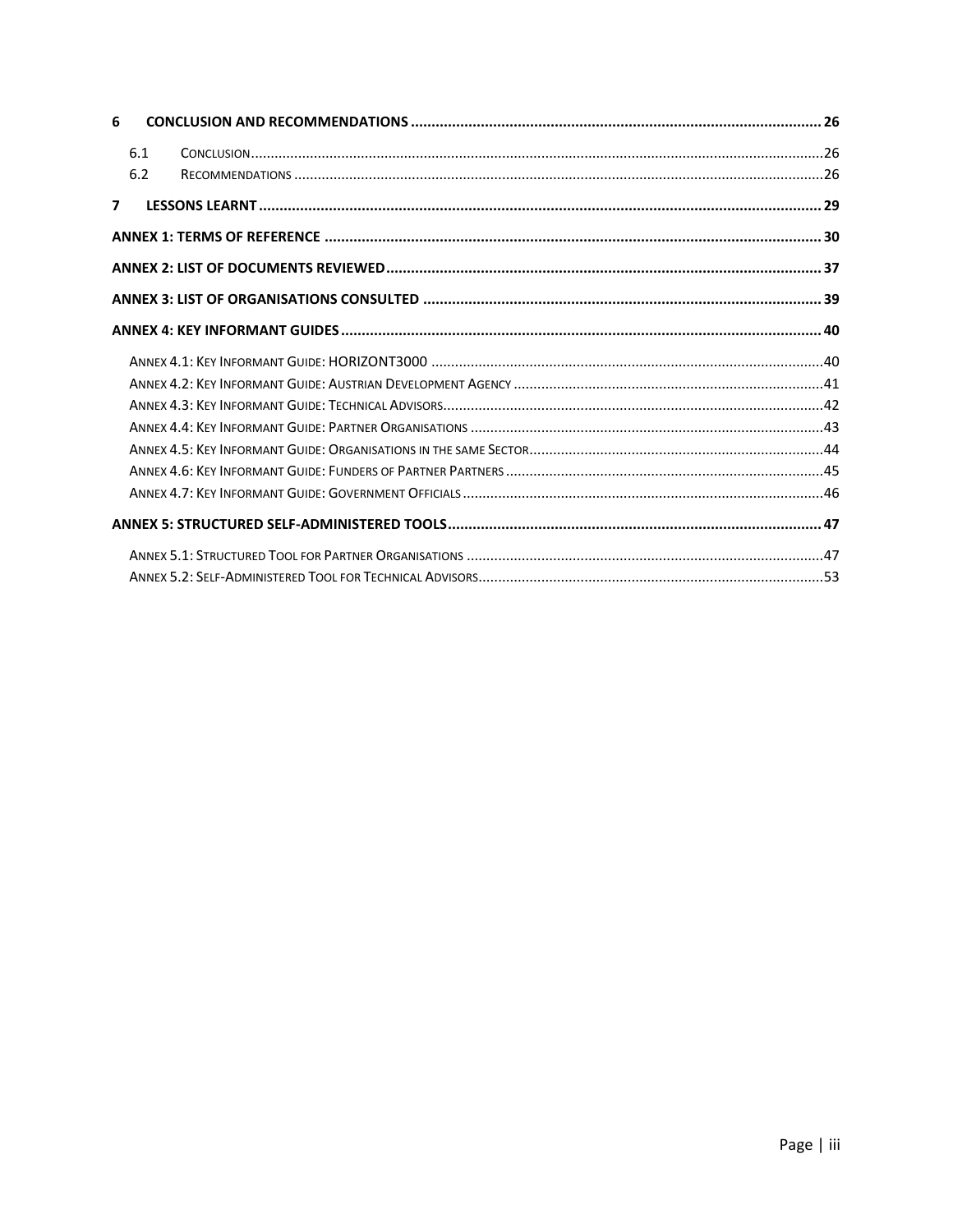<span id="page-4-0"></span>

| <b>List of Figures</b> |  |
|------------------------|--|
|                        |  |

# <span id="page-4-1"></span>**List of Tables**

| Table 7: Where have the TA services been most valuable for the organisation? 15                      |  |
|------------------------------------------------------------------------------------------------------|--|
|                                                                                                      |  |
|                                                                                                      |  |
| Table 10: Views of partner organisations on contribution of TA to improved service delivery 19       |  |
|                                                                                                      |  |
|                                                                                                      |  |
| Table 13: TAs and partner organisations' views on measures put in place by partner organisations for |  |
|                                                                                                      |  |
|                                                                                                      |  |
|                                                                                                      |  |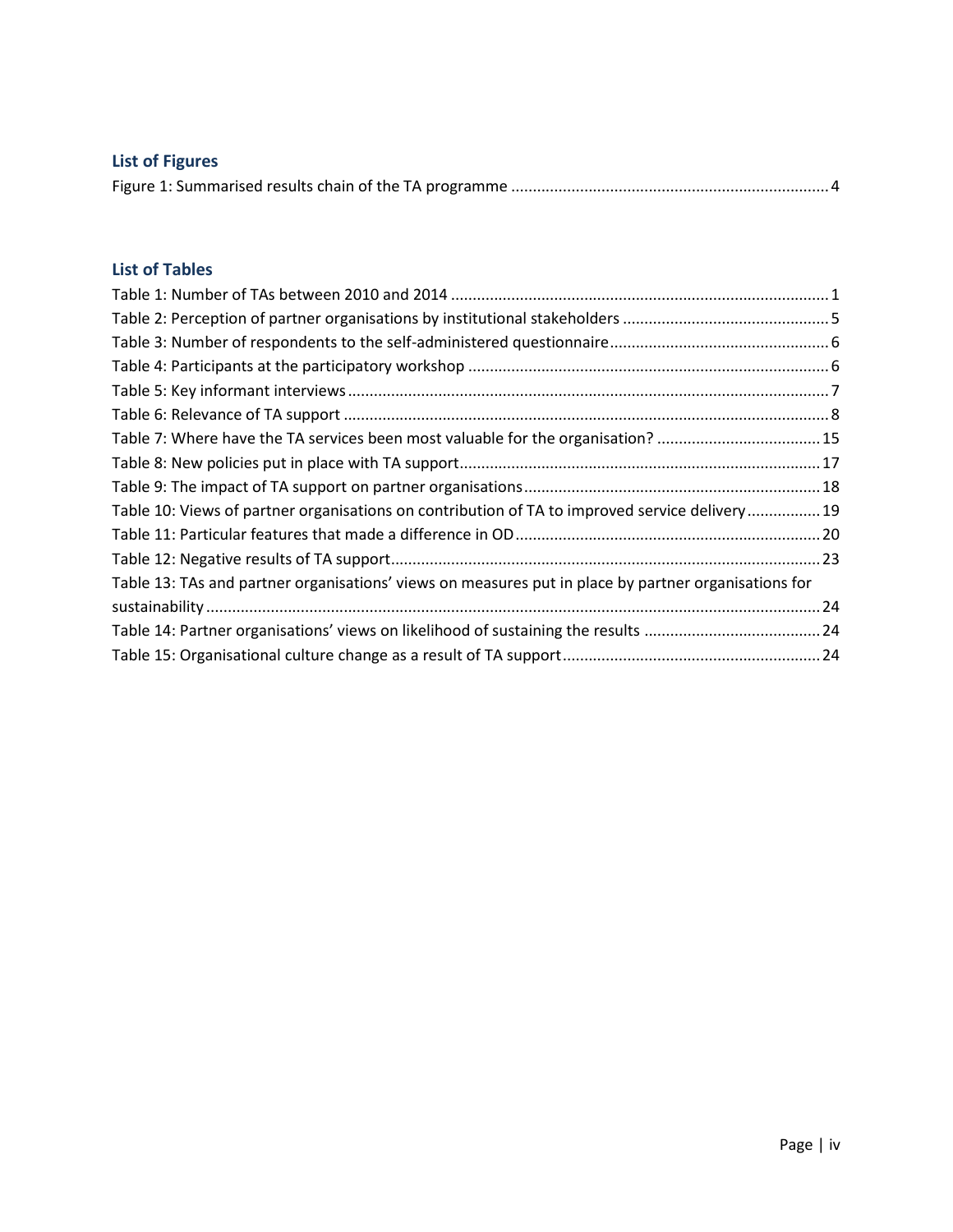# <span id="page-5-0"></span>**Abbreviations**

| ADA            | <b>Austrian Development Agency</b>                                                |
|----------------|-----------------------------------------------------------------------------------|
| <b>ANPPCAN</b> | African Network for the Protection and Prevention against Child Abuse and Neglect |
| <b>CWB</b>     | Catholic Women's Bureau (of Caritas Jinja)                                        |
| <b>CIDI</b>    | <b>Community Integrated Development Initiatives</b>                               |
| <b>CREEC</b>   | Centre for Research in Energy and Energy Conservation                             |
| <b>DESECE</b>  | Development Education Services for Community Empowerment                          |
| ERI            | <b>Enabling Rural Innovation</b>                                                  |
| 11Z            | Institute for International Cooperation                                           |
| M&E            | Monitoring and Evaluation                                                         |
| <b>NGO</b>     | Non-Government Organisation                                                       |
| OD.            | <b>Organisational Development</b>                                                 |
| <b>OED</b>     | <b>Austrian Development Service</b>                                               |
| PO.            | Partner Organisation                                                              |
| TA             | <b>Technical Advisor</b>                                                          |
| <b>TAREA</b>   | Tanzania Renewable Energy Association                                             |
| <b>TOAM</b>    | Tanzania Organic Agriculture Movement                                             |
| <b>UCC</b>     | Uganda Children's Centre                                                          |
| <b>UEEF</b>    | Uganda Environmental Education Foundation                                         |
| <b>UWASNET</b> | Uganda Water and Sanitation Network                                               |
| YARD           | Youth Association for Rural Development                                           |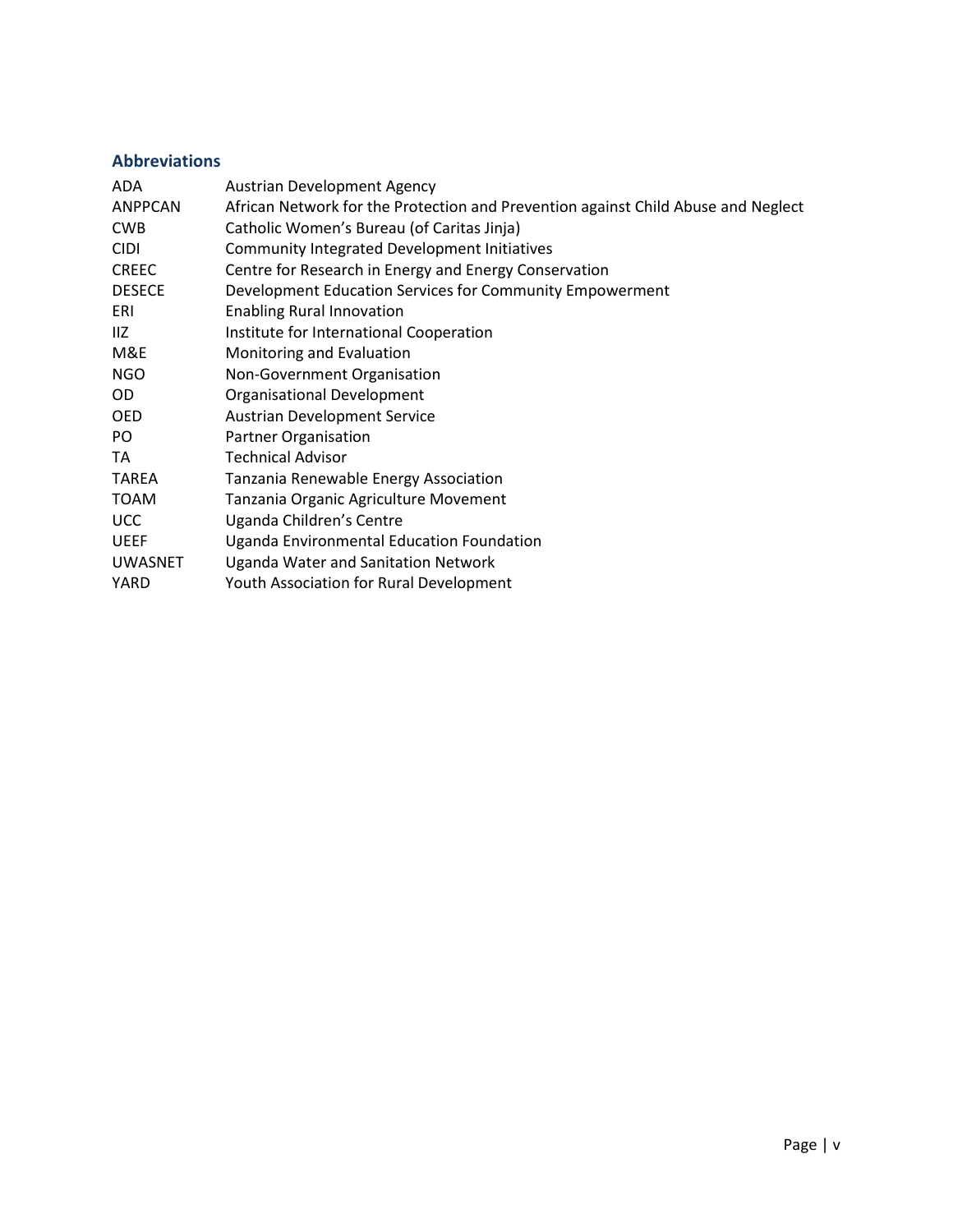## <span id="page-6-0"></span>**Executive Summary**

#### **Background**

The main aim of the TA programme is to provide capacity development support for HORIZONT3000 local partner organisations. Technical Advisors act as catalysts for its local partners to unleash, strengthen, create, adapt, and maintain capacity over time.

The programme goal is formulated as "strengthening and consolidation of the concepts and methods for systematic capacity development and knowledge management that were developed in the previous TA programme 2010-12 in the areas Rural Development and Natural Resource Management, Human Rights / Civil Society and Education". It aims to increase the effectiveness of work of the local partner organisations (PO), which, in turn, will have higher capacities to contribute to the improvement of the living conditions of their respective target groups.

The main sets of activities, as stipulated in the intervention logic, are: (1) the systematic capacity development at individual, organisational and societal level; (2) the identification and documentation of experiences, instruments and methods for TA programmes with a high potential for replication; (3) increased 'merging' of the two programmatic core instruments (TA programme and financing projects) through the implementation of complimentary activities and events related to capacity development in order to increase synergy effects; (4) expansion of the service offer of tailor-made TA programmes for other Austrian NGOs.

## **Purpose and Objective of the Study**

The goal of the impact study was to assess the contribution of the technical assistance (TA) programme to the overall capacity development of local partners, especially in the field of organisational development, and to the

wider development goals of HORIZONT3000 in East Africa.

The impact study was to help HORIZONT3000 to improve the quality of its TA programme by:

- Providing insights in how the TA programme achieves impact;
- Providing clear good practice examples that can be up-scaled in order to maximize positive impacts for the local partners and beyond;
- Providing recommendations, especially on:
	- Possibilities to increase positive impacts in the field of organisational development (OD) for local partner organisations
	- Instructions to improve preparation courses of TAs
	- Possible improvements of management structures and processes to help sustain and maximize positive impacts.

## **Methodology**

A mixed method approach was used for the study which utilized quantitative and qualitative methods. The quantitative data collection comprised self-administered questionnaires completed by 30% of the partner organisations receiving TA support during the evaluation period and 25% of TAs.

Qualitative methods comprised a participatory workshop and key informant interviews. A participatory workshop was held in Kampala with a select number of partner organisations and TAs. Key informants interviews were conducted with randomly selected partner organisations and TAs and HORIZONT3000 staff in Vienna, Kampala and Dar es Salaam.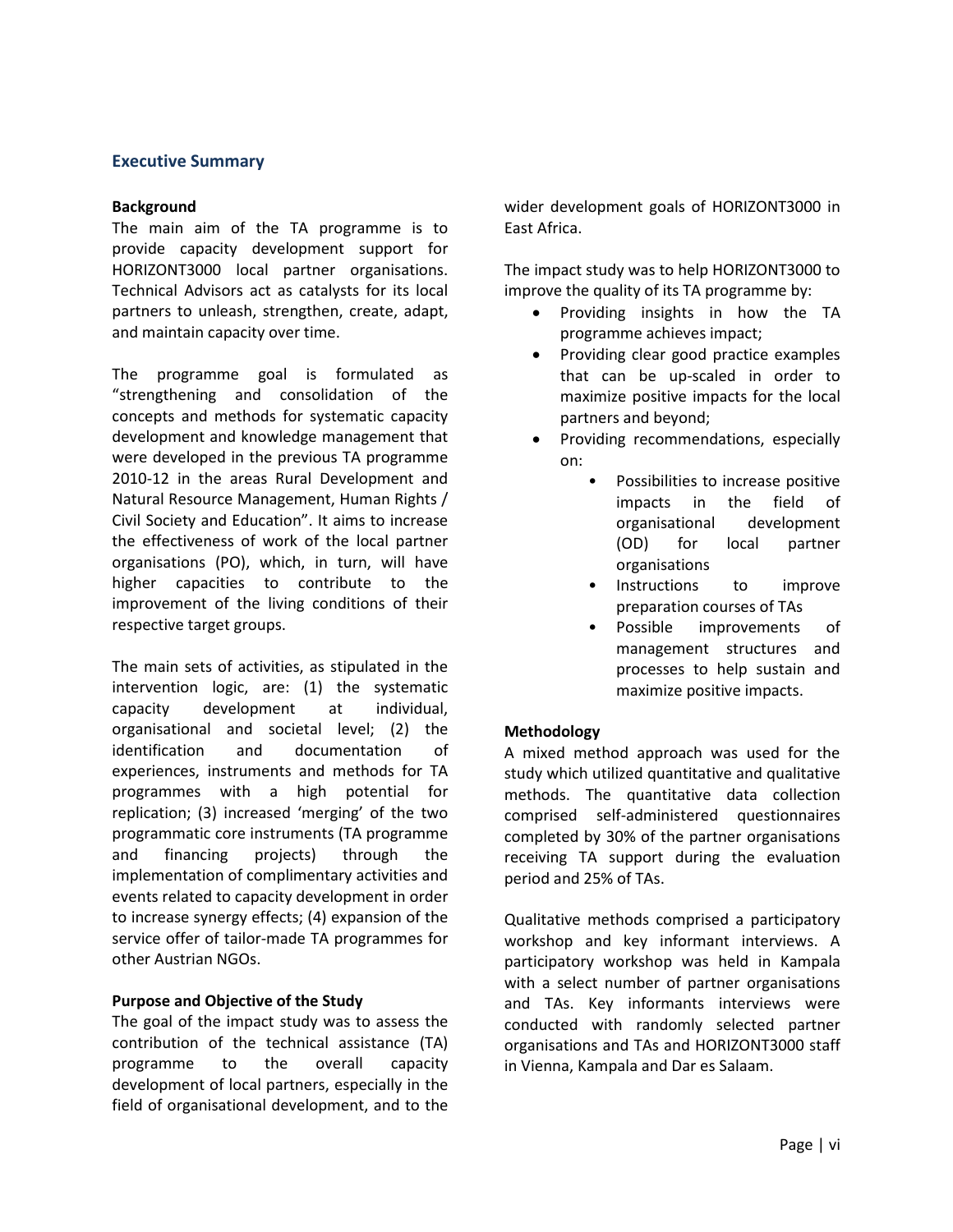A total of 52 partner organisations and TAs were reached with the study comprising 40% of the population.

## **Findings**

#### Relevance

The TA programme provides demand driven services to partner organisations. The features that include salary support, work support fund, comprehensive recruitment process that includes local partners, in-country support for TAs, and knowledge sharing and exchange were noted as key in providing a sound foundation for success of the TA programme. Given the type of organisations the TA programme supports, small mostly rural partners where limited funding for the counterpart staff is apparent, salary support becomes a relevant instrument. The work support fund was noted to provide HORIZONT3000 with the opportunity to facilitate the work of a TA where funds were limited. Support visits to partners strengthen the relationship between HORIZONT3000 and the partner organisation. This is important for creating the right framework for capacity development. The three stage recruitment process, which includes a practical session to observe skills and knowledge, provides a good foundation for HORIZONT3000 to select the most appropriate TAs. The added involvement of the recipient partner in the recruitment process, in particular reviewing and approving the CV of the prospective candidate, bred ownership. The recruitment process is supported by a seven week orientation course in Vienna and a further two weeks in-country. HORIZONT3000 provides local support for TAs through dedicated TA Programme Officers placed in Uganda and Tanzania. This feature has provided HORIZONT3000 with the unique opportunity for close supervision of the TA programme in East Africa. Annual meetings of TAs provided platforms for sharing of experiences among TAs and for HORIZONT3000 staff to receive feedback on the programme. The use of the KNOWHOW3000 (a knowledge management system for HORIZONT3000), particularly the "borrow a TA" initiative, has

been helpful in filling gaps in knowledge in existing TAs and building confidence of partner organisations.

Another important feature of TA programme is that it works mostly with rural NGOs working on the frontiers of development. This shortens the causal linkage between individual capacity and direct benefits to target populations of the East Africa Regional Strategy of HORIZONT3000. Moreover, results of the impact study show that the TA programme has been more successful at this level than with bigger organisations. There is also good overlap between co-financing projects (50%) and the TA programme, allowing the latter to directly contribute to achievement of the East Africa Regional Strategy.

There are areas that need to be improved to enhance the design and relevance of the TA programme and include:

- 1. The assessment of partners to confirm capacity gaps needs to be done consistently for all applicants;
- 2. The M&E system needs to be structured and systematic and incorporate both the partner and TA feedback in the process;
- 3. Broadening the advertisement for TA positions to ensure a wider selection and deployment of the right candidates; and
- 4. Salary and work support funds pose a risk of creating dependency by the partner organisation and need to be implemented carefully with supportive measures for sustainability.

## Effectiveness

There is wide evidence of the contribution of the TA programme to capacity development. Greatest changes were achieved at individual capacity, then organisation and last societal capacity. At the societal level, factors that influence change are no longer in the control of HORIZONT3000 and in many cases require more time than the two year contracts for TAs (not all TA contracts are extended).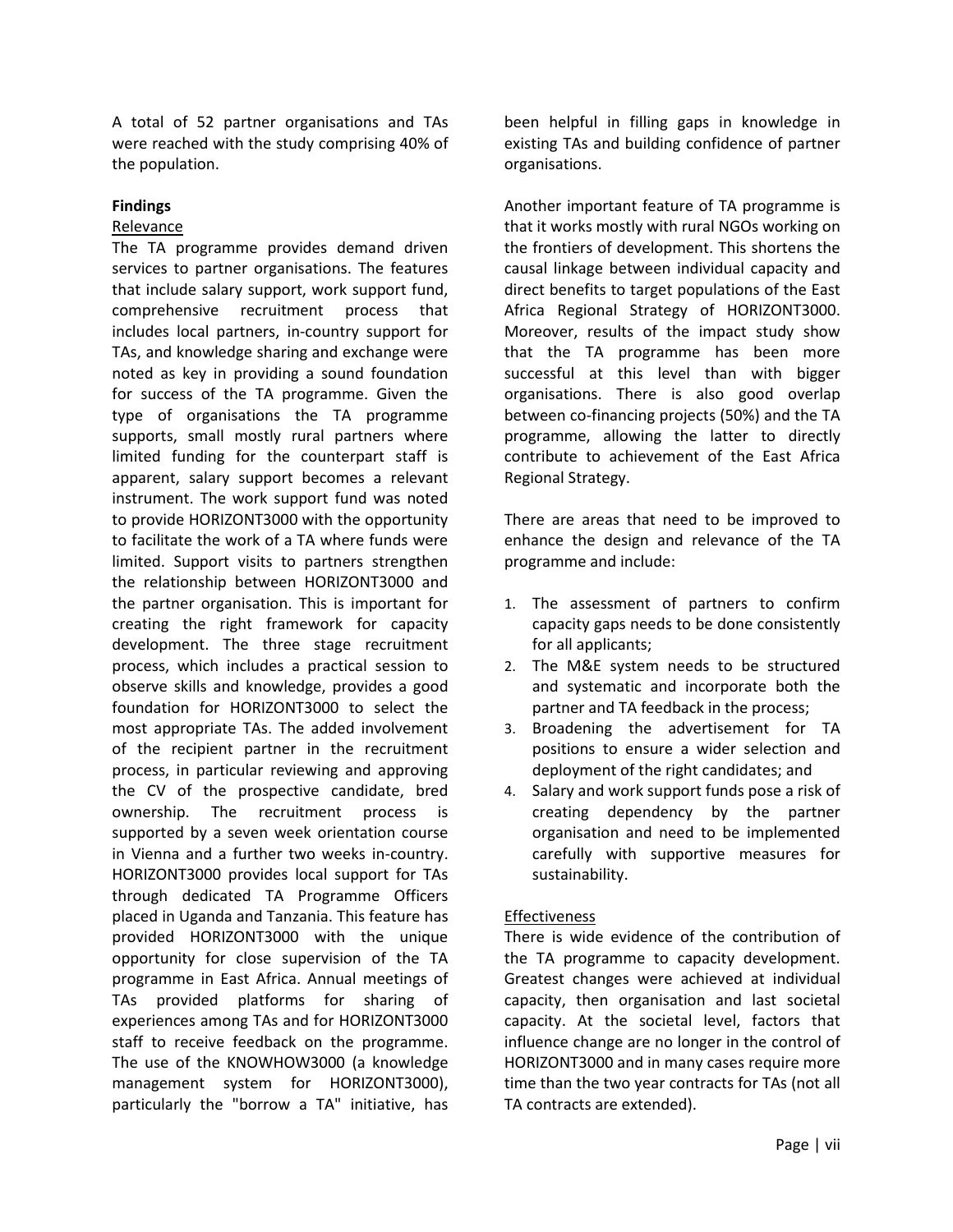All the organizations affirmed that counterpart staff and in some cases many people or entire departments have improved their technical skills in management, human resource, finance and project management, data collection including designing tools, data analysis, project proposal writing and budgeting, monitoring and evaluation, programme review, marketing, training, systematization, report writing, internal and external communication. Improvement in skills resulted in increased motivation and confidence. Staff became more excited to execute their duties. At the organisational level, there were examples of M&E departments being established, development of manuals, policies and procedures (human resources, finance, programmes, etc.), development of strategic plans, and incorporation of new and effective approaches to interventions and documentation.

For the TA programme to be able to achieve its objectives, there are certain conditions that are necessary namely: matching of TAs with the capacity needs of POs, their training and application of a TA role, orientation and character of the TA, availability of both TA and counterpart staff for the duration of the TA term and availability of funds to support TA activities.

There are a number of features of the HORIZONT3000 Technical Advisor programme that have made a difference in OD and are: the log frame, highly experienced TAs, deployment of TAs to project areas, systems development, the salary support, working with specific counterparts, regular follow up visits and flexibility of the TAs (to take on work outside the log frame).

Unintended impacts of the TA programme include:

1. loss of trained counterpart staff to other organisations because of improved skills and knowledge which can be viewed as a

Impact

In terms of organisational development (OD) following were identified as success factors:

| <b>OD level</b> | <b>Success factors</b>            |
|-----------------|-----------------------------------|
| Individual      | Availability of a relevant        |
|                 | counterpart staff                 |
|                 | Willingness to learn among        |
|                 | counterpart staff                 |
|                 | Employ adult learning methods     |
|                 | Quality of TA (experience,        |
|                 | qualifications, age, and          |
|                 | character)                        |
| Organisa-       | Participatory identification of   |
| tional          | capacity development needs        |
|                 | Use of the log frame              |
|                 | Funding for activities in the log |
|                 | frame                             |
|                 | Flexibility of roles and          |
|                 | responsibilities of the TA to     |
|                 | meet emerging needs for the       |
|                 | organisation                      |
| Societal        | TA reports to management          |
|                 | committee                         |
|                 | <b>HORIZONT3000 technical</b>     |
|                 | support and monitoring of TA      |
|                 | performance                       |
|                 | Quality of TA (experience,        |
|                 | qualifications, age, and          |
|                 | character)                        |

positive from the individual's perspective but a negative from the institution's side.

- 2. the presence of European staff in local organisations provides confidence to some donors on the abilities of the local partner and therefore opportunities for increasing funding.
- 3. conversely, the presence of a European in a local organisation makes it lose trust of government because it was reported to be leading to negative views among government of the organisation being externally driven resulting in reduced trust of these organisations by them.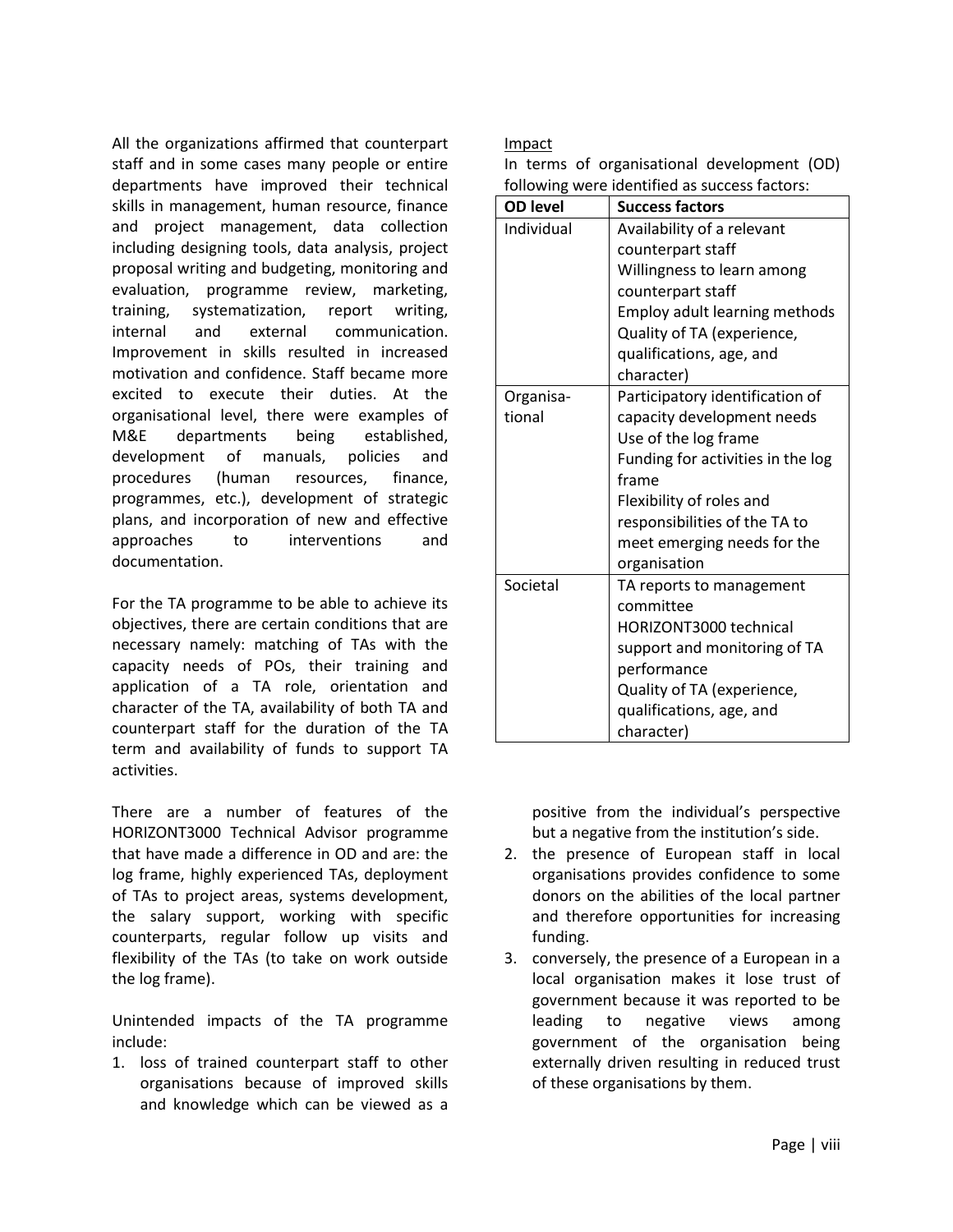#### Sustainability

Measures that help sustainability are the implementation of new policies, procedures and guidelines during the TA support period, culture change, and gradual weaning of TA support. Although a number of organizations indicated that they had put in place measures for sustainability (84.6%), some (42.9%) were not confident that the measures were going to be effective to achieve sustainability. This can be attributed to concern on implementation of policies and availability of funding to sustain new initiatives or departments.

#### **Lessons Learned**

The impact study has shown that the quality of TA is of paramount importance if results are to be achieved.

Without a counterpart staff the TA misses an interlocutor for capacity development in the partner organisation.

Achievements at the organisational level require a mix of conditions to be realized that include:

- 1. flexibility in addressing capacity needs of partner organisations which increases relevance of TA and in turn increases the will to reform.
- 2. the TA having access to the management committee to discuss issues of organisational change and reporting on results of the TA programme.
- 3. quality of the TA that gives trust to the partner organisation of the capacity to deliver.
- 4. close monitoring and support from the HORIZONT3000 local management office to nurture a focus on results and address any challenges in influencing results faced by TAs.

Having staff in the regional office for Kenya and Tanzania is good practice as it provides TAs the opportunity to receive quick and relevant feedback than would otherwise be with management from Vienna.

Not all applications for capacity are genuine.

#### **Recommendations**

**Recommendation 1:** TAs find the orientation programme not adequate in particular providing practical experiences they will encounter in their specific countries. HORIZONT3000 therefore needs to explore ways of ensuring the orientation programme is practical and relevant to TAs being deployed in East Africa. One way would be to take advantage of returning TAs in Vienna and former TAs employed in HORIZONT3000 headquarters. Another way would be trainings or sharing of experiences of TAs during the assignment period.

**Recommendation 2**: There is need to support the TA programme staff in providing the depth of technical and OD support required for effectiveness. It is therefore recommended HORIZONT3000 consider use TAs that have chosen to remain in East Africa with demonstrated expertise in delivering TA services to provide short term support to incumbent TAs as a pool of "flying TAs". They will be used by HORIZONT3000 to provide closer technical support required to achieve results.

**Recommendation 3:** HORIZONT3000 faces challenges in the recruitment of TAs. This has negatively affected its ability to always acquire the best qualified TAs, an important aspect for achieving impact. Opportunities for improving recruitment exist and could include:

- a) Advertising beyond the HORIZONT3000 website as is currently done.
- b) Plan annual TA months early to allow for the local office to plan in time on TA requirements – contract extension against new TAs.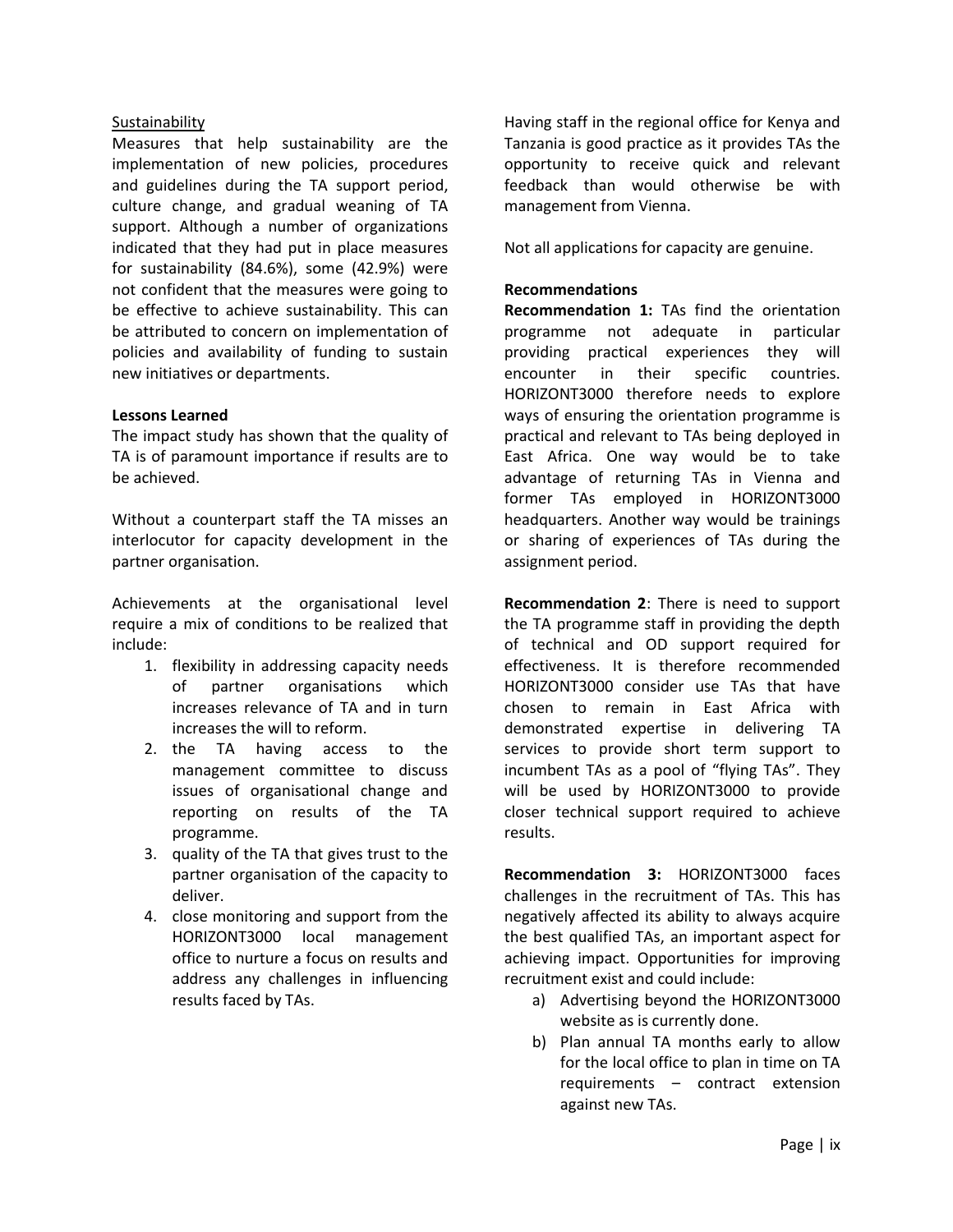- c) Explore local recruitment of TAs (Europeans already in East Africa and willing to work under the conditions).
- d) Assess possibility of extending TA contracting beyond five years (with the TA moving to different organisations). This will provide HORIZONT3000 the flexibility of using available and past resources in country or in Europe.

**Recommendation 4:** Monitoring and evaluation in the TA programme needs to ensure a focus on results among partner organisations. More structured and systematic monitoring and evaluation is needed. Already the HORIZONT3000 Regional Office East Africa is in the process of developing a monitoring and evaluation tool. This needs to be completed and supported by headquarters. In addition the HORIZONT3000 Regional Office East Africa needs to develop a structured system for monitoring and verification of results that can be implemented to support achievement of results.

**Recommendation 5:** HORIZONT3000 Regional Office East Africa should continue to use the log frame, systems development, training and coaching and mentoring. These features should be strengthened for greater impact of the TA programme. Particular attention should be given to making sure that the TAs and counterparts are trained on the use of the log frame for planning, monitoring and reporting. In addition, all TAs should receive training in organisational development.

**Recommendation 6**: The impact study shows that HORIZONT3000 has leverage with smaller organisations working at the frontiers of development. While it is important to have a balanced portfolio depending on demands for TA among local organisations, HORIZONT3000 should look towards investing more in smaller organisations where the conditions to facilitate organisational change are more likely present than in larger ones. This could represent "low hanging fruit" for the programme and should be explored. In addition, targeting this category of partner organisations enables HORIZONT3000 to respond directly to individual beneficiaries and therefore contribute to the societal capacity objectives faster than it would with bigger organisations because they are on the ground and at the frontier when compared to larger organisations.

**Recommendation 7:** Improving the nexus between the Regional East Africa strategy and the TA programme needs to be strengthened. The impact study recommends HORIZONT3000 to facilitate greater overlap between the cofinancing projects and the TA programme. This includes ensuring the portfolio of organisations supported under the TA programme have a sufficient overlap with the co-financing projects. However, this should not let the TA programme lose flexibility to address emerging needs that provide HORIZONT3000 comparative advantage in its TA portfolio.

**Recommendation 8:** There is need to mainstream sustainability in the TA programme. In this regard it is recommended that HORZONT3000 considers, as part of the application process for TA, organisations to present a sustainability plan for the TA. Progress in implementing the sustainability should be monitored together with the TA log frame on an annual basis.

**Recommendation 8:** The TA programme lacks an instrument to follow up partners and provide "after TA" support to ensure results of the TA are nurtured to impact. Such a fund could be used to monitor and provide short term organisational development support and technical support to partner organisations for one year after TA support. This could be a role for the "flying TAs" mentioned in Recommendation 2. It is recommended that HORZONT3000 considers incorporating follow up and after TA support in the design of the TA programme to support achievement of results especially at organisational and societal level.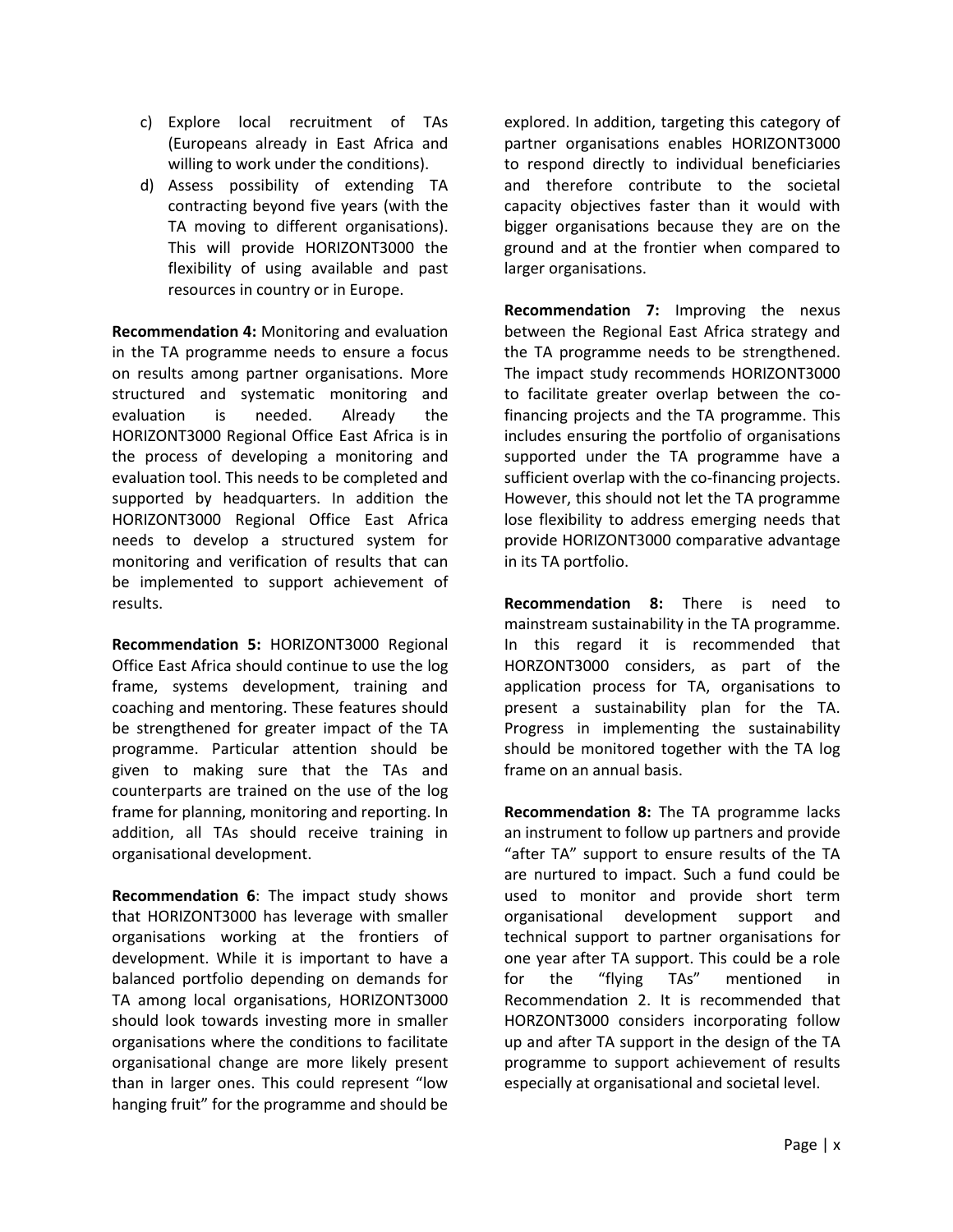**Recommendation 9**: In order to achieve results at the organisation level HORIZONT3000 needs to consider several additions to the TA programme:

- a) integrate within the structure of HORIZONT3000 fully dedicated organisational development expertise (head office to regional level);
- b) develop policy and implementation guidance for organisational development within the TA programme ; and
- c) develop a core pool of OD experts in East Africa from remaining TAs that can be trained to deliver OD or native s of East Africa that possess the required OD expertise and experience. These could be part of the "flying TAs" mentioned in Recommendation 2.

**Recommendation 10:** There is need to accompany work and salary support funds to partner organisations with a clear sustainability plan. Without this, the salary support may be abused by partner organisations to fill staff shortages, or they might not be adequately planning forward to ensure the availability of the counterpart after the salary support. The work support fund on the other hand, in addition to the sustainability plan, needs to address emerging needs or activities that were not covered in the original application of the partner organisation.

**Recommendation 11:** Consideration should be given to open a Facebook page to facilitate sharing of experiences between former and current TAs. Secondly, the tools box developed in 2014 should be considered for finalisation and launched to assist current and future TAs with OD tools.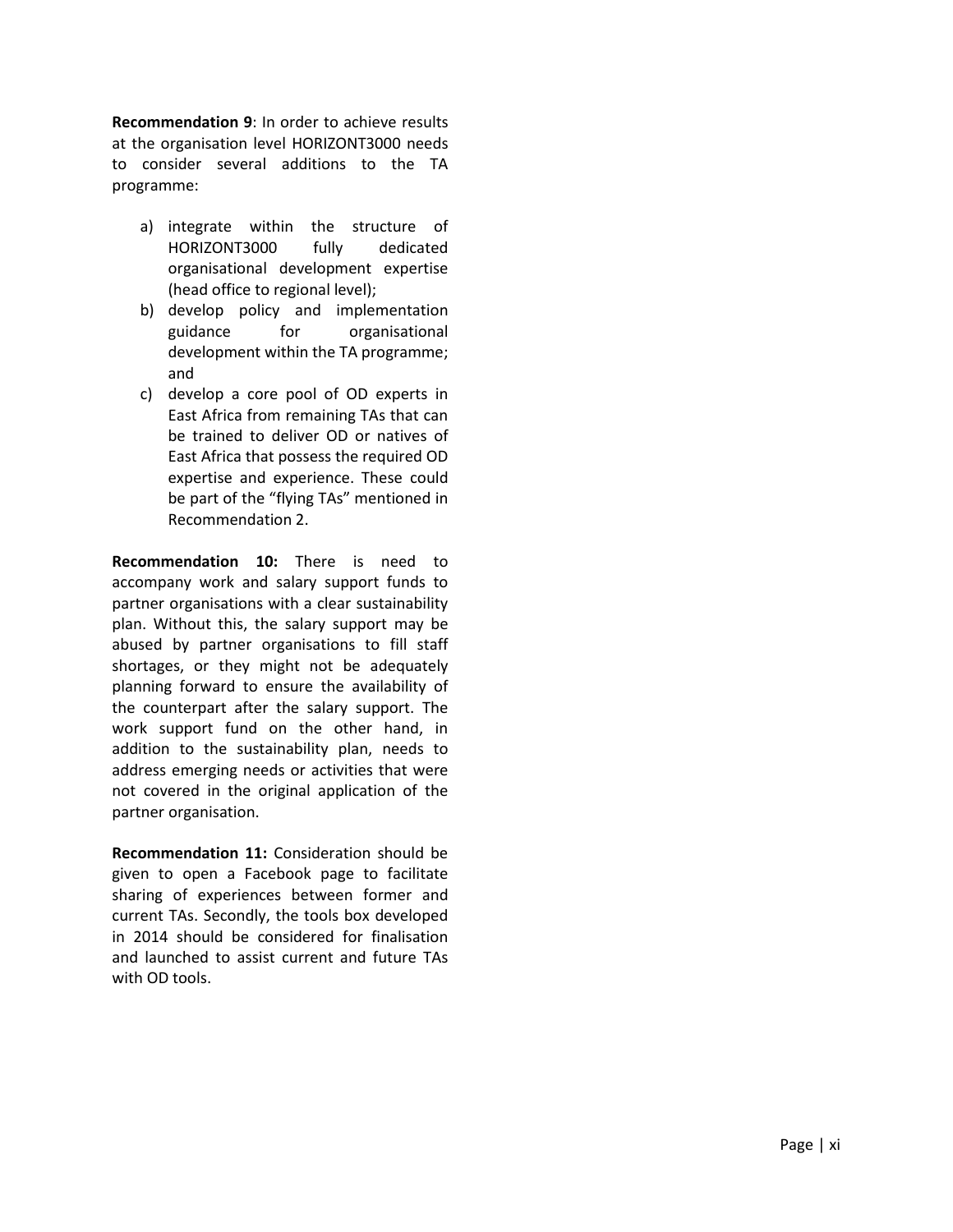## <span id="page-12-0"></span>**1 Introduction**

This final report presents the last output for the Impact Study of the Technical Advisor (TA) Programme of HORIZONT3000 in East Africa (Kenya-Tanzania-Uganda). The study was conducted by Ngoni Marimo (Team Leader) and Ellen Jaka (Capacity Development Consultant).

## <span id="page-12-1"></span>**2 Background**

The main aim of the TA programme is to provide capacity development support for HORIZONT3000 local partner organisations. Technical Advisors act as catalysers for its local partners to unleash, strengthen, create, adapt, and maintain capacity over time.

The overall goal of the TA programme of HORIZONT300 (2013-14) is to "contribute to poverty reduction and sustainable development in the partner countries of the Global South through Technical Advisors".

The programme goal is formulated as "strengthening and consolidation of the concepts and methods for systematic capacity development and knowledge management that were developed in the previous TA programme 2010-12 in the areas Rural Development and Natural Resource Management, Human Rights / Civil Society and Education". It aims to increase the effectiveness of work of the local partner organisations, which, in turn, will have higher capacities to contribute to the improvement of the living conditions of their respective target groups.

The main sets of activities, as stipulated in the intervention logic, are: (1) the systematic capacity development at individual, organisational and societal level; (2) the identification and documentation of experiences, instruments and methods for TA programmes with a high potential for replication; (3) increased 'merging' of the two programmatic core instruments (TA programme and financing projects) through the implementation of complimentary activities and events related to capacity development in order to increase synergy effects; (4) expansion of the service offer of tailor-made TA programmes for other Austrian NGOs.

Table 1 shows the number of TAs deployed between the period 2010 and 2014.

|                                   | 2010 | 2011 | 2012 | 2013 | 2014 | <b>Total</b> |
|-----------------------------------|------|------|------|------|------|--------------|
| Kenya                             | 8    | 8    | 6    | 6    | 8    | 36           |
| Uganda                            | 15   | 20   | 19   | 23   | 18   | 95           |
| Tanzania                          | 2    | 2    | 5    | 8    | 6    | 23           |
| Total<br>East<br>Africa           | 25   | 30   | 30   | 37   | 32   | 154          |
| Total<br>number of<br>assignments | 88   | 81   | 93   | 89   | 72   |              |
|                                   |      |      |      |      |      |              |

## <span id="page-12-2"></span>**Table 1: Number of TAs between 2010 and 2014**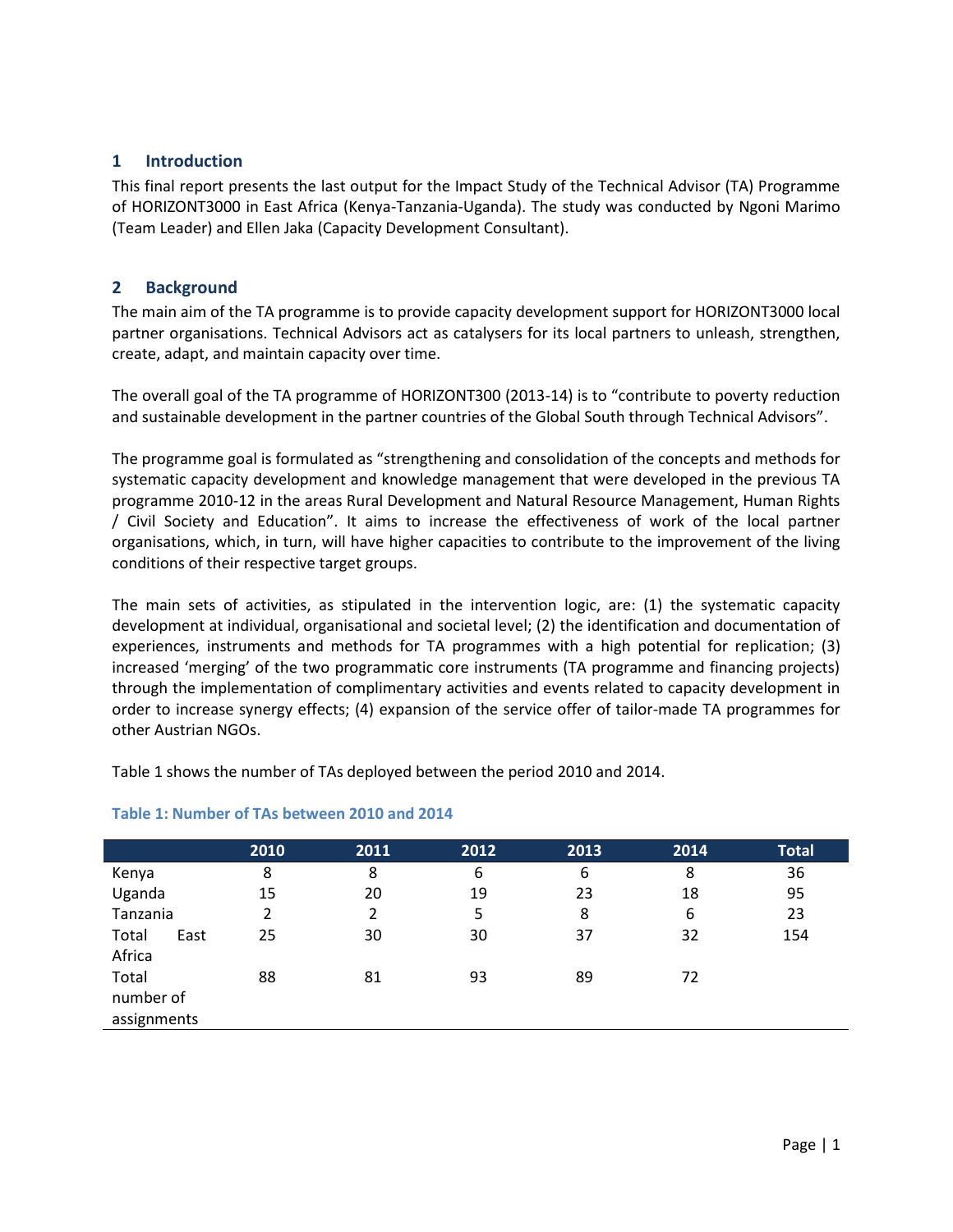## <span id="page-13-0"></span>**2.1 Objectives of the evaluation**

The impact study was to help HORIZONT3000 to improve the quality of its TA programme by:

- Providing insights in how the TA programme achieves impact;
- Providing clear good practice examples that can be up-scaled in order to maximise positive impacts for HORIZONT3000's local partners and beyond;
- **•** Providing recommendations, especially on:
	- Possibilities to increase positive impacts in the field of organisational development (OD) for local partner organisations
	- Instructions to improve preparation courses of TAs
	- Possible improvements of management structures and processes to help sustain and maximise positive impacts.

The goal of the impact study was to assess the contribution of the technical assistance (TA) programme to the overall capacity development of local partners, especially in the field of organisational development, and to the wider development goals of HORIZONT3000 in East Africa.

The main guiding questions for the study are presented as follows:

#### <span id="page-13-1"></span>*2.1.1 Relevance*

- To what extent has the development intervention been exemplary, created structures and had an impact in terms of leverage (e.g. adaptation among target groups and organisations)?
- How did the TA programme work in conjunction with other interventions, programmes or services to achieve outcomes on the level of the regional East Africa programme of HORIZONT3000?

## <span id="page-13-2"></span>*2.1.2 Effectiveness*

 What is the evidence of the contribution of the TA programme to the capacity building of the partner organisations? Which goals and objectives have been attained and which have been more difficult to attain?

#### <span id="page-13-3"></span>*2.1.3 Impact*

- What were the particular features of the interventions that made a difference, especially in the field of OD?
- Have there been any unintended or negative changes that can be attributed to the TA programme?
- <span id="page-13-4"></span>How far are attained improvements and changes sustainable?

## **3 Conceptual framework**

## <span id="page-13-5"></span>**3.1 Defining capacity development**

Capacity is a fluid concept with definitions varying across organisations but three components of capacity are generally agreed: individual, organisational and institutional capacity. Because definitions across these categories differ the study adopted the one used by HORIZONT3000 in conceptualizing its TA programme detailed in the ToR pages 1-2 (see also Box 1) focusing on individual, organisational and societal level.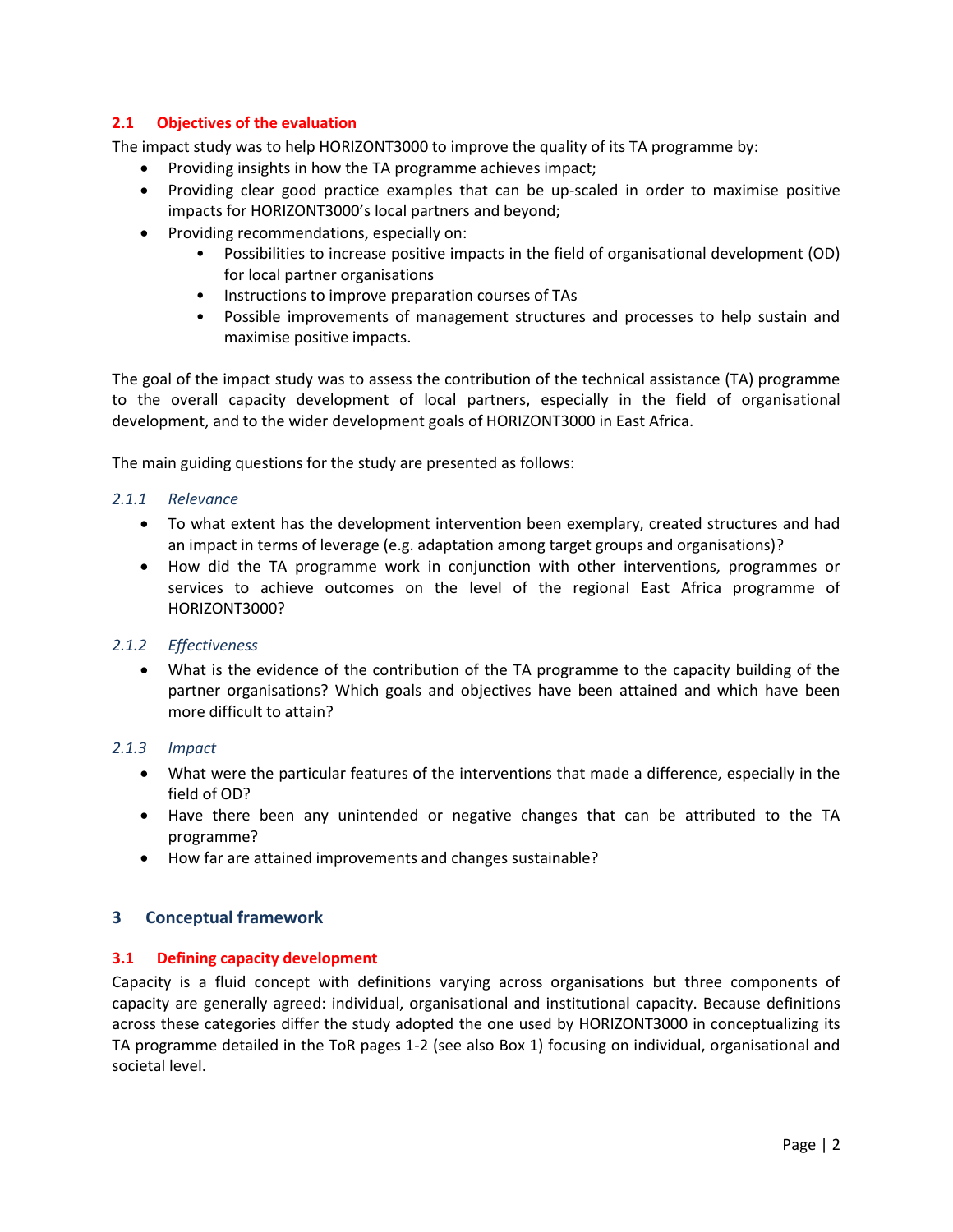## Box 1: Definition of capacity

*Individual level* relates to strengthening of human potentials and resources

*Organisational level* focuses on strengthening of local organisations to consolidate their structures and processes

*Societal level* empowering civil society structures to influence decision-making processes on a regional or even, national scale

Thus, these three levels of capacity form the main basis for the assessment of organisational development efforts of the TA services.

Secondly, within all the levels of capacity the study approach to assessing impact of the TA programme was framed around **adaptive capacity**: the ability to respond to changing context or weakening capacity by strengthening, creating or adapting capacity so it is maintained over time.

## <span id="page-14-0"></span>**3.2 Assessing results of the TA programme (2010-2015)**

To assess the impact of the TA programme it was important to define the causality chain and hierarchy of results. According to the TA programme 2013-2015 programme documents submitted to the Austrian Development Agency (ADA) by HORIZONT3000, the ultimate goal is to enhance the effectiveness of programmes that address the needs of the poor in East Africa contributing to poverty reduction. Therefore, measurement of increased capacity would not only focus on internal and organisational efficiencies but would determine the extent to which the capacity developed is contributing to HORIZONT3000 development goals in East Africa. With this background Figure 1 depicts an illustrative hierarchy of results that will be confirmed by the impact study and including the causality factors.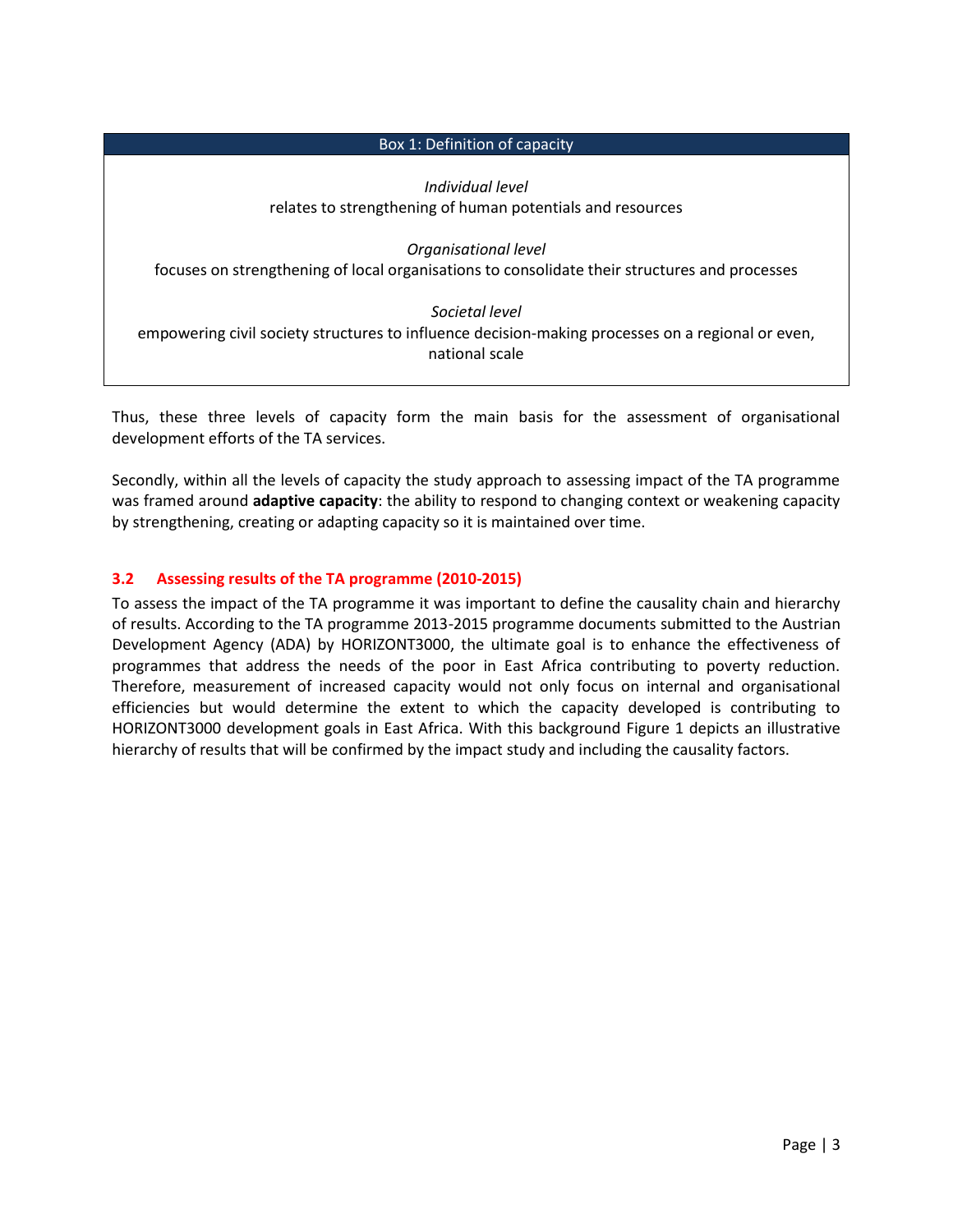#### <span id="page-15-0"></span>**Figure 1: Summarised results chain of the TA programme**

|  | Impact       | Lives of beneficiaries are changing and poverty is being reduced in East Africa<br>$\bullet$       |  |  |  |  |  |
|--|--------------|----------------------------------------------------------------------------------------------------|--|--|--|--|--|
|  | Outcomes     | Supportive legislation, policy and programmes that enable human rights<br>$\bullet$<br>obligations |  |  |  |  |  |
|  |              | Improved equity in service delivery (addressing gender, poverty and other                          |  |  |  |  |  |
|  |              | socially excluded minorities)                                                                      |  |  |  |  |  |
|  |              | Improved access and quality (newly created curricula / manuals / teaching aids)                    |  |  |  |  |  |
|  |              | of education                                                                                       |  |  |  |  |  |
|  |              | Improved production in agriculture practices in environmentally sustainable                        |  |  |  |  |  |
|  |              | ways<br>Improved natural resources management                                                      |  |  |  |  |  |
|  | Intermediate | $\bullet$<br>Improved delivery of services to beneficiaries<br>$\bullet$                           |  |  |  |  |  |
|  | Outcomes     | Increase in the number of beneficiaries reached<br>$\bullet$                                       |  |  |  |  |  |
|  |              | Increase in funding and diversity of funders<br>$\bullet$                                          |  |  |  |  |  |
|  |              | Success in its advocacy work (e.g. impact on legislation)<br>$\bullet$                             |  |  |  |  |  |
|  |              | Trained staff will become Trainers of Trainers<br>$\bullet$                                        |  |  |  |  |  |
|  |              | Increased status and influence of partner organisations in their sectors                           |  |  |  |  |  |
|  |              | Improved knowledge management (e.g. documentation of practices, results etc.)                      |  |  |  |  |  |
|  | Outputs      | Partner organisations have improved structures workflows, planning and<br>management methods       |  |  |  |  |  |
|  |              | Partner organisations have improved knowledge in project cycle management<br>$\bullet$             |  |  |  |  |  |
|  |              | and knowledge management                                                                           |  |  |  |  |  |
|  |              | Partner organisations have sustainable financing strategies<br>$\bullet$                           |  |  |  |  |  |
|  |              | Employees/staff in partner organisations have increased knowledge and skills in<br>$\bullet$       |  |  |  |  |  |
|  |              | subject areas and apply new subject-specific knowledge                                             |  |  |  |  |  |
|  |              | New partnerships are developed<br>$\bullet$<br>$\bullet$                                           |  |  |  |  |  |
|  |              | Relationships of partner organisations with government, donors, international<br>NGOs strengthened |  |  |  |  |  |
|  |              | New approaches and techniques to service delivery are implemented<br>$\bullet$                     |  |  |  |  |  |
|  | Activities   | Day to day personal advisory support<br>$\bullet$                                                  |  |  |  |  |  |
|  |              | Training of employees and individual staff in technical areas<br>$\bullet$                         |  |  |  |  |  |
|  |              | Provide technical advice to partners in areas of systems development<br>$\bullet$                  |  |  |  |  |  |
|  |              | Mobilisation<br>$\bullet$                                                                          |  |  |  |  |  |
|  |              | Support partner organisations in networking<br>$\bullet$                                           |  |  |  |  |  |
|  |              | Support partner organisations in advocacy                                                          |  |  |  |  |  |
|  |              | Support partner organisations in research                                                          |  |  |  |  |  |

As the results chain shows (Figure 1), the results were not only internal to the partner organisation but also extended to the institutional structure in which it is embedded. These include: funders/donors, other local NGOs or CSOs, central and local government, community members or beneficiaries and elected officials. These stakeholders provide an external measure of the organisational capacity of partner organisations: improved relations, status, influence and impact (See Figure 1 for expected institutional results). These are important attributes for sustaining and growing capacity of the partner organisations. In this regard the study incorporated these institutional stakeholders in the assessment of capacity. Because of time limitations, these stakeholders were limited to government, funders/donors, local NGOs and CSOs in the sectors of partner organisations. It is important to note that the majority of assessment of this level was mainly perceptive – how the organisation is viewed by others. The underlying idea is that these perceptions are shaped by improved conduct and performance of the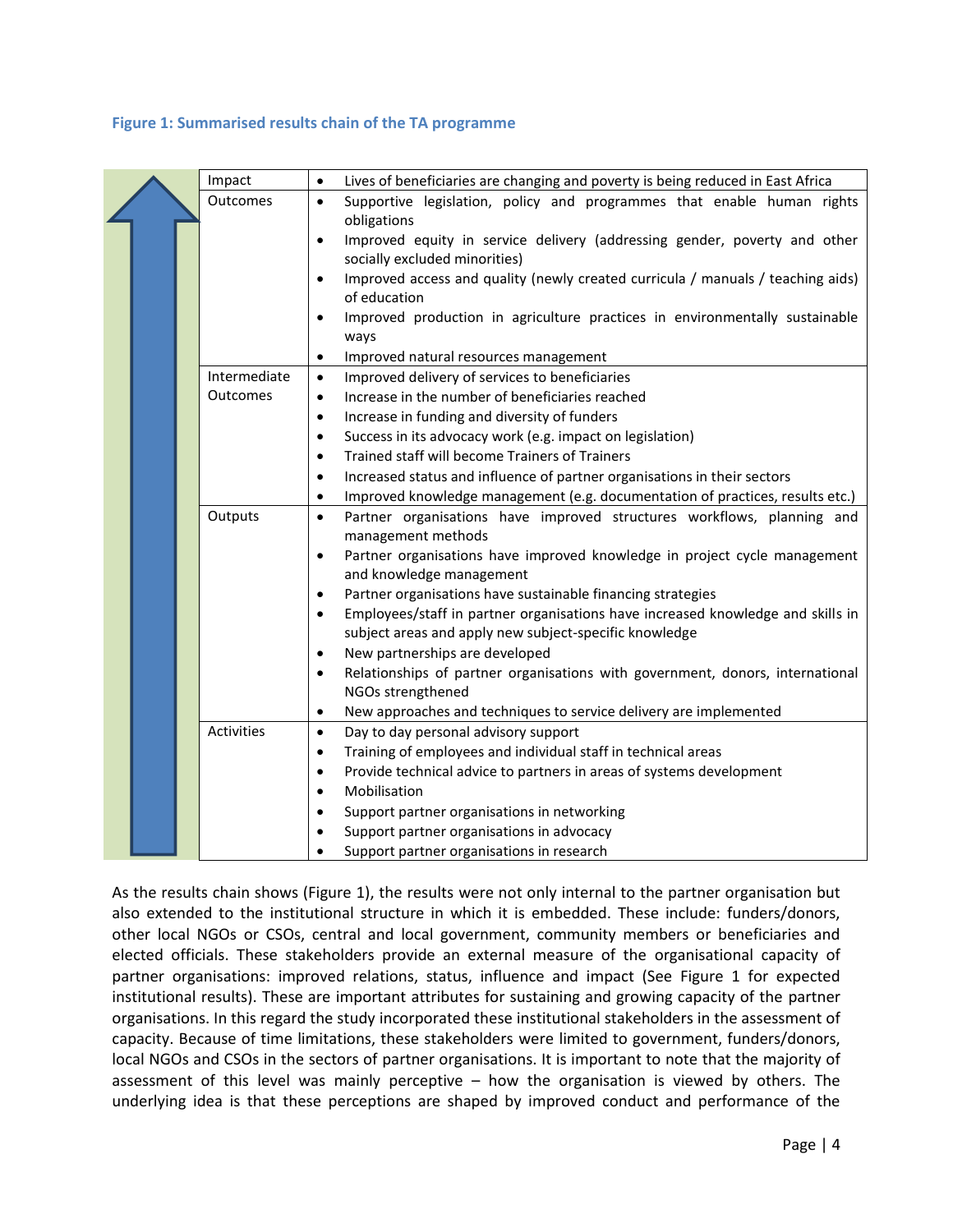partner organisation. However, this also recognises that the same perceptions can be shaped by other factors that may not necessarily be premised on performance. To do this, the study ensured all perceptions were supported by evidence or examples which would be verified with the partner organisation.

| <b>Stakeholder</b>   | <b>Results</b>                                                                                                                                                                                                                                                                                           |  |  |  |
|----------------------|----------------------------------------------------------------------------------------------------------------------------------------------------------------------------------------------------------------------------------------------------------------------------------------------------------|--|--|--|
| Donors               | Improved relations with donors and other international NGOs<br>Growing status and influence in the sector<br>Increased regard for quality of interventions and organisational<br>efficiency<br>(trustworthiness of the organisation)                                                                     |  |  |  |
| Local                | Growing status and influence                                                                                                                                                                                                                                                                             |  |  |  |
| NGOs/CSOs            | New strategic networks/coalitions developed or strengthened                                                                                                                                                                                                                                              |  |  |  |
| Government           | Improved relations and standing with central and local government<br>Increased influence in shaping government programmes and service delivery<br>Increased regard for quality of interventions<br>Growing influence on policy and legal reform that enables human rights obligations to<br>be fulfilled |  |  |  |
| Elected<br>officials | Improved relations and standing with parliamentarians, councillors, etc.<br>Growing influence on policy and legal reform that enables human rights obligations to<br>be fulfilled                                                                                                                        |  |  |  |
| Community<br>members | Increased regard for quality of interventions<br>Improved lives of beneficiaries                                                                                                                                                                                                                         |  |  |  |

## <span id="page-16-0"></span>**Table 2: Perception of partner organisations by institutional stakeholders**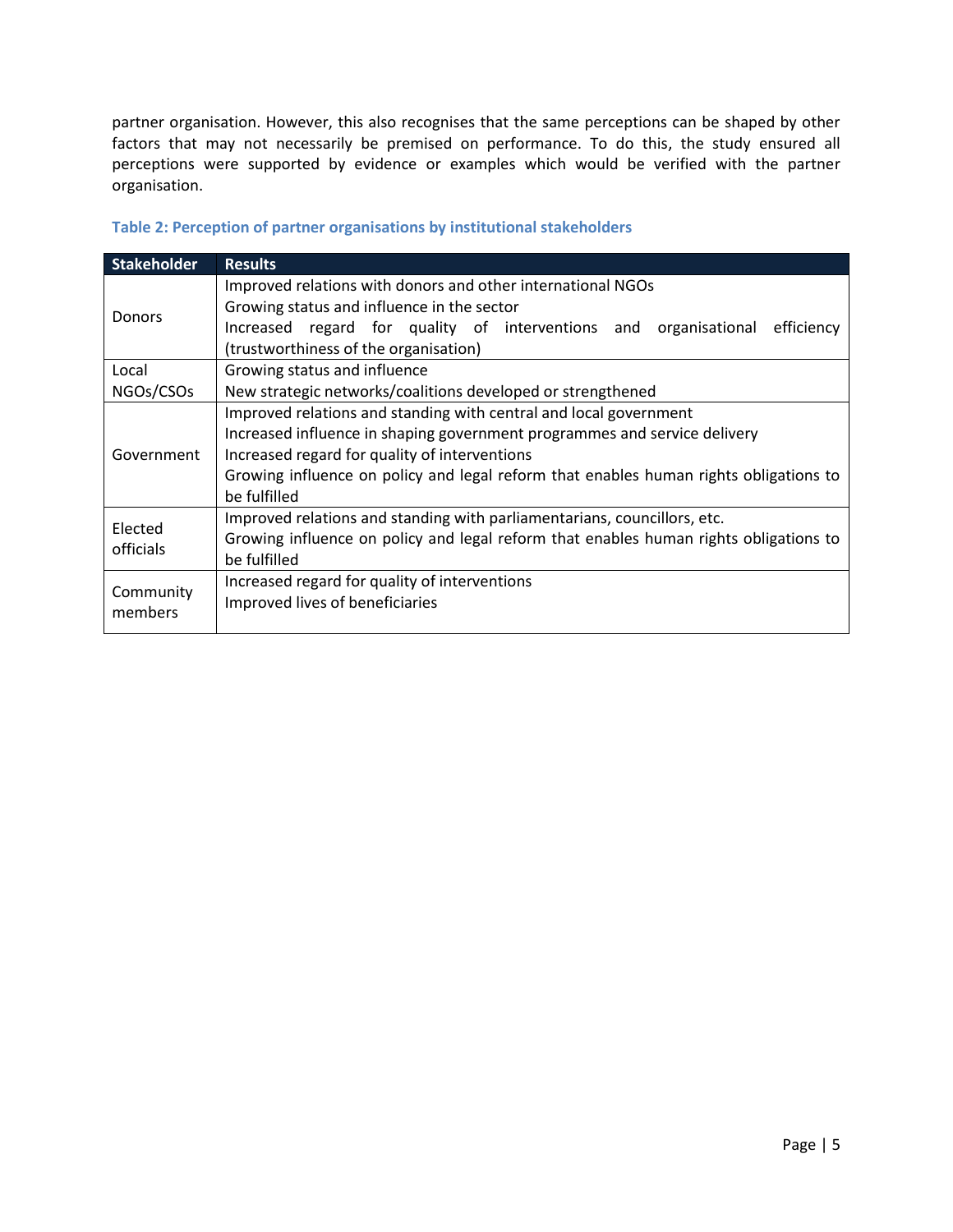# <span id="page-17-0"></span>**4 Methodology**

The study approach was highly participatory incorporating the following methods:

- 1. Literature review
- 2. Structured self-administered questionnaires for partner organisation and TAs
- 3. One-day participatory workshop in Uganda
- 4. In-depth key informant interviews with selected HORIZONT3000 Vienna and regional office staff, partner organisations and TAs

## <span id="page-17-1"></span>**4.1 Literature review**

A comprehensive literature review was conducted and aimed to understand the objectives of the TA programme and expected key results, its beneficiaries, conceptual underpinnings of the programme, results achieved and challenges experienced. The documents reviewed are presented in Annex 2.

## <span id="page-17-2"></span>**4.2 Structured self-administered questionnaires for partner organisation and TAs**

A structured questionnaire was developed and circulated to partner organisations and past and present Technical Advisors (TAs). The target was to reach all partner organisations and all TAs whose contact details could be obtained. [Table 3](#page-17-4) provides numbers of those that responded to the questionnaire. The questionnaires are presented in Annex 4.

## <span id="page-17-4"></span>**Table 3: Number of respondents to the self-administered questionnaire**

| Respondent                   | Total respondents to the<br>questionnaire | Percentage |
|------------------------------|-------------------------------------------|------------|
| <b>Partner Organisations</b> | 18                                        | 33%        |
| <b>TAs</b>                   | 26                                        | 45%        |

## <span id="page-17-3"></span>**4.3 One-day participatory workshop in Uganda**

A one-day participatory workshop was held in Uganda with partners that received or are still receiving TA support, the technical advisors and representatives of HORIZONT3000. A selected number of partner organisations and current TAs were invited to the workshop due to distance and time constraints. Table 4 provides total organisations and TAs that attended the participatory workshop.

## <span id="page-17-5"></span>**Table 4: Participants at the participatory workshop**

| Participant           | Total |
|-----------------------|-------|
| Partner organisations |       |
| TAs                   |       |

The workshop focused on:

- Key impacts of the programme and the success factors
- SWOT analysis of the programme
- Lessons learnt for future TA programmes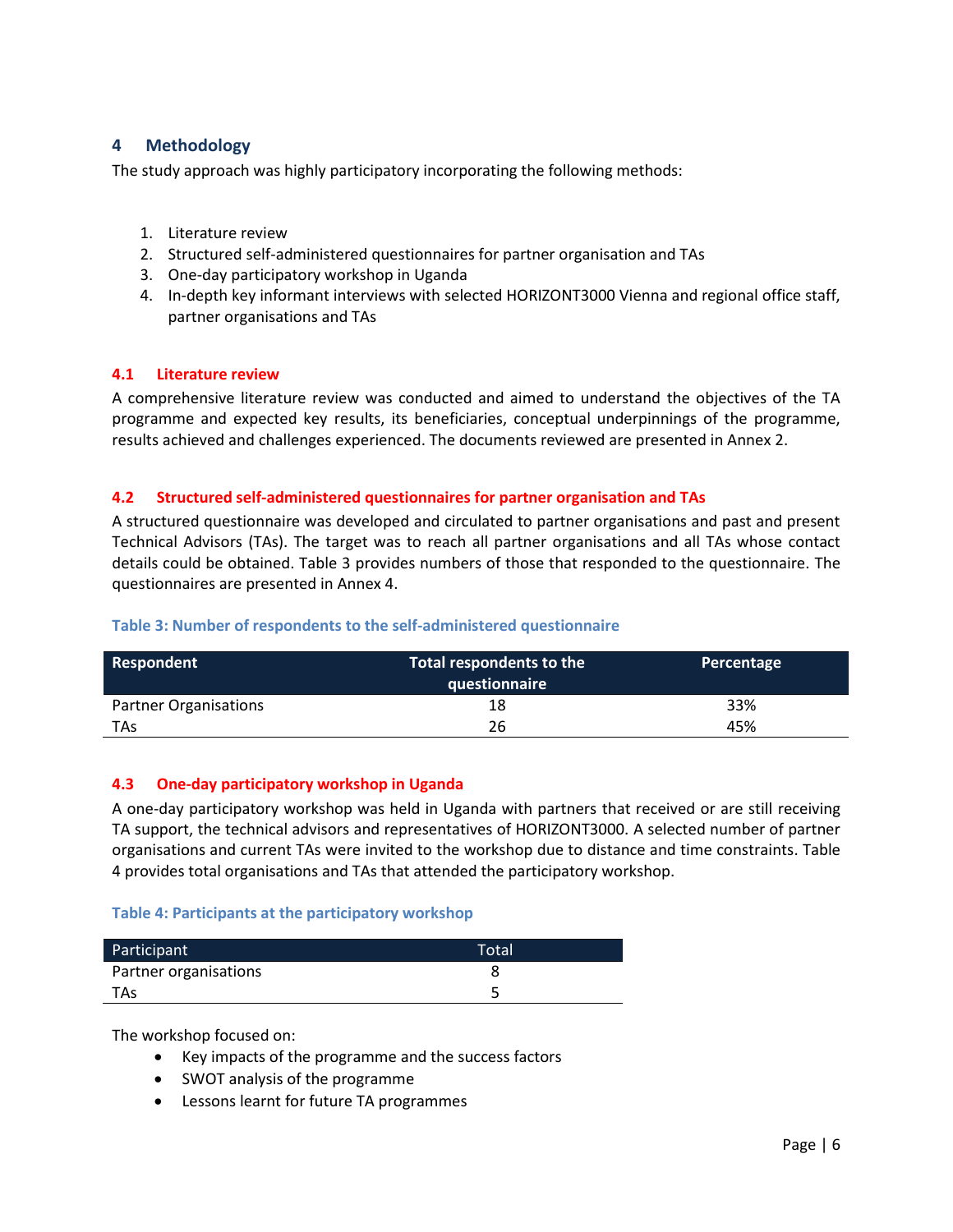Approaches such as SWOT analysis and appreciative inquiry were used during the workshop. Using appreciative inquiry in this workshop sought to explore the "positive change core" of the TA programme as a means of identifying programme successes and factors underlying this success (including good practice examples) for designing and implementing future TA programmes. This approach was particularly useful in this regard because the ToR required the team to provide, *"…insights in how our TA programme achieves impact*", *"Providing clear good practice examples that can be up scaled in order to maximize positive impacts"* etc. (pp. 2). Therefore with appreciative enquiry the study sought to address the *"proving"* or accountability aspect of this study – the impact of the TA programme and change pathways. SWOT analysis on the other hand enabled the team to determine the strengths and weaknesses of the TA programme and understand further what opportunities exist for improving the programme answering the *"improving"* concept of the ToR.

#### <span id="page-18-0"></span>**4.4 Key informant interviews**

Partner organisations that responded to key informant interviews were randomly selected from the list that received TA support during the period of the study. TAs and other stakeholders they work with were to be consulted for each selected partner organisation. This would have provided the team with a 360 degree assessment of capacity. However, the study team faced challenges with this approach highlighted in 4.5 below. Key informant interviews were used to follow up interesting stories of success/impact and to explore in greater detail issues raised in the participatory workshop and selfcompleted structured questionnaires. Table 5 provides the number of respondents reached with key informant interviews.

|                                 | Uganda | Tanzania | Kenya |
|---------------------------------|--------|----------|-------|
| Partner organisations           |        |          |       |
| <b>TAs</b>                      | 6      |          |       |
| Government                      |        |          |       |
| Organisation in the same sector |        |          |       |
| Funders                         |        |          |       |
| <b>Total</b>                    | 15     |          | Д     |

#### <span id="page-18-2"></span>**Table 5: Key informant interviews**

## <span id="page-18-1"></span>**4.5 Limitations**

The evaluation faced several limitations that undermined its ability to achieve the intended 42 interviews. Despite this challenge, a total of 73 individuals were consulted through a combination of the participatory workshop, self-administered questionnaire and key informant interviews. The reasons for not reaching the numbers include:

- 1. The workshop could not be attended by all invited partner organisations and TAs in East Africa because of the distances from Kampala, the associated cost of travel and short notice in the invitation for attendance.
- 2. The study team failed to interview other stakeholders of partner organisations as either they were not available for interviews or no responses were received for such a request.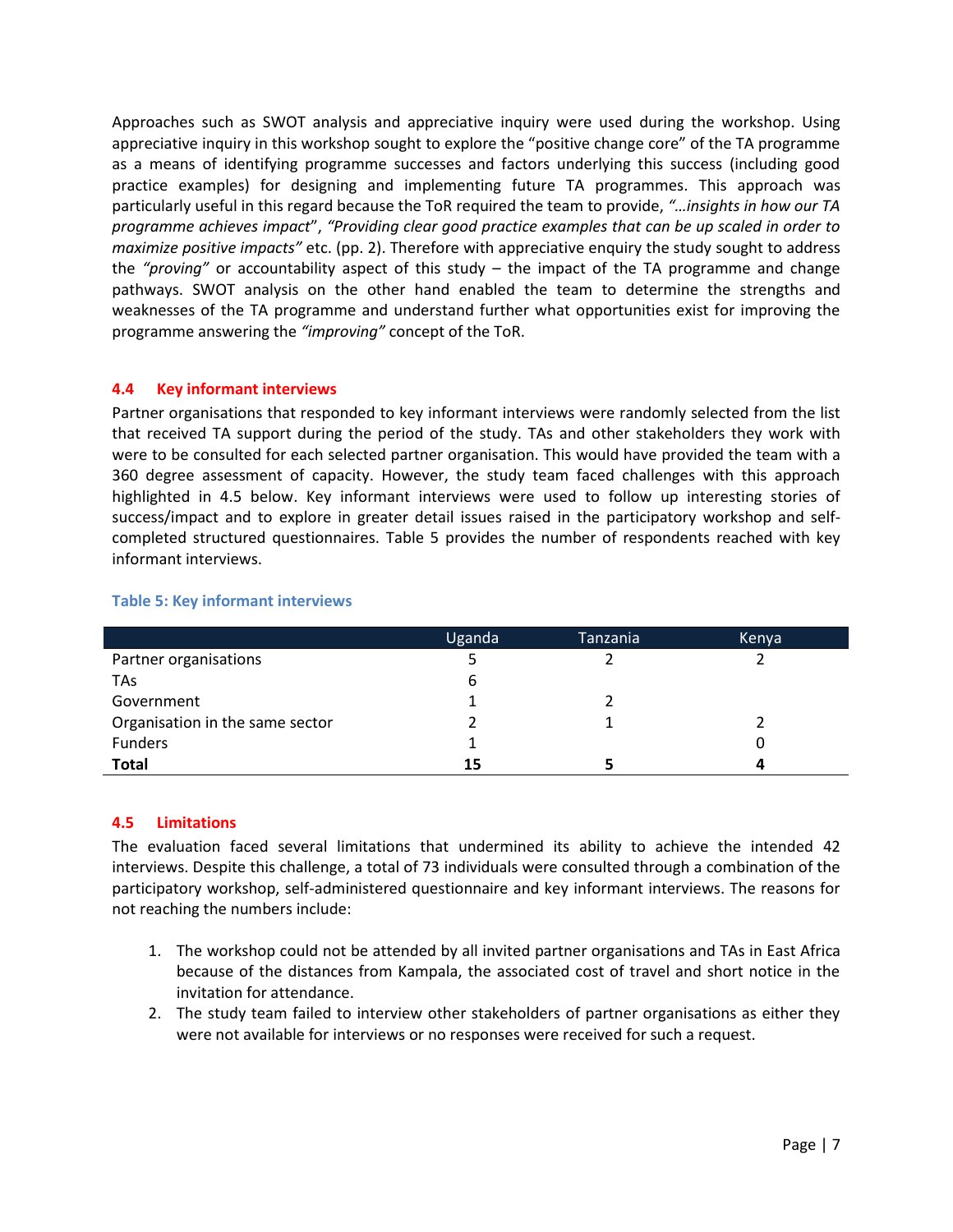## <span id="page-19-0"></span>**5 Findings**

This section presents findings of the impact study. It is organised according the following evaluation criteria: relevance, effectiveness and impact.

## <span id="page-19-1"></span>**5.1 Relevance**

l

# <span id="page-19-2"></span>*5.1.1 To what extent has the development intervention been exemplary, created structures and had an impact in terms of leverage (e.g. adaptation among target groups and organisations?)*

The TA programme of HORIZONT3000 has many aspects that provide good practice for TA programmes. Firstly, the programme is demand driven – potential organisations have to request for TA support guided by their self-defined needs. This improves relevance of the TA support. Majority of partner organisations that responded to the self-administered questionnaire confirm this process and view the TA as relevant to their capacity needs (See [Table 6\)](#page-19-3). However, there are a few organisations where a TA was delivered because of supply e.g. in Tanzania and Uganda driven by the need to meet TA month's<sup>1</sup> targets.

#### <span id="page-19-3"></span>**Table 6: Relevance of TA support**

| <b>Response</b>                                                                        | Percentage |
|----------------------------------------------------------------------------------------|------------|
|                                                                                        | (%)        |
| How were your capacity needs identified?                                               |            |
| Through formal capacity needs assessment                                               | 90.0       |
| Through informal discussions with HORIZONT3000                                         | 5.0        |
| In your opinion did the TA address the relevant capacity needs and priorities for your |            |
| organisation at the time?                                                              |            |
| Yes                                                                                    | 100.0      |
| Did your organisation contribute to any stage of the TA programme                      |            |
| Yes                                                                                    | 78.6       |
| If yes, what stage did your organisation contribute to the design of the TA programme  |            |
| Identification/Needs assessment                                                        | 64.3       |
| Design/Formulation                                                                     | 28.6       |
| Monitoring and Evaluation                                                              | 7.1        |

While this approach of HORIZONT3000 is commendable and good practice, it has its draw backs if not implemented carefully. For example, the team came across organisations that applied for TA support not necessarily because they needed to address capacity constraints through facilitation of a TA but that they either saw an opportunity to: (1) increase the profile and confidence with donors due to the placed TA or (2) fill a gap in staffing. For some organisations the application for a TA is made with the counterpart staff position having limited funding or no funding over the period of the TA. In one organisation interacted with, by the time the TA arrived there was no funding for the position of the counterpart staff. Although salary support was provided for the counterpart staff, it only lasted for a year resulting in the TA having no counterpart staff for the rest of the duration of the TA. On its part, HORIZONT3000, through the regional office, reviews all applications submitted by prospective

<sup>&</sup>lt;sup>1</sup> TA months refer to the time spent on station by TAs on an annual basis. Funding for the TA programme is based on the number TA months delivered per year.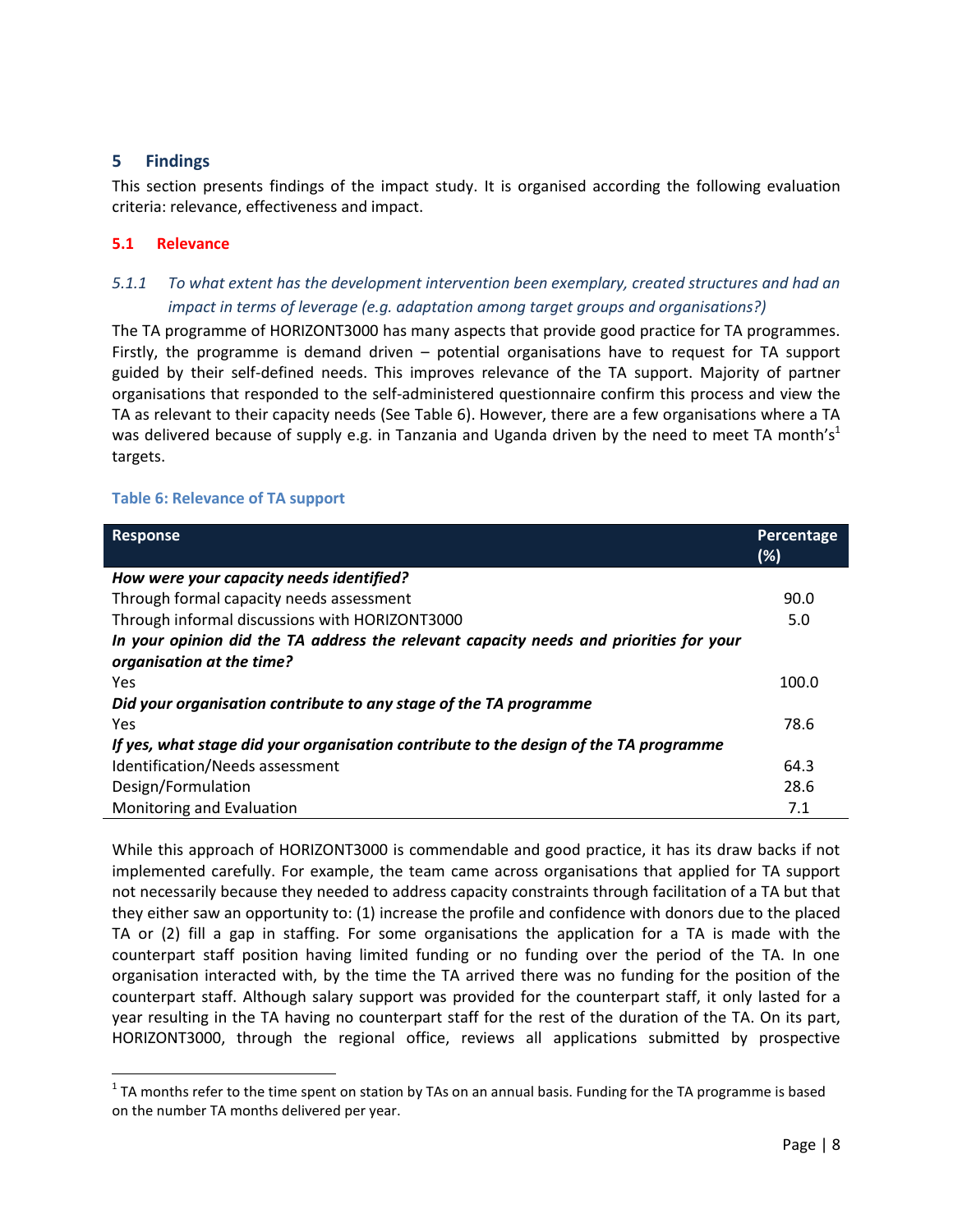organisations to verify the capacity development being requested. From the results of the impact study, there are indications that more needs to be done, especially in the areas of determining / verifying:

- 1. capacity of the organisation to support TA activities for results being requested;
- 2. capacity to support the salary of a counterpart staff for the period of the TA; and
- 3. need for a TA and gaps in capacity that need to be developed.

The framework for this assessment is already in place but needs to be implemented consistently across all organisations. The assessment should include site visits (where possible), and interviews with applying organisations to determine the above three points are satisfied.

Secondly, HORIZONT3000 has put in place an elaborate system for knowledge and lesson sharing among TAs and site visits to observe TA performance. As one partner put it:

*HORIZONT3000 came to visit the project for evaluations, so it is a responsible parent. This helped the counterpart staff to work more closely with the TA.* 

The annual in-country meetings for TAs are commendable as they provide a platform for learning. The visits to partners by HORIZON3000 management demonstrate the importance of the TA programme and the TA's work to HORIZONT3000. This in turn facilitates greater interest and engagement of the partner organisation in the TA programme.

However, the impact study notes that monitoring and evaluation including site visits need to be conducted in a more systematic and structured way to confirm and verify:

- 1. performance of TA; and
- 2. performance of the partner organisation.

Monitoring of TA support is mainly through the annual reports prepared by the TA and signed off by the partner organisation. Follow up monitoring visits are also carried out periodically. From the results of the self-administered questionnaire, 92.3% of the partner organisations confirmed they play a role in evaluating performance of the TA. However, discussions at the participatory workshop and interviews with some partners showed there were challenges in inculcating a results culture of the TA support within partner organisations. To demonstrate this, one partner interviewed in Uganda, highlighted that the TA recruited spent one and half years not delivering on their log frame despite submission of annual reports signed off by the partner organisation. But with a change in the director of the organisation and a focus on the log frame the TA managed to deliver results of two years in the last six months! What this shows is that with better and closer monitoring, achievement of results will be faster resulting in more possibilities for impact within the timeframes of TA placement.

The study notes that these gaps in monitoring have already been identified by the regional office in East Africa and measures were already being put in place including a new instrument to improve monitoring of TAs and the partner organisations. This process needs to be supported and seen to implementation to improve achievement of impact in the TA programme.

Thirdly, the intensive seven weeks preparatory courses for TAs conducted in Vienna were noted as helpful by TAs interviewed. The new TAs, during the orientation period, are linked to former TAs. It was suggested during the participatory workshop to open a Facebook page for current and former TAs to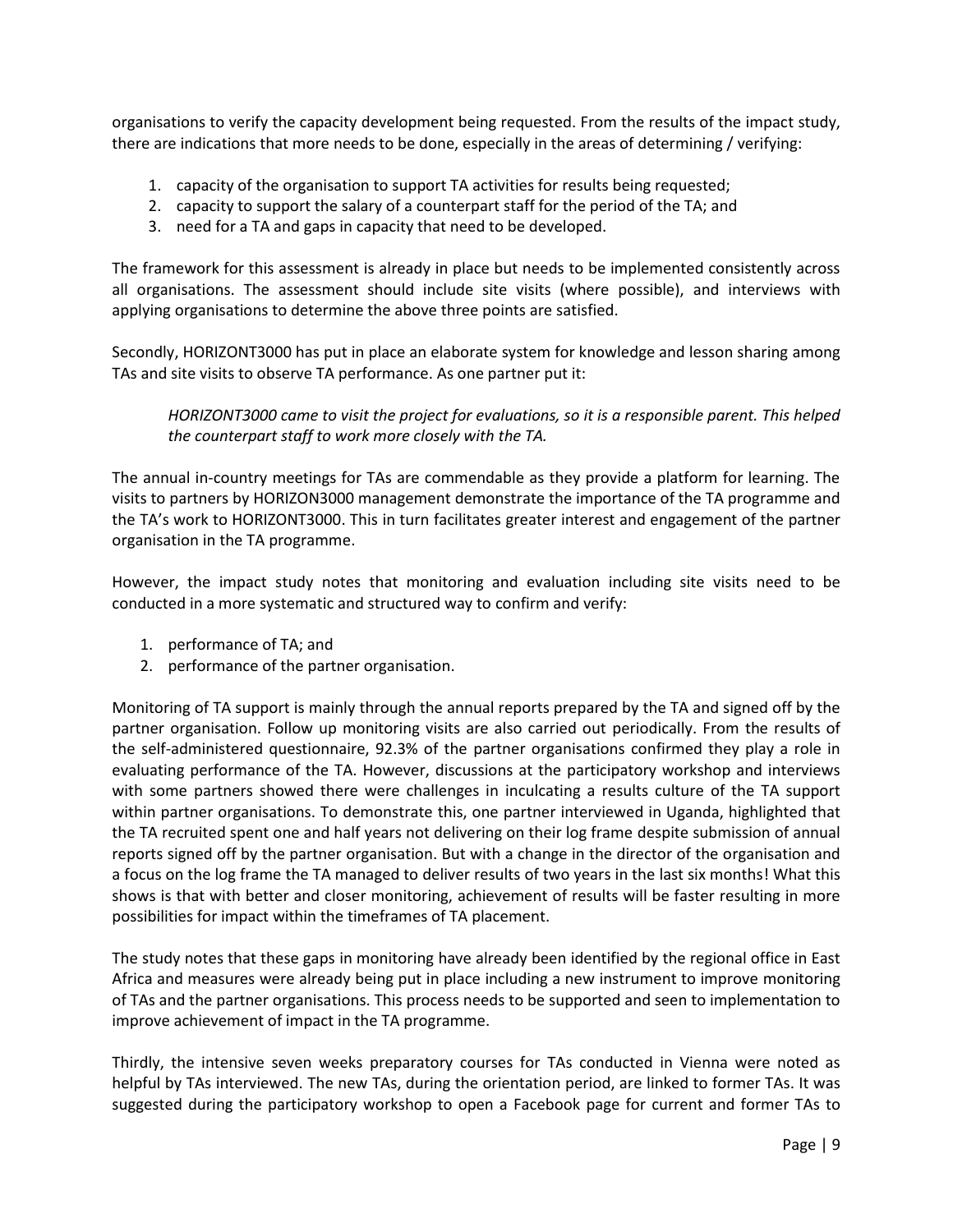discuss their experiences in country. Additional orientation in-country provides the necessary life skills for work of TAs in East Africa. These processes give TAs the needed knowledge and skills to be successful during their deployment. However, TAs interviewed and during the participatory workshop highlighted the need for the training course in Vienna to be more practical and equip them with the practical realities they will face in their particular country of deployment. In part, HORIZONT3000 provides a means for resolving this by linking new TAs with former TAs where possible but this is viewed as insufficient by TAs.

Fourthly, the TA programme is supported by a knowledge management system that enables HORIZONT3000 to use more efficiently and effectively the resource pool it has in current TAs and past experiences. For example, through the "borrow a TA" programme HORIZONT3000 has been able to redistribute skills and knowledge inherent in the pool of current TAs to support emerging capacity needs that may be outside the competencies of an incumbent TA. This has been done successfully in CREEC where a TA specialized in financial management and based in another organisation was recruited to review the accounting procedures. This approach increases influence of the TA in the partner organisation as it becomes more relevant. There are many more examples including TOAM in Tanzania and YARD in Uganda where specialist skills in enabling rural innovation (ERI) were transferred to other organisations in Uganda and the East Africa region.

Lastly, HORIZONT3000 works at the frontiers of development with the majority of partner organisations being small rural or urban based NGOs. This provides leverage for HORIZONT3000 to directly influence service delivery to beneficiaries. Furthermore, at this level the quality of staff and gaps in capacity provide a higher return on investments for HORIZONT3000. The results of the impact assessment show that HORIZONT3000 has had greater impact in smaller organisations than in larger more complex organisations. In larger organisations, capacity needs are complex and the willingness to change and adapt is constrained. Skills and knowledge levels required to influence such organisations are much higher than what is available to HORIZONT3000 in most cases. Individuals with such skills and knowledge demand higher salaries than what HORIZONT3000 can pay and sometimes are unwilling to work under the conditions most TAs in the programme work under. HORIZONT3000 staff mentioned the difficulties faced in getting the right candidates or experts to deploy as TAs because of these conditions.

For example, the study interviewed two TAs, who had to develop simple accounting templates for local organisations they were working with to improve financial management. Yet they had no accounting background. The templates were greatly appreciated by local partners. One became a launch pad for a more robust and standard accounting system (using a borrowed TA with qualifications in accounting and financial management) while the other will provide opportunities for going in this direction. It is these contributions, beyond the expertise or log frame for the TA, that provide HORIZONT3000 leverage to influence organisation wide changes. Two partners interviewed, one in Uganda and another in Tanzania, mentioned that one of the unique features of the TA programme was that the TA showed concern for the organisation by going beyond the log frame. That opened up space for the TAs to influence broader organisational changes.

*Programmes which have "Volunteer Services" (Peace Corps, VSO, etc.) were not very stable and they are not reliable. HORIZONT3000 TA's follow a systematic programme and are work focused. TA's were also very interested in the whole organisation and not only their log frame.* Partner at **the participatory workshop in Uganda**.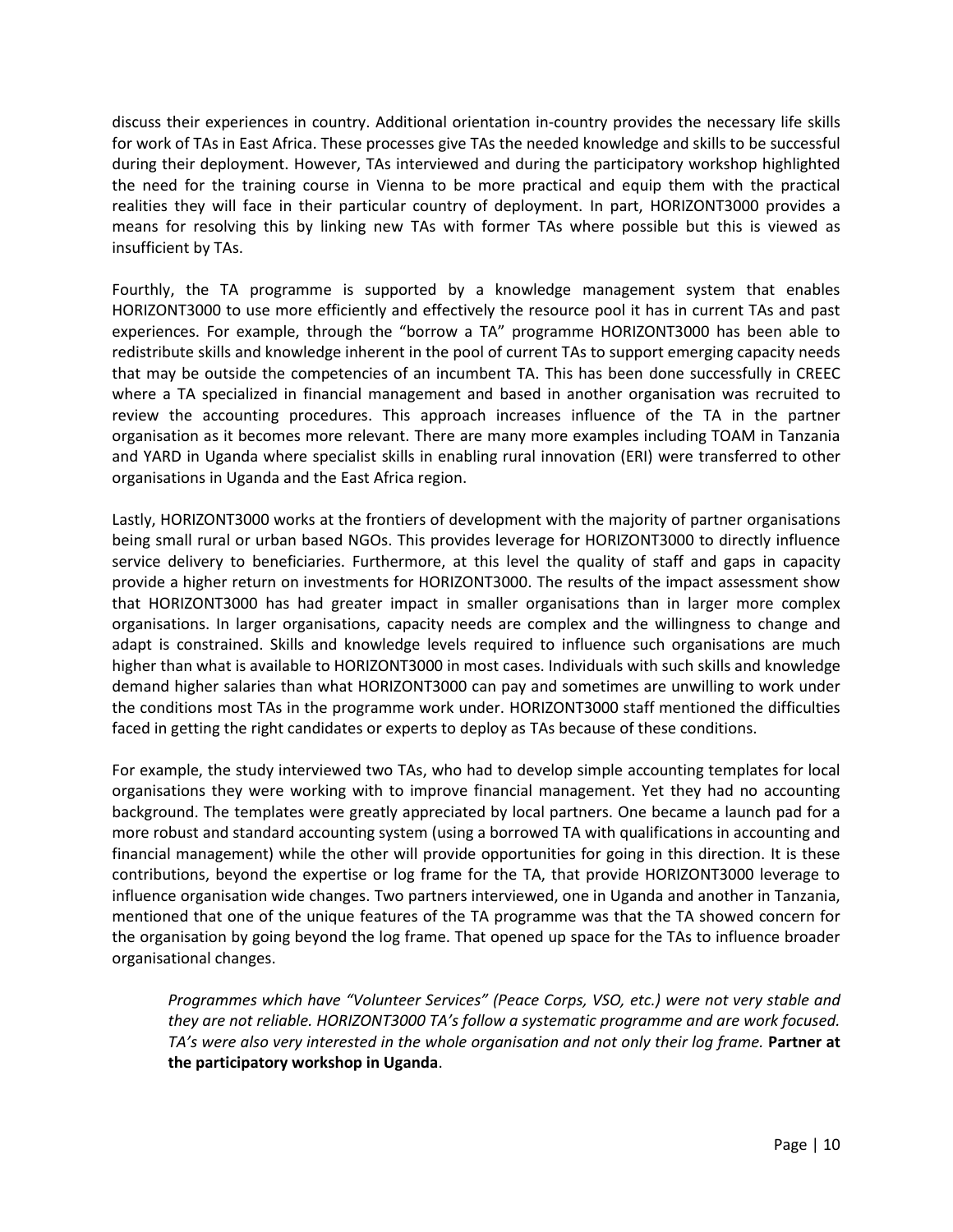Two TAs interviewed, when asked about the TA features that made a difference to the partner organisation mentioned high flexibility in definition of the role as TA and flexibility in the work of a TA as key features that facilitated achieving results in the partner organisation.

However, such contributions are difficult to make in bigger organisations as intentions for a TA become more complicated than just the need for capacity development: e.g. filling staffing gaps, improving profile of the organisation for funding etc. For example, one such large partner interviewed in Uganda was open that their intentions for a TA were not to have their capacity developed but that they needed the TA (white face)<sup>2</sup> to provide confidence to their donors and increase funding as well as fill a staffing gap. The "lack of need for capacity development" by the organisation and the focus on the log frame by the TA resulted in conflict between the management and the TA with the TA's contract being cancelled within six months. In another organisation, the TA facilitated development on a good M&E system but there has been limited willingness from management to fully implement it even though the cost for rolling out was about US\$3000-US\$35000 per annum, a small amount compared to the size of the institution and the leverage it could provide in terms of funding.

<span id="page-22-0"></span>*5.1.2 What were the particular features of the TA programme that have made a difference?* Key features of the TA include:

- a) Demand driven capacity development
- b) Salary and Work Support funds
- c) Robust recruitment process of TAs that involves local partners
- d) In-country support for TAs

#### Demand driven capacity development

As highlighted earlier, many TAs and organisations were consulted on their capacity needs. This approach provides engagement of the partner as the activities are not imposed and foreign. If coupled with the right quality TA, the potential for achieving results is high.

## Salary and Work Support Funds

l

The TA programme introduced two funds to support the work of TAs. The salary support fund aims to fund the position of a counterpart staff where the organisation finds it difficult to support their salary. Counterpart staff are important interlocutors for capacity development and especially the linkage between individual and organisational capacity. Salary support is provided for a period of one year after which the counterpart staff has to be fully financed by the partner organisation. The study found that support for the counterpart staff salary has been needed in some organisations where limited funding for the post of the counterpart was apparent. Given the type of organisations the programme works with, it is a relevant instrument to facilitate achievement of results. For some organisations the provision of the salary support provided a launch pad for strengthening their operations by either creating a new department or providing specialist skills and knowledge that were lacking prior to the TA support. For example, one organisation in Tanzania had to recruit a counterpart staff with HORIZONT3000 contributing 80% of the salary through the salary support fund. The counterpart was needed to establish a functional M&E which the organisation could not afford prior applications for the TA. The organisation has managed to continue supporting this new position beyond the period of the TA support.

 $2$ There is a perception that the presence of a European in a local organisation signifies capacity and therefore confidence among European based donors to increase or provide funding for the organisation.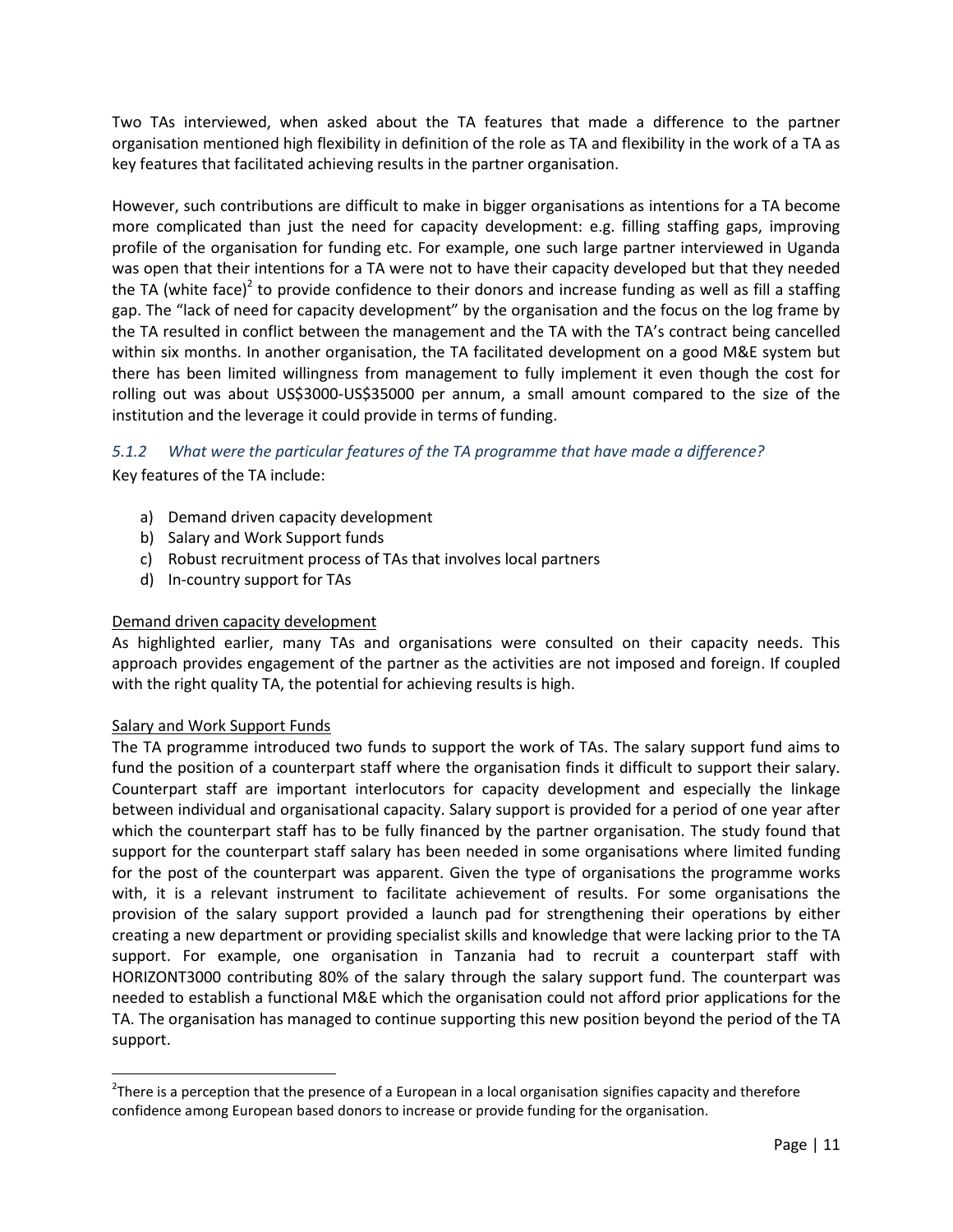However, if not implemented well it provides the risk of dependency on the salary support and undermines sustainability of capacity development. Therefore salary support needs to be carefully implemented with supportive measures that ensure sustainability of funding for the counterpart staff at least for the duration of the TA. This includes a stronger focus on resource mobilisation and commitments in strategies from the partner organisation on how the salary for the counterpart staff would be supported in future. This should be complimented by a results framework with milestones that can be monitored regularly by the HORIZONT3000 local office TA management staff. It should be used as it is now, as a catalyst for capacity development and not as a substitute for the partner organisation's obligation to provide a counterpart staff.

The work support fund aims to facilitate activities of the TA specified in the log frame where a partner organisation does not have the capacity to meet the costs of those activities. Work support fund has been used in the programme to support: 1) emerging needs of capacity; and 2) activities listed in the log frame where the partner organisation no longer had the financial capacity. Providing resources in this way enabled HORIZONT3000 to fill gaps in implementation and in turn ensure achievement of capacity development outcomes of the TA. Further, it allowed HORIZONT3000 TA support to remain relevant in the partner organisation and leverage on the good will created to further entrench positive attitudes towards organisational change.

It is important to note that the TA programme is structured in a way that determines whether the partner organisation has the capacity to meet the costs of activities required to achieve the outcomes of the TA requested. Therefore, at application stage for the TA support, partner organisations demonstrate their capacity to finance activities specified in the log frame as their contribution to the technical assistance. On this basis (including other conditions) a decision is made to award the TA support. Therefore from onset the partner organisation is perceived to have the capacity to meet the costs of activities. This means the work support fund should only support emerging needs that support and compliment the work of the TA. Only in instances where a strategic decision is made at award stage to support a partner organisation that does not have the capacity to meet all the costs of all the activities should the work support fund be used to support activities in the log frame. Notwithstanding this, local staff face the challenge that for many of the partners who are small, there is high volatility of funding because funding sources are not diverse and multi-year funding is limited. Implications for project staff are that there is need for closer monitoring of activities of the TA especially for the smaller partners (church based, rural, etc.) and support for fund raising where possible and opportunities arise.

## Robust recruitment process of TAs that involves local partners

The recruitment process provides HORIZONT3000 a framework for selecting the best suited candidates for the different TA posts. Prospective TAs go through a three stage process that assesses technical competencies and willingness to work in environments that would be outside their norm. Partner organisations are involved in the recruitment process by reviewing CVs of shortlisted candidates and approving them. All (100%) partners responding to the self-administered confirmed having been consulted on the type of TA they require. This is a unique feature of the TA programme and provides HORIZONT3000 space to build ownership of the TA support within the partner organisation, an important aspect of building positive attitudes for the TA needed to achieve organisational change. This system has enabled HORIZONT3000 achieve results by recruiting relevant qualified TAs.

HORIZONT3000 still faces several challenges. First, the conditions in which TAs work under are outside their normal experiences and sometimes are in rural Africa, with very few standard amenities. Coupled with low pay compared to what they would likely get elsewhere with comparable experience and skills,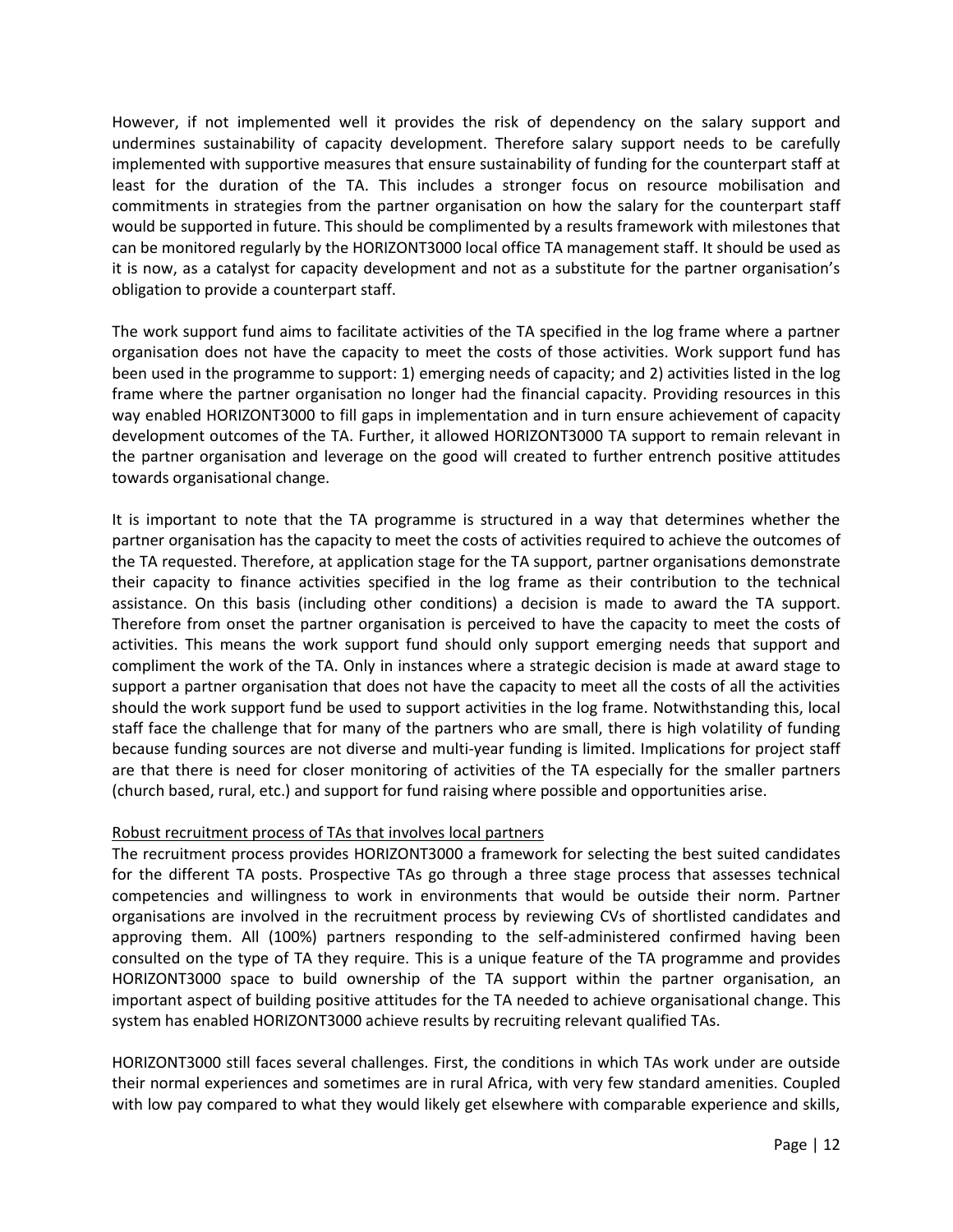the offer of a TA in HORIZONT3000 is not attractive enough for most TAs with the relevant level qualified individuals (age, experience, technical knowledge, character). Those that apply with the right level of skills and technical knowledge do so out of the need to make a difference rather than for the individual financial return. As a result HORIZONT3000 faces the challenge of a small pool of qualified experts willing to work in such conditions to draw from. On the other hand, HORIZONT3000 is paid by the Austrian Development Agency (ADA) based on number of TA person months delivered in a year. Therefore, with less TA months spent in a given year HORIZONT3000 receives less funding which negatively affects their capacity to meet the cost of staff involved in managing the programme. As a result, in instances the organisation is under pressure to meet TA months through recruitment (especially during periods where there are few partner organisations extending TA contracts) of new TAs. In these cases, some compromise is reached in the recruitment process resulting in the deployment of TAs that do not meet the requirements (knowledge, skills experience and character). There was also limited time to conduct proper assessments of new partner organisations. The result has been TAs cancelling their contracts early due to inability to deliver or irrevocable breaking down in relationships with management of partner organisations and the TA. In 2012, out of twelve (12) TAs recruited in East Africa six (6) TAs cancelled their contracts midway.

Further, partner organisations, while appreciating the opportunity to review the CV of the TA shortlisted before finalisation of their recruitment, highlighted that it was more important and useful to not only review the CV but also conduct an interview with the candidate.

#### In-country support for TAs

Annual meetings of TAs are organized to share knowledge and exchange experiences. TAs interviewed found these useful as it provided them an opportunity to learn from others, exchange experiences, and seek advice on different situations they face. A second issue mentioned as useful and a strength during the participatory workshop was the strong link between the TA programme and KNOWHOW3000 especially the "borrow a TA" initiative which enables TAs to meet their capacity gaps quickly. The presence of local support for TAs provides close management and support for deployed TAs.

# <span id="page-24-0"></span>*5.1.3 How did the TA programme work in conjunction with other interventions, programmes or services to achieve outcomes on the level of the regional East Africa programme of HORIZONT3000?*

Firstly HORIZONT3000 has created a large overlap between the TA programme and co-financing projects. Of the organisations that responded to the self-administered questionnaires 50% had received co-financing project funding in addition to the TA. This approach enabled the TA programme to directly contribute to HORIZONT3000 regional strategy outcomes by influencing improvements in programming for co-financing projects. An example of the benefits of this overlap is YARD in Uganda. YARD received a TA to transfer knowledge in enterprise development for rural farmers. It faced challenges in the cofinancing project regarding transitioning farmers to "farming as a business" as a means to increase beneficiary households' stagnant incomes. YARD confirms having registered success in achieving this transition among beneficiaries (see Box 2). In this instance the TA programme directly influenced improved effectiveness of co-financing projects.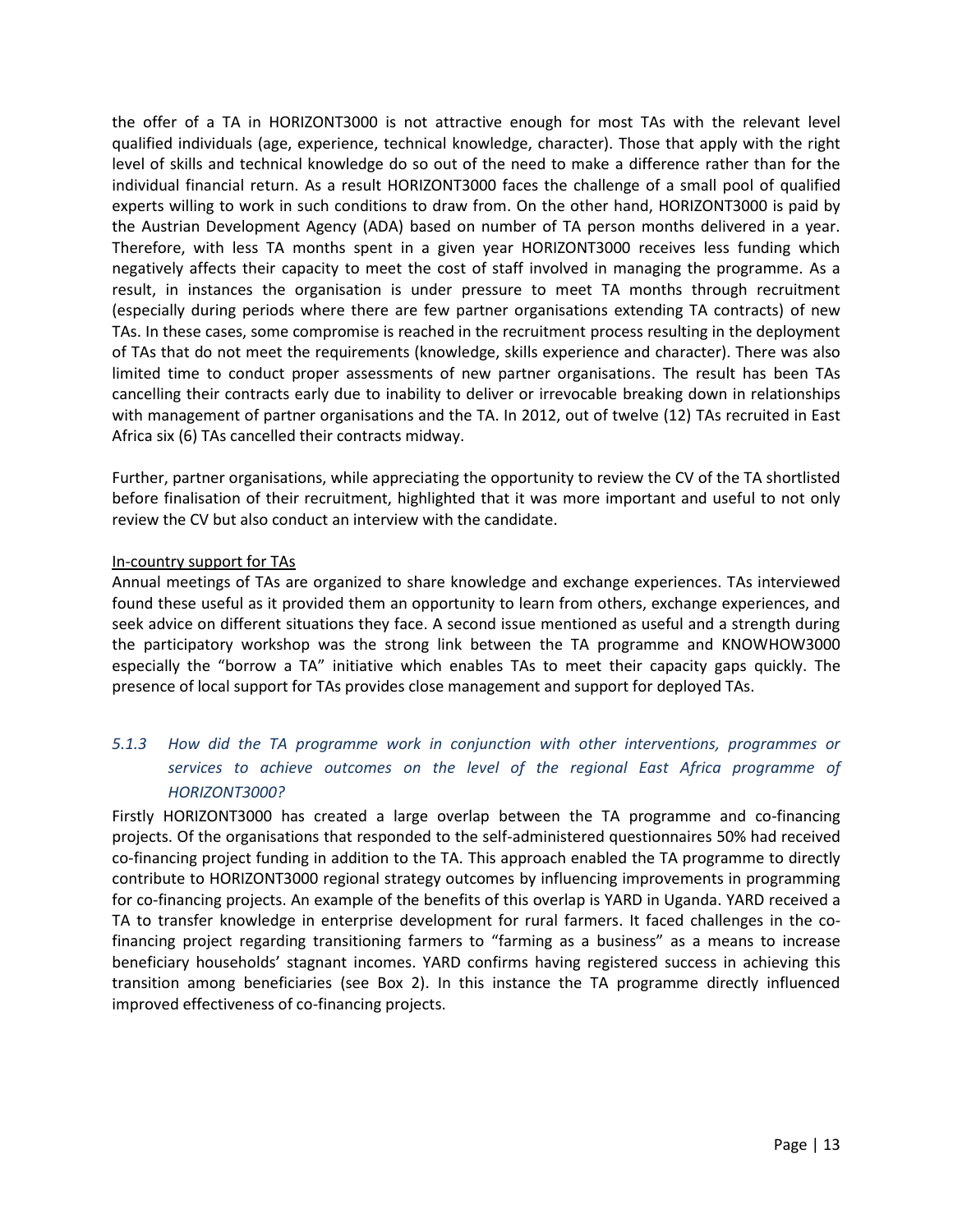#### Box 2: TA and co-financing project nexus: YARD experience

For the staff, their capacity has been built and are now independent of the TA. Before we thought farmers are unable to take farming as an enterprise but now we realize they have capacity to plan and achieve their enterprise objectives. We have seen that people have learnt to develop their own enterprises for their own marketing, conduct market researches, for marketing and food securities. Another thing is they are able to make their own decisions. We have seen farmers who are realizing their set objectives; they set their short and long term objectives. On the part of women, they are now involved in marketing and leadership but before it was only men in marketing as they were only involved in production. Women are now doing the marketing; women are actively involved in leadership. Marketing organisations led by women are performing better than those by men (marketing organisations). The farmers are doing their own monitoring; even before you go, they give you a report to tell you what is happening in their fields.

Secondly, the nexus developed between the KNOWHOW3000 and the TA programme allows the use of TAs to support co-financing projects outside the TA programme e.g. systematisation, borrow a TA initiative, etc. These initiatives allow HORIZONT3000 to use its pool of resources to evenly spread knowledge across the entire portfolio resulting in improved effectives of both the TA and co-financing projects.

Lastly, the majority of partner organisations supported during the study period operated within the current themes of focus for the Regional Strategy (Rural Development, Natural Resources Management and Human rights). There are some exceptions, such as Lubaga Hospital but these are negligible in the programme's portfolio.

#### <span id="page-25-0"></span>**5.2 Effectiveness**

Effectiveness is a measure of the extent to which the development programme or project achieves the objectives that it set. With regards to HORIZONT3000's TA programme effectiveness can be measured at individual, organisational and institutional levels. The main objective of the programme in East Africa is to provide capacity development support for its local partner organisations. Technical Advisors act as catalysers for its local partners to unleash, strengthen, create, adapt, and maintain capacity over time. According to the TA programme log frame the following results are aimed to be achieved in East Africa:

- a) Partner organisations have improved structures, work processes and management methods available to them, as well as improved knowledge in project cycle management and knowledge management
- b) Partner organisations have sustainable financing strategies available to them
- c) Partner organisations provide improved services for their target groups
- d) Employees of partner organisations apply new subject-specific knowledge
- e) Partner organisations report on successes in their law-related work (e.g. impact on legislation)
- f) Trained employees of the partner organisations become trainers of trainers

There is a lot of evidence of the contribution of the TA programme to capacity building of the partner organisations. All the organisations affirmed that counterpart staff and in some cases many people or entire departments have improved their technical skills in management, human resource, finance and project management, data collection including designing tools, data analysis, project proposal writing and budgeting, monitoring and evaluation, programme review, marketing, training, systematisation, report writing, internal and external communication. Improvement in skills resulted in increased motivation and confidence. Staff became more excited to execute their duties.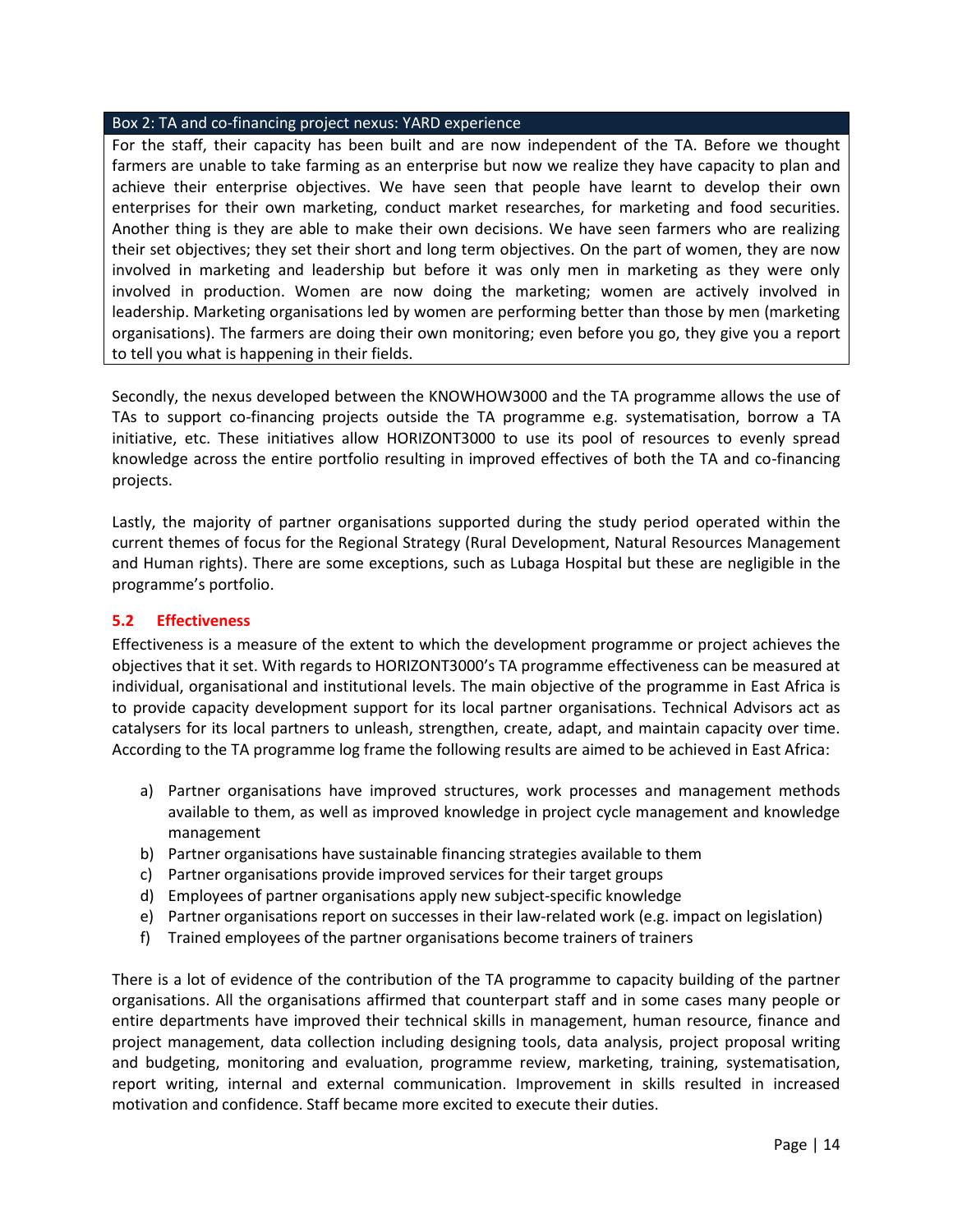At the organisational level TAs contributed greatly to establishment of departments, revision of policies, formulating strategic plans, systematisation, drafting of manuals for financial management, internal audit and tools, or human resources management including health insurance, employment contracts and job descriptions, developing organograms and organisational profiles, establishing data bases and spread sheets for project tracking, recruitment and financial administration, improving public relations and social media. Caritas Tororo established an M&E department with a system and tools. Members of the Parish were trained in M&E. It also reviewed policies and formulated strategic plans. UCC developed financial management manual, human resources policy, organisational profile and organogram. CREEC developed financial management manual, human resources policy, contracts for staff and donor partners and developed various spread sheets for project tracking. DESECE developed M&E tools, business plan and marketing data base. CWB developed database for PROMIC "Promotion of Microcredit". Lubaga hospital developed a clear reporting system. Table 8 shows that 75% PO respondents stated that new policies were put in place.

## <span id="page-26-0"></span>*5.2.1 Which goals and objectives have been attained and which have been more difficult to attain?*

During the impact study period, the TA programme in East Africa achieved results at individual, organisational and institutional levels. Greatest impact was registered at individual level – counterpart staff whose skills and capabilities were strengthened.

This is followed with results at organisational level where policies, systems, procedures and guidelines were developed for increased efficiency and effectiveness. The least impact is observed at the institutional level. At this level, factors that influence change are no longer in the control of HORIZONT3000. Capacity development programme logic and indeed that for HORIZONT3000 begins with influencing at the individual level, which then feeds into the organisation development and ultimately influencing institutional change. Institutional development requires more time than two years.

The TA responses to the self-administered questionnaire agree with this finding. TAs were asked to provide in which category the TA programme had been most valuable to partner organisations. 41.1% mentioned improvements in individual knowledge and skills, 33.9% organisational improvement, 23.2% institutional development and 1.8% thought the TA services were not valuable in anyway.

|                                                         | Percentage (%) |
|---------------------------------------------------------|----------------|
| Improvement in individual knowledge and skills          | 41.1           |
| Organisational improvement (strengthened structures and | 33.9           |
| processes)                                              |                |
| Institutional development (e.g. strengthened networks,  | 23.2           |
| with other NGOs, relationships with government and      |                |
| donors)                                                 |                |
| TA services were not valuable in anyway                 | 1.8            |

## <span id="page-26-1"></span>**Table 7: Where have the TA services been most valuable for the organisation?**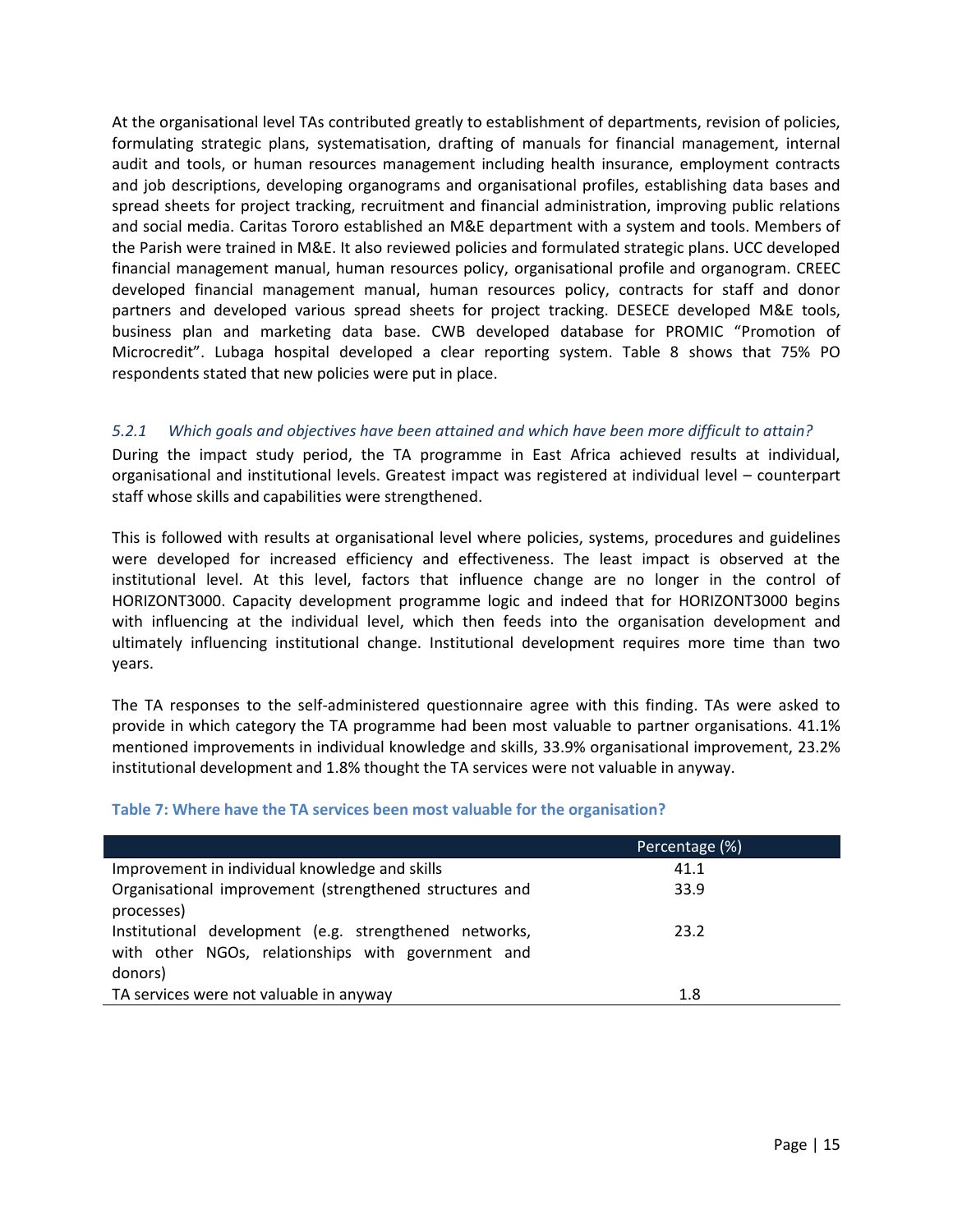## <span id="page-27-0"></span>*5.2.2 Necessary conditions for TA programme effectiveness*

For the TA programme to be able to achieve its objectives, there are certain conditions that are necessary namely; matching of TAs with the capacity needs of POs, their training and application of TA role, orientation and qualities, availability of both TA and counterpart for the duration of the TA term, availability of funds to support TA activities. Furthermore, the TA needs to understand their TA role as facilitator rather than oversight or implementation.

It is very crucial for the programme to select TAs with the skills that match the capacity needs of the PO. TAs without the needed skills would not be able to adequately address the capacity gaps. Again the TA ought to be given an appropriate counterpart and department to work with. A TA with skills in ICT would be inappropriate if placed in a finance department to build capacity in financial management. Although the survey indicated that 100% of the partner organisations felt that TAs addressed their relevant capacity needs and priorities, 78% of the TA respondents affirmed that and 75% felt they were attached to the relevant personnel and department. Twenty two percent (22%) felt that they were not matched to the relevant personnel or department. However in addition to possessing the relevant skills there are certain qualities of TAs and counterparts that were seen to be very important for successful TA. The TA had to be mature, accommodative, flexible and be prepared to learn also while the counterpart staff had to be willing to learn, to be corrected and to change.

The participatory workshop revealed that although the TAs go through an intensive training of seven weeks in Austria and further two weeks in East Africa, they still felt that it was inadequate as it failed to address all issues on the ground. This is probably the reason why still some TAs experience culture shock, sometimes failing to cope and opting out. An inadequately prepared TA is mostly likely going to take long to produce the required results if at all. However, while TAs expressed these aspirations it may be impractical for HORIZONT3000 to cover all issues TAs will face as some are unique to circumstances and environments TAs may find themselves in.

Continuous availability of the TA and counterpart during the TA term is crucial for achievement of objectives. In some cases the counterpart left the organisation for "greener pastures" or their contracts had to be terminated because of lack of funding. On the other hand some TAs failed to complete their terms leaving gaps which took long to fill while others had their contracts terminated for different reasons. Again, there are instances when there were not enough resources to support TA activities such as training or field visits. These scenarios reduce the effectiveness of the programme.

There was consensus at the participatory workshop that there are two aspects that reduce the cost effectiveness of the programme. Firstly, drawing TAs from Europe exclusively was seen to be expensive in terms of travel costs, training and orientation and other perks. Having TAs who already understand the African culture seems to have advantages. Consideration could be given to recruit also from Africa where a lot of experts in different fields are now available. Secondly and related to this, is the requirement for TAs after serving for five years to go back to Europe and to be disengaged from HORIZONT3000 for at least six months. A lot of resources would have been committed to train them and to make them adapt to the environment. These TAs can be considered for other assignments with other organisations within the region thereby cutting on training costs.

The following sections discuss achievements of the TA programme guided by its result areas as espoused in the TA programme proposal to ADA.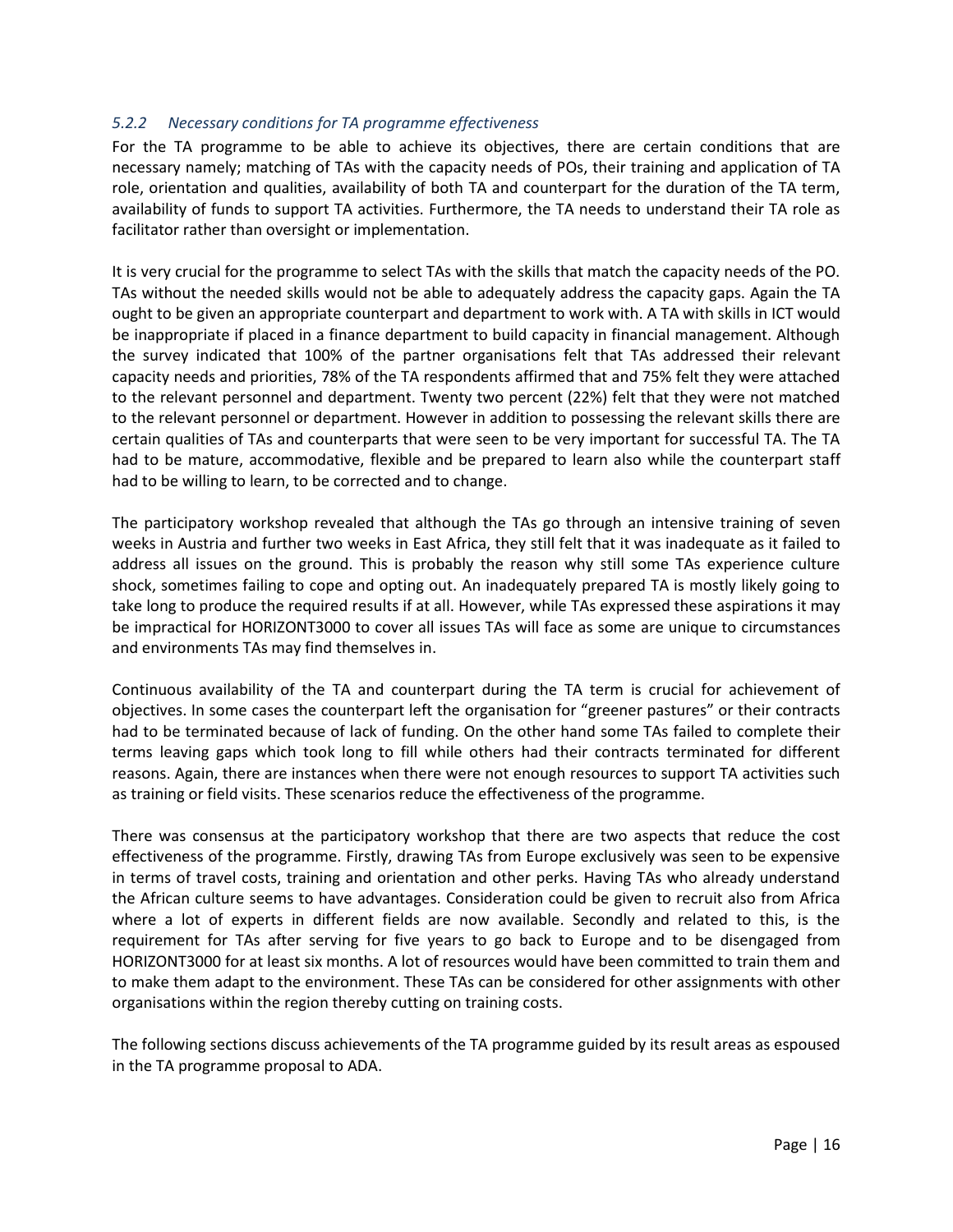## <span id="page-28-0"></span>*5.2.3 Specific results of the TA programme*

Partner organisations have improved structures, work processes and management methods available to them, as well as improved knowledge in project cycle management and knowledge management

One of the very important features of HORIZONT3000's TA programme is development of policies and systems. These could be on strategy development, governance, monitoring and evaluation, programme management, marketing, human resources, financial management, or administration. The presence and functionality of these systems define the stage of development of any organisation. Depending on which areas the TA is supposed to support, they are normally tasked with ensuring that the systems, policies and guidelines are put in place and to some extent used during the period of TA support. For example, a TA who supports organisational development normally assists in strategic planning, management and setting up governance systems, while a TA who supports M&E assists in setting up a monitoring system, guidelines and tools. As such these systems can continue to be used even after the TA support is terminated. If the organisation can commit to using the systems then organisational capacity will inevitably be enhanced. An organisation which is assisted to set up a financial management system and uses it becomes efficient in the use of financial resources, is able to produce authentic financial reports and gets good audit reports. It becomes a safe destination for financial resources and is able to broaden its financial base as donors are confident in it.

|                | <b>TA Response</b> |            |       | PO response       |
|----------------|--------------------|------------|-------|-------------------|
|                | Count              | Percentage | Count | <b>Percentage</b> |
| Yes            | 24                 | 75%        | 10    | 72%               |
| No             |                    | 16%        | 3     | 21%               |
| Total          | 29                 | 91%        | 13    | 93%               |
| <b>Missing</b> | 3                  | 9%         |       | 7%                |
| <b>Total</b>   | 32                 | 100%       | 14    | 100%              |

#### <span id="page-28-1"></span>**Table 8: New policies put in place with TA support**

The results of the quantitative survey for partner organisations summarized in the table above indicate that 72% of them changed their policies as a result of TA support. Seventy five percent of the TAs affirmed the changes in policies. There seems to be agreement between the participating organisations and the TAs. The remaining 28% who did not change policies may have already changed them before TA support was received.

A number of achievements have been made on systems development. The TA for CREEC assisted the organisation in strategic planning, proposal writing and development of a financial manual and human resources policy. He assisted in designing proper employment contracts and agreements with funders. The implementation of these tools has resulted in memoranda of understanding (MOUs) and contracts being made with various organisations, contacts made with other universities, improved service delivery resulting in good name and standing with (inter)national organisations, various proposals submitted and some awarded, CREEC being consulted by other organisations both in- and outside Uganda and participating in various associations in renewable energy and energy efficiency. UCC was able to develop a human resources manual, do constitutional reviews and come up with an organisational profile, organogram and job descriptions. These have contributed to improved livelihoods experienced at Kampringisa, the national rehabilitation centre, and increased cooperation on vocational training and training in agriculture. UCC is working in cooperation with ANPPCAN, another partner organisation of HORIZONT3000. Caritas Tororo managed to establish an M&E system and set up an M&E department with linkages to other departments. They also improved internal audit tools making external audits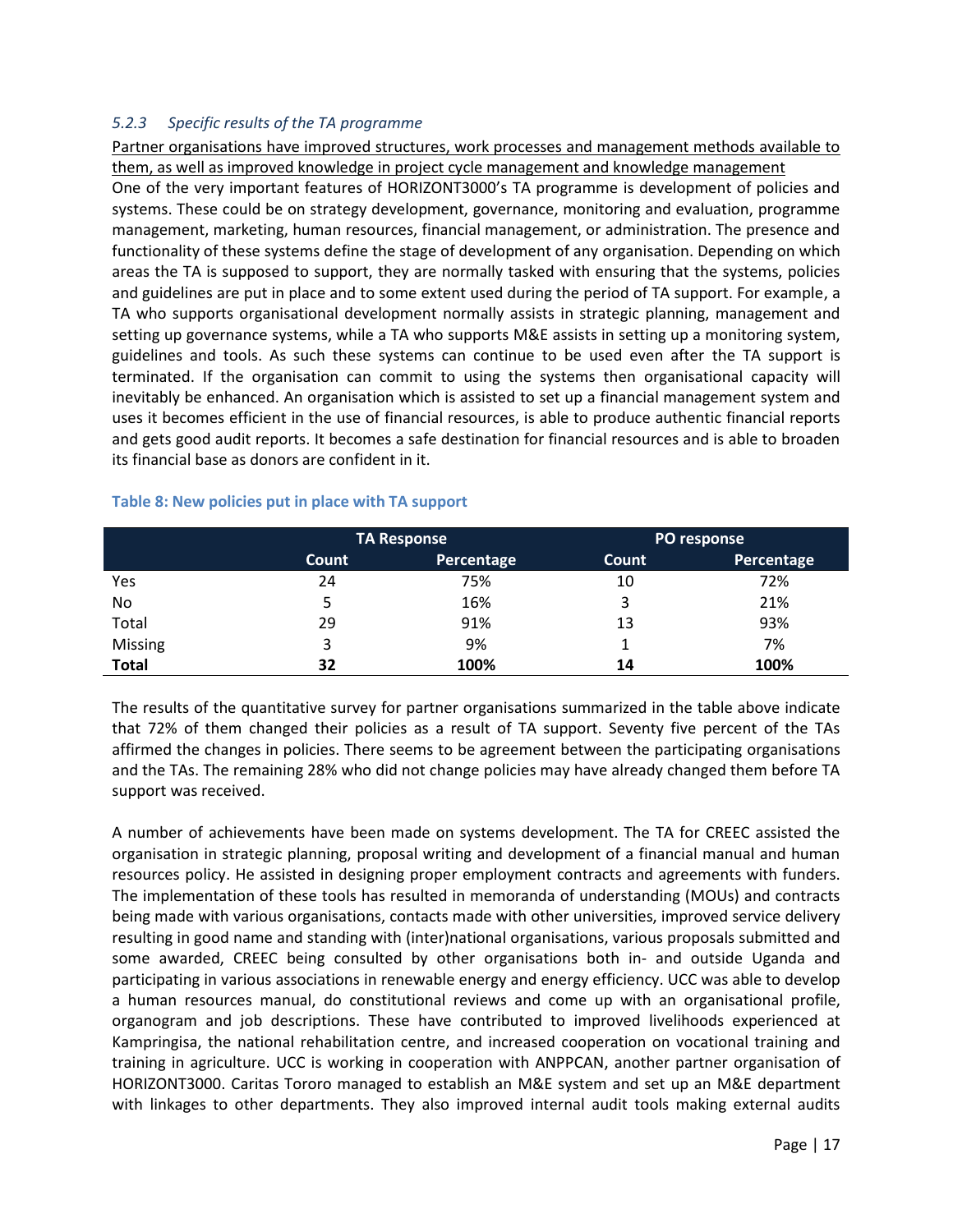more efficient. A stakeholder analysis was done and it opened their eyes to get opportunities for networking, cooperation and collaboration. Caritas Tororo was able to improve its networks and was successful in attracting an ERI project from HORIZONT3000. CIDI managed to develop a monitoring and evaluation database, tools and manuals which has raised interest of other donors of CIDI. One donor has already referred one of their partners in Zambia to learn from this system.

#### Partner organisations have sustainable financing strategies available to them

Although many organisations may not have developed fundraising strategies, the contributions of TAs in proposal writing and organisational change have led to some receiving either: extended funding (more years of support), increased amount of funding or an extended diverse funding base. Fifty seven percent (57%) of partner organisations that responded to the self-administered question agree or somewhat agree that as a result of the contribution of the TA their organisation's funding from donors has increased. TAREA in Tanzania had funding from one donor transformed to multi-year fund from the short funding they used to receive as a result of improvements in organisational capacity and results directly influenced by the TA. The director of CREEC confirmed that staff now had capacity to prepare complex proposals as a result of the TA support and that this had contributed to the organisation building a diverse and multi-year funding base. UEEF also trained staff in systematisation and extended their skills to other partner organisations. UEEF can now take lead in joint proposals with other partners (e.g. local NGO forum) as the organisation now knows how to write log frames.

The table below summarizes the results of the survey on the impact that was achieved by the TA programme in East Africa at institutional level that also contributes to increased funding. Fifty seven percent (57%) somewhat agree or agree that the intervention has resulted in increased recognition and funding from their donors, 86% somewhat agree, agree or fully agree that their relations with other NGOs have been strengthened while 64% somewhat agree or fully agree to that their organisations are now more trusted by their governments. The TAs have assisted in setting up structures and guidelines to be followed on project management, M&E, finance or human resources management. Use of the guidelines improve transparency, accountability and credibility of the organisations making them suitable partners of donor funds, better development partners for other NGOs in the same sector and trusted by their governments. In addition to enhanced credibility some TAs have assisted partner organisations on networking with other NGOs and even assisted them to create databases. This accounts for the 86% of respondents affirming that their relations with other NGOs have been strengthened.

| Response        | Increased recognition &<br>funding by donors |            | Strengthening of relations<br>with other NGOs |            |       | More trusted by the<br>Government |
|-----------------|----------------------------------------------|------------|-----------------------------------------------|------------|-------|-----------------------------------|
|                 | Count                                        | Percentage | Count                                         | Percentage | Count | Percentage                        |
| <b>Disagree</b> | 3                                            | 22%        |                                               | 7%         | 3     | 22%                               |
| Neither agree/  | 3                                            | 21%        | 1                                             | 7%         | 2     | 14%                               |
| disagree        |                                              |            |                                               |            |       |                                   |
| Somewhat        | 2                                            | 14%        |                                               | 7%         |       | 50%                               |
| agree           |                                              |            |                                               |            |       |                                   |
| Agree           | 6                                            | 43%        | 5                                             | 36%        |       |                                   |
| Fully agree     |                                              |            | 6                                             | 43%        | 2     | 14%                               |
| <b>Total</b>    | 14                                           | 100%       | 14                                            | 100%       | 14    | 100%                              |

## <span id="page-29-0"></span>**Table 9: The impact of TA support on partner organisations**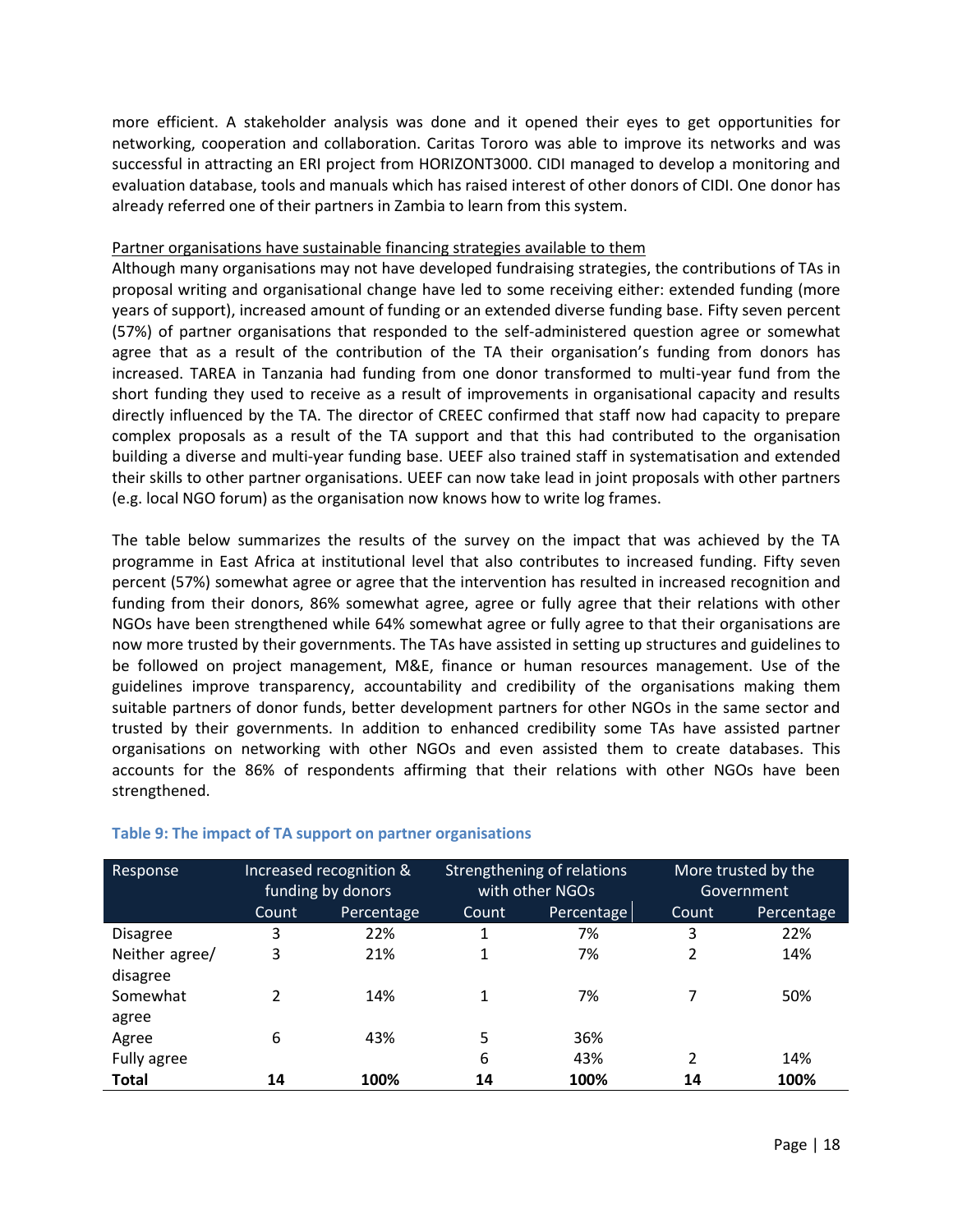#### Partner organisations provide improved services for their target groups

Broader impact has also been realized at societal level among the beneficiaries. Table 10 presents views of partner organisations on improvements in service delivery and achievement of results at the beneficiary level as a result of the TA support. 92.9% of partner organisations somewhat or fully agree that their quality of service delivery has improved as a result of the TA. All partner organisations acknowledged that they were now achieving better results for their target groups. For instance DESECE's beneficiary farmers have been empowered through training to search for market information and to farm produce which already has a market. Some have joined the Kenya Organic Farmers Association and supply their produce to markets in Nairobi. The challenge of marketing is now history. Strengthening of the physiotherapy department through improved systems and better service at Lubaga Hospital has resulted in increased patients from outside and more referrals from other departments within the same hospital. In YARD, the application of ERI has improved incomes of poor rural farmers through their establishment of farming enterprises.

|                            | Because of the contribution of | Because of the TA's support we   |
|----------------------------|--------------------------------|----------------------------------|
|                            | the TA to our organisation the | are achieving better results for |
|                            | quality of our services has    | our target group (%)             |
|                            | improved (%)                   |                                  |
| Neither agree nor disagree | 7.1                            | 0.0                              |
| Somewhat agree             | 28.6                           | 28.6                             |
| Fully agree                | 64.3                           | 71.4                             |

## <span id="page-30-0"></span>**Table 10: Views of partner organisations on contribution of TA to improved service delivery**

## Employees of partner organisations apply new subject-specific knowledge

Some organisations whose internal systems and structures and project proposal writing, monitoring, evaluation management skills have been improved, have managed to write winning proposals, deliver better results through improved project management thereby improving funding for their programmes. For example CREEC managed to secure funding through writing good proposals. Projects secured were implemented successfully and to the satisfaction of clients, such as the World Bank, GIZ, Private Sector Foundation Uganda, the Global Alliance for Clean Cooking, UNIDO, UN Habitat, WWF Uganda Country Office, the College of Engineering, Design, Art and Technology, the Uganda National Council for Science and Technology, and various local and international solar PV and cook stoves manufacturers. DESECE in Kenya testifies that their staff are now qualified because the TA motivated them to learn. They can carry on with work on their own. DESECE has improved efficiency in programme delivery because of the capacities first developed at the individual level. The organisation has received lots of credibility and therefore improved relations with the government which is evidenced by their ability to secure funding to build a conference hall in Mukuyuni from the government.

## Partner organisations report on successes in their law-related work (e.g. impact on legislation)

The impact study team could not come across many examples of HORIZONT3000 in this area. This is because successes in law related issues take time and in many cases the upstream processes (approval of legislation) are outside the control of the partner organisations. TAREA provides a good example of the direct contribution of the TA support to legislative reforms. Through the assistance of the TA TAREA developed an advocacy strategy which they were able to use to lobby with the Tanzanian government to provide Value Added Tax (VAT) and duty exemption for solar energy technology.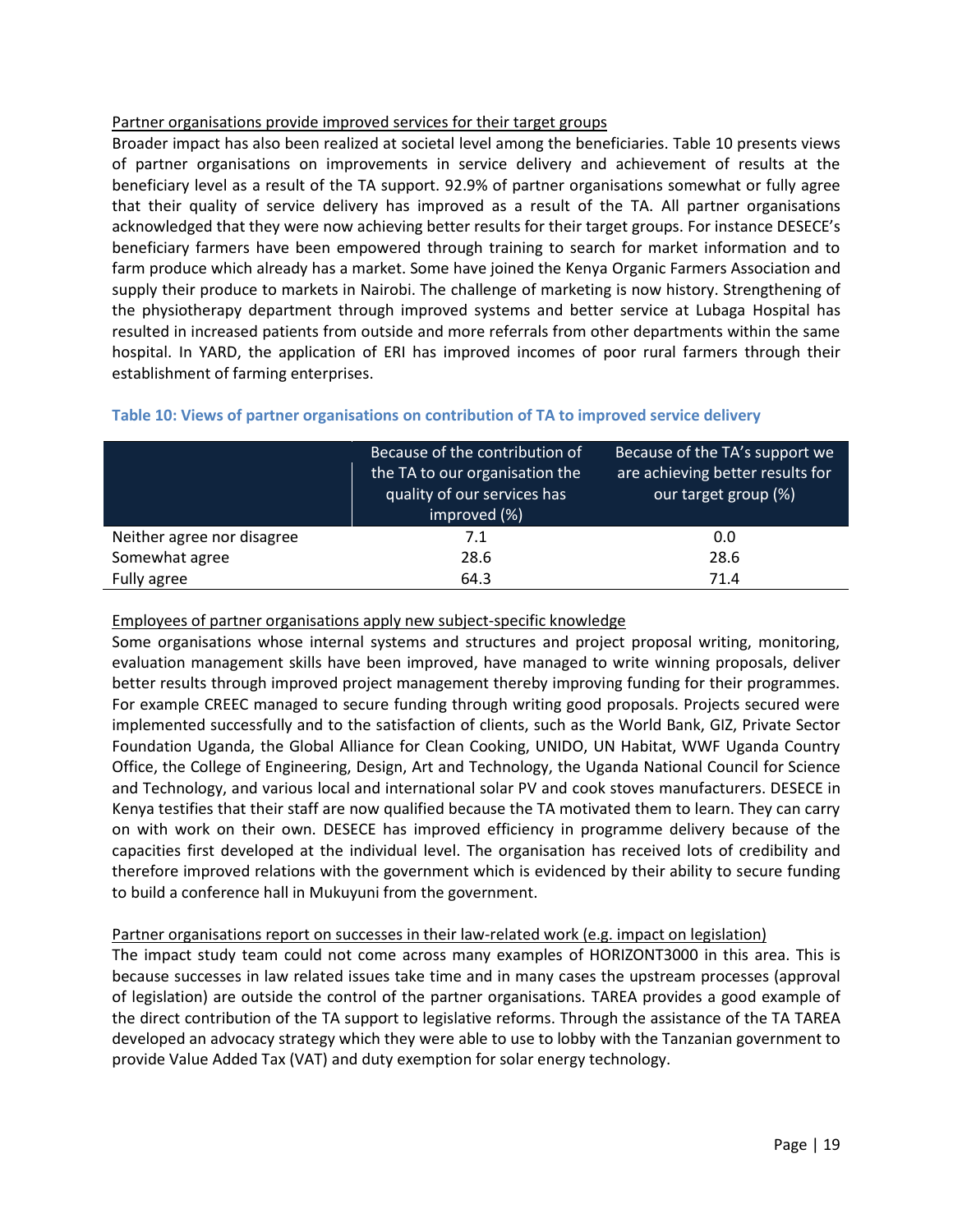## <span id="page-31-0"></span>**5.3 Impact**

# <span id="page-31-1"></span>*5.3.1 What were the particular features of the interventions that made a difference, especially in the field of OD?*

Table 11 summarizes the success factors for organisational development; some of these factors have been discussed in detail throughout this report.

|                            | <b>Success factors</b>                                                                                                                                                                                                                                                                                                                                                                                                                                                      | <b>Facilitating conditions</b>                                                                                                                                                                                                                                                                                                                                                                                                                                                                                                                                                                             |
|----------------------------|-----------------------------------------------------------------------------------------------------------------------------------------------------------------------------------------------------------------------------------------------------------------------------------------------------------------------------------------------------------------------------------------------------------------------------------------------------------------------------|------------------------------------------------------------------------------------------------------------------------------------------------------------------------------------------------------------------------------------------------------------------------------------------------------------------------------------------------------------------------------------------------------------------------------------------------------------------------------------------------------------------------------------------------------------------------------------------------------------|
| Individual<br>capacity     | Availability of a relevant counterpart staff<br>Α.<br>Willingness to learn among counterpart staff<br>В.<br>Employ adult learning methods<br>C.<br>Quality of TA (experience, qualifications, age,<br>D.<br>and character)                                                                                                                                                                                                                                                  | TA is willing to make the deployment a<br>Α.<br>knowledge exchange<br>Counterpart staff gain confidence in<br>В.<br>the work of the TA<br>TA received counterpart staff relevant<br>C.<br>for the skills to be transferred<br>TA understands and accommodates<br>D.<br>different ways of doing tasks to<br>facilitate a cordial relationship<br>between him/her and the counterpart<br>Documentation of knowledge in<br>Ε.<br>manuals and guidelines to assist                                                                                                                                             |
| Organisational<br>capacity | Participatory identification of capacity<br>Α.<br>development needs<br>Use of the log frame<br><b>B.</b><br>Funding for activities in the log frame<br>C.<br>Flexibility of roles and responsibilities of the<br>D.<br>TA to meet emerging needs for the<br>organisation<br>TA reports to management committee<br>Ε.<br>HORIZONT3000 technical support and<br>F.<br>monitoring of TA performance<br>Quality of TA (experience, qualifications, age,<br>G.<br>and character) | counterpart staff to train others<br>The partner has to demonstrate<br>Α.<br>genuine need for capacity<br>development as this will provide<br>motivationto change<br>Results culture in monitoring the work<br>В.<br>of the TA<br>Ability to meet emerging capacity<br>C.<br>development demands that may be<br>outside the log frame<br>Link to management assists the TA to<br>D.<br>directly influence changes in<br>organisational systems<br>Genuine intention of the partner<br>Е.<br>organisation to receive capacity<br>development<br>Concern showed by HORIZONT3000<br>F.<br>through site visits |
| Societal                   | Heavily dependent on the success of<br>А.                                                                                                                                                                                                                                                                                                                                                                                                                                   |                                                                                                                                                                                                                                                                                                                                                                                                                                                                                                                                                                                                            |
| capacity                   | individual and organisational development                                                                                                                                                                                                                                                                                                                                                                                                                                   |                                                                                                                                                                                                                                                                                                                                                                                                                                                                                                                                                                                                            |
|                            | Requires at least 3-5 years to be achieved<br>В.                                                                                                                                                                                                                                                                                                                                                                                                                            |                                                                                                                                                                                                                                                                                                                                                                                                                                                                                                                                                                                                            |

## <span id="page-31-2"></span>**Table 11: Particular features that made a difference in OD**

There are a number of features of the HORIZONT3000 Technical Advisor programme that have made a difference, particularly the log frame, highly experienced TAs, deployment of TAs to project areas, systems development, the salary support, working with specific counterparts, regular follow up visits and flexibility.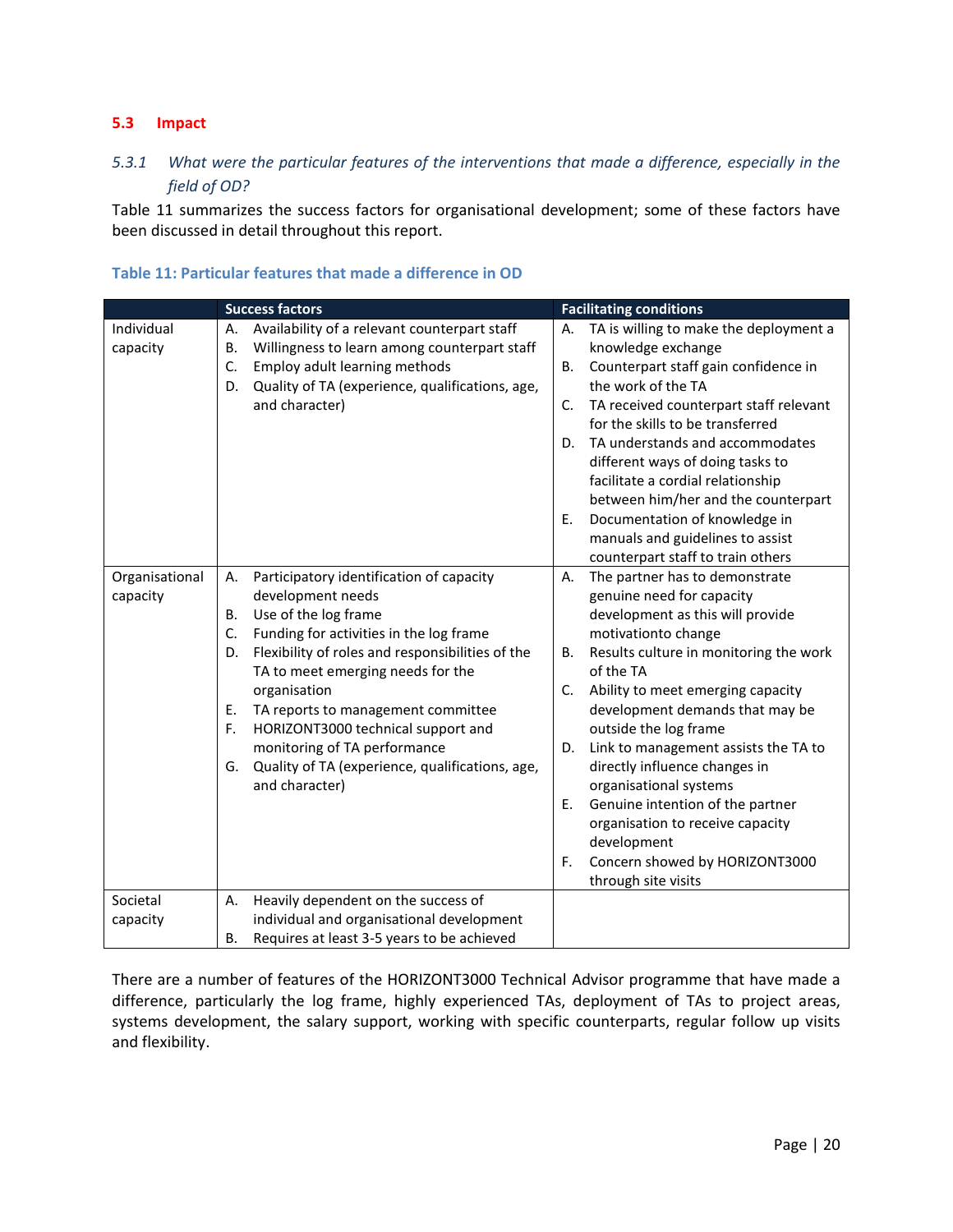#### The Log frame

All partner organisations are required to submit a log frame as part of the application documents. It summarizes the requested TA intervention in terms of objectives, indicators, means of verification and assumptions. It provides a guide for activities to be carried out and timeframes. It is a good instrument for results measurement and provides a basis for commitment for results and organisational change.

TA support is primarily approved on the basis of a clear and sound log frame. In this way, the logframe becomes an important feature of the intervention because it helps the TA, the counterpart and the whole partner organisation to focus their work to achieve the stated objectives. As the primary reference document the log frame also acts as a monitoring tool to check on progress, identify challenges and take corrective measures timely.

#### Deployment of TAs to project areas

TAs are deployed to the project areas of the partner organisations and do not stay in capital cities such as Kampala, Nairobi or Dar es Salaam unless the partner organisation is stationed there. They therefore stay in districts or counties such as Lira, Tororo in Uganda or Mukuyuni in Kenya. The partner organisation is required as much as possible to provide support in finding accommodation for the TA and usually it will be with its staff and community. TA for DESECE stays at a simple village agricultural centre, right in the village and is the only European in the whole community. He uses a motor cycle for transport. The TA for Caritas Tororo is housed at the Caritas compound together with its staff. Staying with staff and the beneficiary community helps in bonding and quick integration of the TA in the community. If integrated well, the TA can have accelerated impact as they are able to carry out activities such as training, coaching, mentoring without barriers of distance and the challenges of transport from the cities to the rural areas or being regarded as an outsider by the partner organisation.

## Highly experienced TAs

The programme benefits greatly from the rigorous choice of personnel who have long periods of experience in different areas. Such personnel have demonstrated great capacity to influence change for the organisations they are placed in. They have often used the experience attained elsewhere to adapt to the circumstances they found themselves in. Apart from experience, there are other qualities of TAs that have been seen to be very important for the success of this capacity development programme. TAs ought to be mature, flexible, accommodating, and adaptive to local settings and have a good attitude. They should have an open mind, be willing to train and also learn from the counterpart staff or partner organisation.

## Flexibility

Flexibility becomes important where more issues than those stated in the log frame require attention. Responding to these issues maintains the relevance of the TA within the organisation through bonds of trust which in turn facilitate achievement of the main log frame results.

#### The salary support

As highlighted earlier in the report the salary support fund is important and ensures there is a counterpart staff available during the TA period – a key condition of achieving individual capacity development of the TA programme. The success of the programme is first and foremost measured against the level of skills transferred to the counterpart. Once this transfer is successful it sets a good opportunity for strengthening of the organisation. However, care and caution is required in its implementation as highlighted earlier.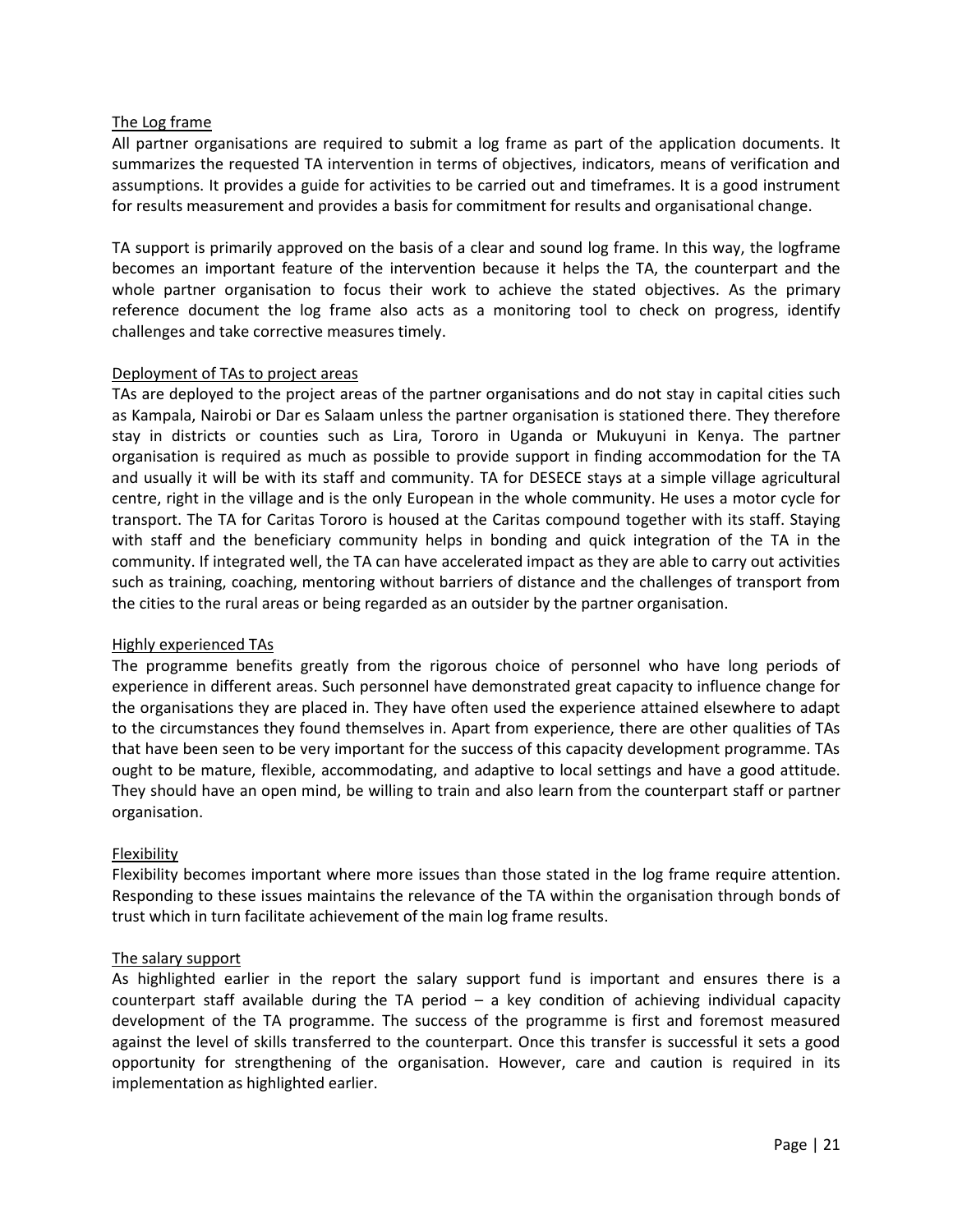#### Leveraging on KNOWHOW3000

Competence of the TA is of paramount importance for achievement of individual and organisational development. In cases where the TA does not possess skills needed by the partner organisation they can request for assistance from other TAs within the region or country through the "Borrow a TA" facility. The TA is borrowed for very short periods of about two weeks to facilitate training or put in place a system. CWB utilized this facility and received training in M&E and systematisation, UCC got training in M&E, teacher evaluations and financial management while Caritas Tororo received training in ERI.

## Regular follow up visits by HORIZONT3000

HORIZONT3000 undertakes periodic monitoring visits to partner organisations for assessment of progress, troubleshooting and taking early corrective measures. First, these visits give the Programme Officer an opportunity to verify progress and unlock bottlenecks in achievement of results. Second, the visits demonstrate to the partner organisation commitment of HORIZONT3000 to the TA programme. This acts as motivation for the TA and partner organisation to achieve results.

## *5.3.1.1 Areas that need further strengthening to achieve OD*

Organisational development is a specialised area. The HORIZONT3000 TA programme has done well in knowledge transfer, development of systems, policies and procedures but gaps remained in transitioning this success to more sustained organisational efficiency. There is need, in the structure of HORIZONT3000 and approach to the capacity building, organisational development expertise to support TAs with organisational development type activities e.g. coaching, strategic planning and strategy implementation, resource mobilisation etc. This would support the more technical skills oriented TAs and help build more sustainable capacity building initiatives. This is because utilisation of new skills, knowledge and implementation of systems, procedures and policies requires a conducive and supportive organisation environment e.g. financial resources and understanding at the top. To its credit HORIZONT3000 in East Africa has attempted to incorporate this in the TA management by recruiting an OD specialist covering East Africa solely responsible for addressing OD needs in the East Africa programme. While this is the case, the availability of only one OD experts against the expanse of the programme makes limits effectiveness of this noble approach.

At head office level there is need for policy and implementation guidance on OD. In this regard, it may be prudent to consider an OD expert in the management structure at head office.

# <span id="page-33-0"></span>*5.3.2 Have there been any unintended or negative changes that can be attributed to the TA programme?*

Although the TA programme has brought many intended positive changes pertaining to organisational growth, efficiency, effectiveness, competitiveness and credibility among stakeholders it has also brought unintended positive and negative changes.

Two positive changes emanate from the TA programme. First, staff whose skills and capabilities are improved become marketable to other higher level organisations. While this might be a negative for the partner organisation, at the individual level it is a positive aspect that demonstrates improvement. Second, the availability of a European among staff provides confidence to some donors on the abilities of the local partner and therefore opportunities for increasing funding.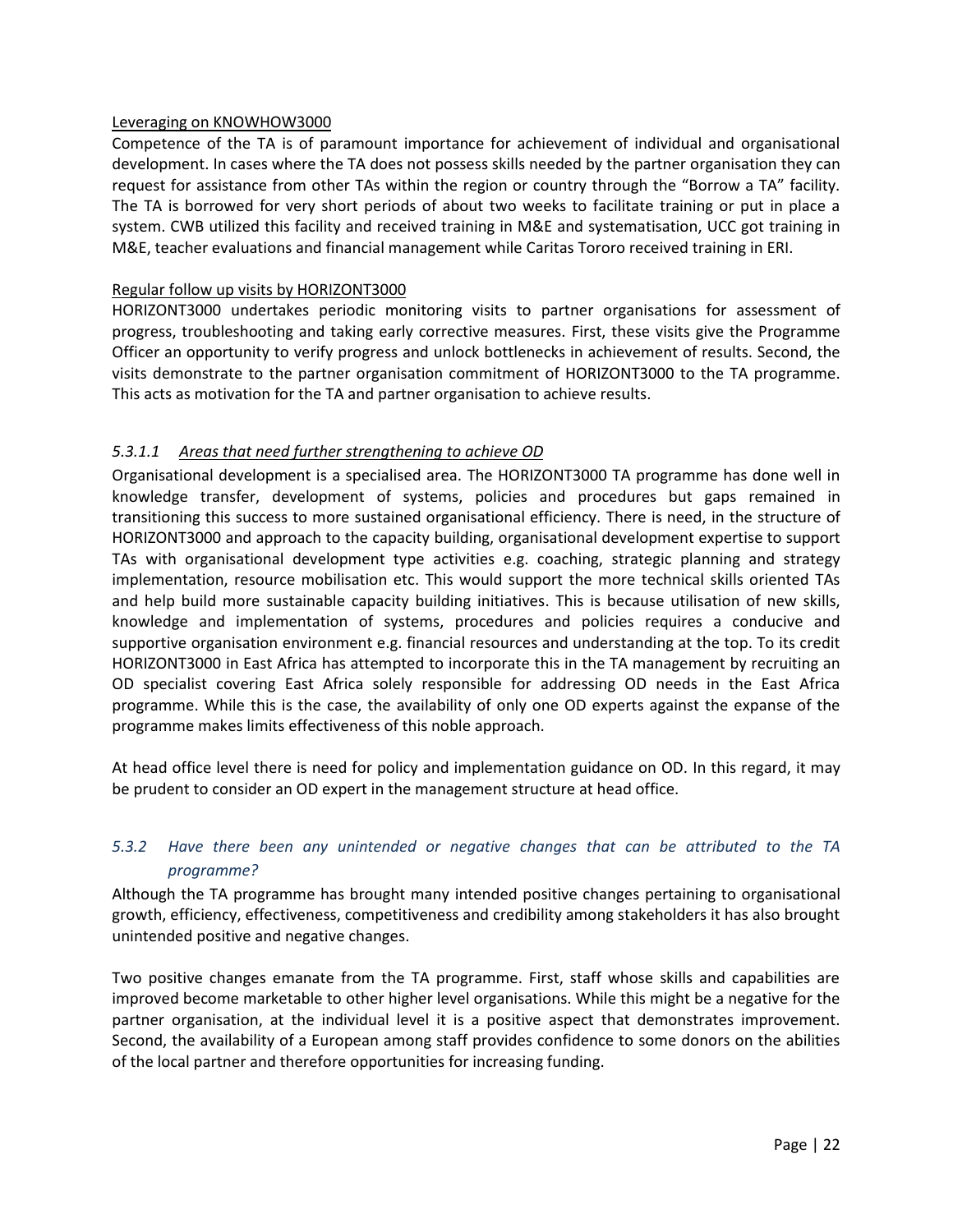The unintended negative changes pertain to negative community attitude, loss of trained staff, fear to approach the white person, *"muzungu"* and culture shock for the TA.

The table below indicates that 22% of partner organisations respondents and 16% of TA respondents indicated that there were some negative results that emanated from the TA support. The percentages are not alarming but give pointers of what is happening that could be minimized.

|              | TA response |            |       | PO response |
|--------------|-------------|------------|-------|-------------|
|              | Count       | Percentage | Count | Percentage  |
| Yes          |             | 16%        | 3     | 22%         |
| No           | 23          | 72%        | 10    | 71%         |
| Total        | 28          | 88%        | 13    | 93%         |
| No response  | 4           | 12%        |       | 7%          |
| <b>Total</b> | 32          | 100        | 14    | 100         |

## <span id="page-34-1"></span>**Table 12: Negative results of TA support**

Whereas the presence of the European in a partner organisation has generally improved its image, there are instances where the beneficiary communities have developed suspicion towards the organisation. Their expectation would be that the European has brought funding for the organisation's projects. Therefore communities expect to see an increase in activities. Failure to see this increase in activities leads to communities suspecting diversion of resources by the organisation and its leaders for personal use. This may lead to animosity and lack of cooperation by communities which have the potential of negatively affecting project implementation and success.

In some areas communities have developed fear to approach the *muzungu (European)* who is now part of the programme staff. This is exacerbated by the fact that the TAs have no knowledge of local languages to ease communication.

It came out of the participatory workshop that in spite of the intensive preparation of TAs in Austria which covers culture issues, some TAs still experience culture shocks. Some of them fail to cope and they quit.

In some cases donors and government institutions developed a hesitance / reluctance to work with the partner organisation since it was perceived as a foreign (white man's organisation). This was a key issue raised in the participatory workshop in Uganda.

## <span id="page-34-0"></span>*5.3.3 How far are attained improvements and changes sustainable?*

Out of the 24 TAs who responded to the question on sustainability 15 (62.5%) indicated that partner organisations had put in place some measures to ensure sustainability of the benefits derived from the TA support. On the other hand 11 (84.6%) partner organisations reported that they had put in place such measures. The huge difference of 22.1% could emanate from different understanding of what could be regarded as a measure for sustainability or it could be as a result of bias. On the issue of how likely it was for the partner organisations to sustain benefits, 57.1% of the partner organisations perceived it was highly likely while 42.9% said that it was only likely. It can be concluded that although a number of organisations indicated that they had put in place measures for sustainability some were not confident that the measures were going to be effective to achieve sustainability.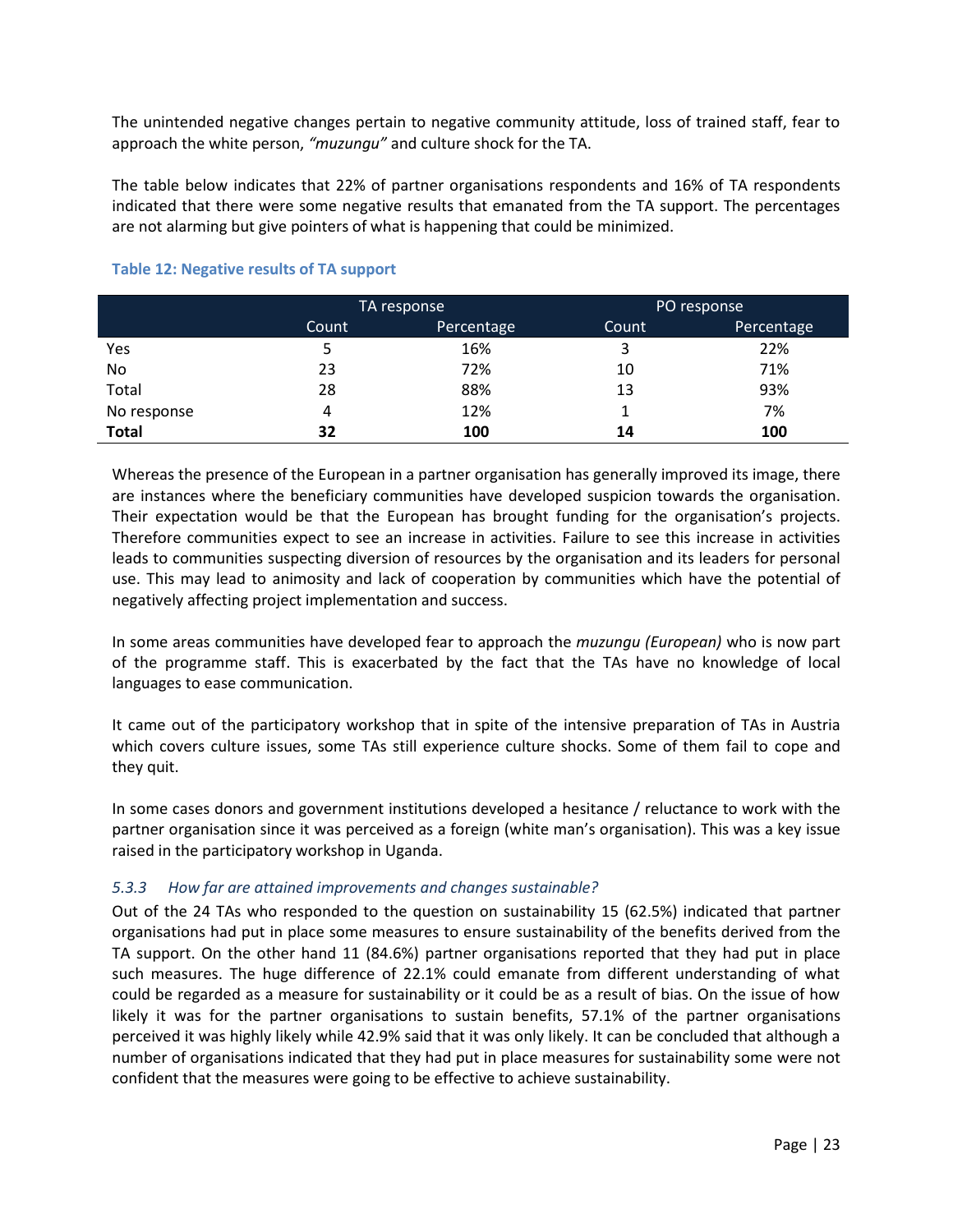<span id="page-35-0"></span>**Table 13: TAs and partner organisations' views on measures put in place by partner organisations for sustainability**

|                   | TA response |                |       | Partner organisations response |
|-------------------|-------------|----------------|-------|--------------------------------|
|                   | Count       | Percentage (%) | Count | Percentage (%)                 |
| Measures in place | 15          | 62.5           | 11    | 84.6                           |
| No measures in    | 9           | 37.5           |       | 15.4                           |
| place             |             |                |       |                                |
| Total             | 24          | 100.0          | 13    | 100.0                          |

## <span id="page-35-1"></span>**Table 14: Partner organisations' views on likelihood of sustaining the results**

|               | Frequency | Percent (%) |
|---------------|-----------|-------------|
| Highly likely | 8         | 57.1        |
| Likely        | b         | 42.9        |

Some of the measures that help sustainability are the implementation of new policies, procedures and guidelines during the TA support period, culture change, and gradual weaning of TA support. Policies normally remain in force for reasonable periods of time, as long as they are perceived to be relevant. Implementation of polices, systems and procedures is premised on culture change. Such cultures could be built around attitude towards work, adherence to timelines, policies and guidelines. If an organisation changes its financial management policy, procedures and guidelines but holds on to the culture of flouting procedures and does not commit to agreements then the policies will remain as blue prints on shelves. The table below shows that 43% of the respondents from partner organisations fully agree that the culture in their organisations changed while 36% somewhat agreed.

#### <span id="page-35-2"></span>**Table 15: Organisational culture change as a result of TA support**

| Response                  | Count | Percentage |
|---------------------------|-------|------------|
| Neither agree or disagree |       | 14%        |
| Somewhat agree            |       | 36%        |
| Fully agree               | 6     | 43%        |
| Total                     | 13    | 93%        |
| <b>Missing</b>            |       | 7%         |
| <b>Total</b>              | 14    | 100        |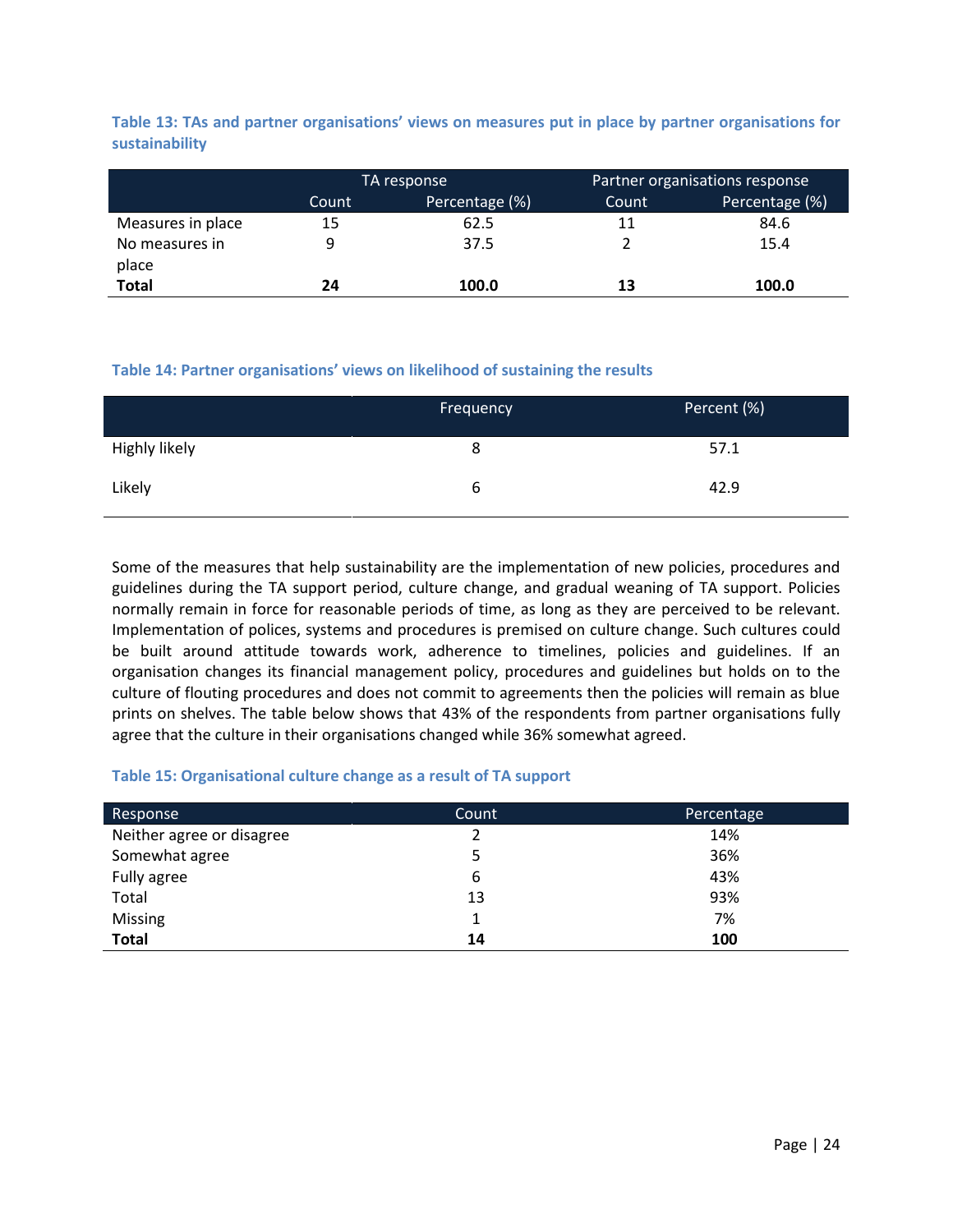Some TAs have gradually reduced their support towards the termination of their deployment so that the partner organisations assume greater responsibility thereby building confidence. Such a case is of CREEC where the weaning process was started towards the end of TA support and it was able to accomplish much on its own. That can be a starting point in ensuring sustainability.

However it should be noted that HORIZONT3000 allows partner organisations to apply for renewal of support or further support if they feel that such is still needed. As such many organisations have had support for more than one term which is two years. This facility may help partner organisations to get to a point where they are confident that they can continue on their own. This has been the case at CREEC.

While this facility is commended, there may be need for HORIZONT3000 to consider a fund for after TA support (completion of TA tenure) to monitor progress in implementation of TA results and ensure results are nurtured to impact.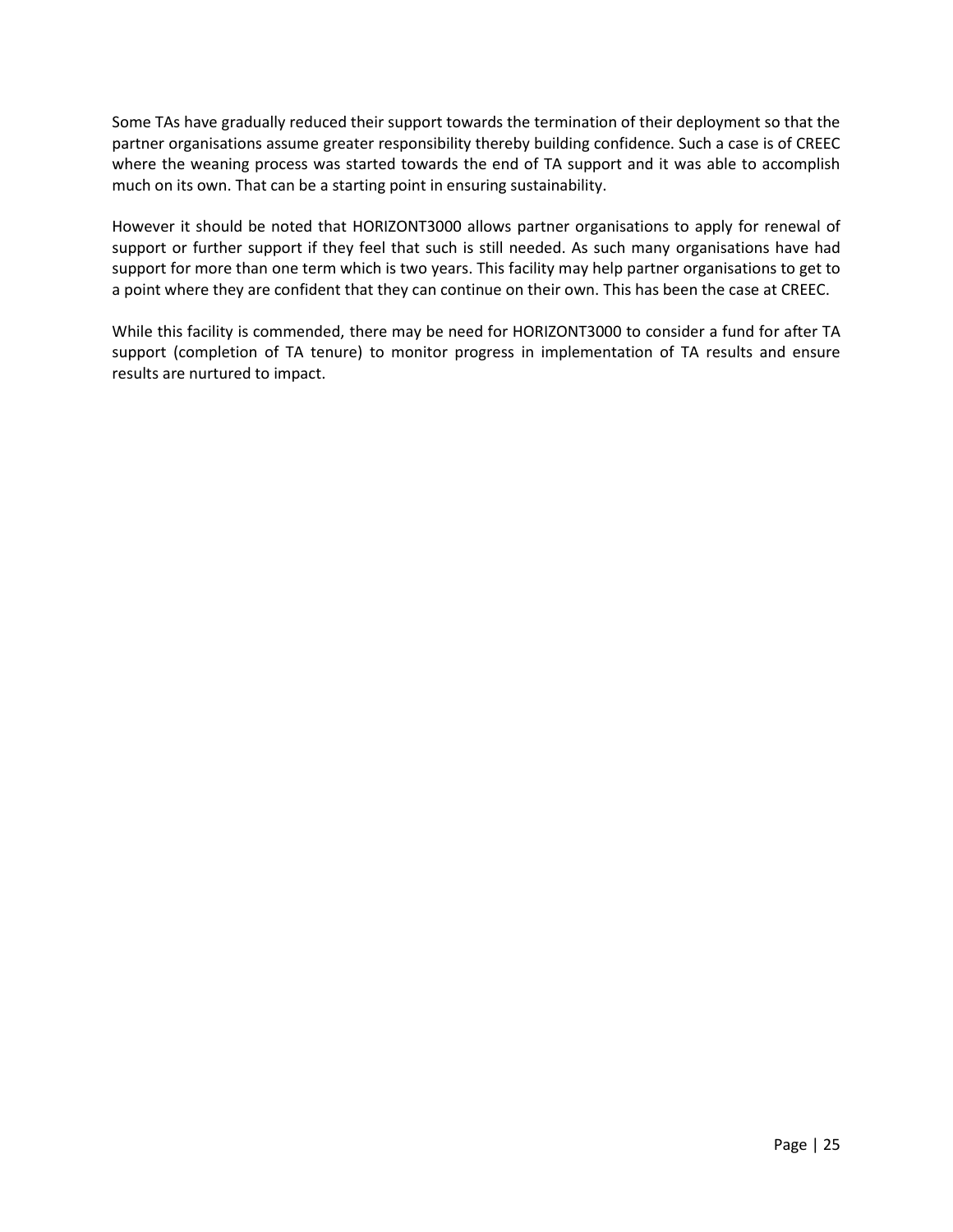## <span id="page-37-0"></span>**6 Conclusion and Recommendations**

#### <span id="page-37-1"></span>**6.1 Conclusion**

- 1. The TA programme has registered impact at individual, organisational and institutional levels. Most of the partner organisations which received support have improved their policies, procedures and guidelines, improved efficiency and effectiveness in programme delivery, thereby attracting more funding for their projects, improving networks and cooperation with other NGOs and increased trust with their governments.
- 2. The log frame, systems development and implementation, training, coaching and mentorship, highly experienced TAs, monitoring visits by the Regional Office are important features which make the TA programme successful and should be strengthened for greater impact.
- 3. Working with TAs exclusively from Europe has both advantages and disadvantages. The cultural differences between Europe and Africa may actually act against achievement of goals. Some TAs fail to cope with the new environment and quit before their terms lapse. It derails progress on achievement of objectives as it may take long to fill the vacancies and then the new TAs will also take time to learn.
- 4. The fact that many partner organisations apply for further support after the first term indicates that the two year term is too short to achieve intended results. This is more so because the first six or so months of deployment are mostly devoted to learning the organisation and the environment. The TAs are not quite pressured to produce tangible results during this period, effectively reducing the implementation period. The POs and the TAs agree that the two year term is too short to achieve results. However, another reason for extending is that partner organizations see the value of a TA, while yet another reason may be that new areas of intervention were identified.

## <span id="page-37-2"></span>**6.2 Recommendations**

- A. **Recommendation 1:** TAs find the orientation programme not adequate in particular providing practical experiences they will encounter in their specific countries. HORIZONT3000 therefore needs to explore ways of ensuring the orientation programme is practical and relevant to TAs being deployed in East Africa. One way would be to take advantage of returning TAs in Vienna and former TAs employed in HORIZONT3000 headquarters. Another way would be trainings or sharing of experiences of TAs during the assignment period.
- B. **Recommendation 2**: There is need to support the TA programme staff in providing the depth of technical and OD support required for effectiveness. It is therefore recommended HORIZONT3000 consider using TAs that have chosen to remain in East Africa with demonstrated expertise in delivering TA services to provide short term support to incumbent TAs as a pool of "flying TAs". They will be used by HORIZONT3000 to provide closer technical support required to achieve results.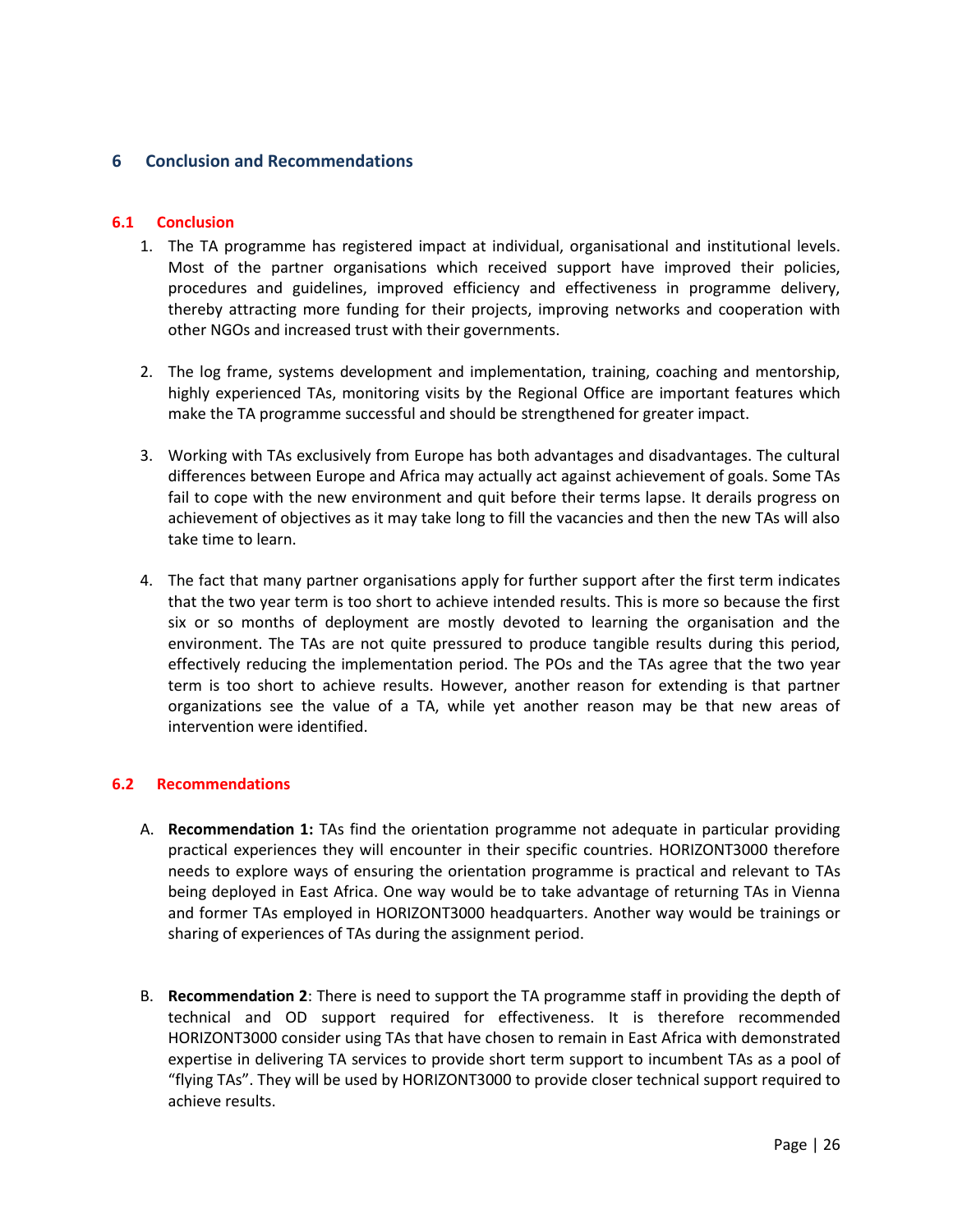- C. **Recommendation 3:** HORIZONT3000 faces challenges in the recruitment of TAs. This has negatively affected its ability to always acquire the best qualified TAs, an important aspect for achieving impact. Opportunities for improving recruitment exist and could include:
	- a) Advertising beyond the HORIZONT3000 website as is currently done.
	- b) Plan annual TA months early to allow for the local office to plan in time on TA requirements – contract extension against new TAs.
	- c) Explore local recruitment of TAs (Europeans already in East Africa and willing to work under the conditions).
	- d) Assess possibility of extending TA contracting beyond five years (with the TA moving to different organisations). This will provide HORIZONT3000 the flexibility of using available and past resources in country or in Europe.
- D. **Recommendation 4:** Monitoring and evaluation in the TA programme needs to ensure a focus on results among partner organisations. More structured and systematic monitoring and evaluation is needed. Already the HORIZONT3000 Regional Office East Africa is in the process of developing a monitoring and evaluation tool. This needs to be completed and supported by headquarters. In addition the HORIZONT3000 Regional Office East Africa needs to develop a structured system for monitoring and verification of results that can be implemented to support achievement of results.
- E. **Recommendation 5:** HORIZONT3000 Regional Office East Africa should continue to use the log frame, systems development, training and coaching and mentoring. These features should be strengthened for greater impact of the TA programme. Particular attention should be given to making sure that the TAs and counterparts are trained on the use of the log frame for planning, monitoring and reporting. In addition, all TAs should receive training in organisational development.
- F. **Recommendation 6**: The impact study shows that HORIZONT3000 has leverage with smaller organisations working at the frontiers of development. While it is important to have a balanced portfolio depending on demands for TA among local organisations, HORIZONT3000 should look towards investing more in smaller organisations where the conditions to facilitate organisational change are more likely present than in larger ones. This could represent "low hanging fruit" for the programme and should be explored. In addition, targeting this category of partner organisations enables HORIZONT3000 to respond directly to individual beneficiaries and therefore contribute to the societal capacity objectives faster than it would with bigger organisations because they are on the ground and at the frontier when compared to larger organisations.
- G. **Recommendation 7:** Improving the nexus between the Regional East Africa strategy and the TA programme needs to be strengthened. The impact study recommends HORIZONT3000 to facilitate greater overlap between the co-financing projects and the TA programme. This includes ensuring the portfolio of organisations supported under the TA programme have a sufficient overlap with the co-financing projects. However, this should not let the TA programme lose flexibility to address emerging needs that provide HORIZONT3000 comparative advantage in its TA portfolio.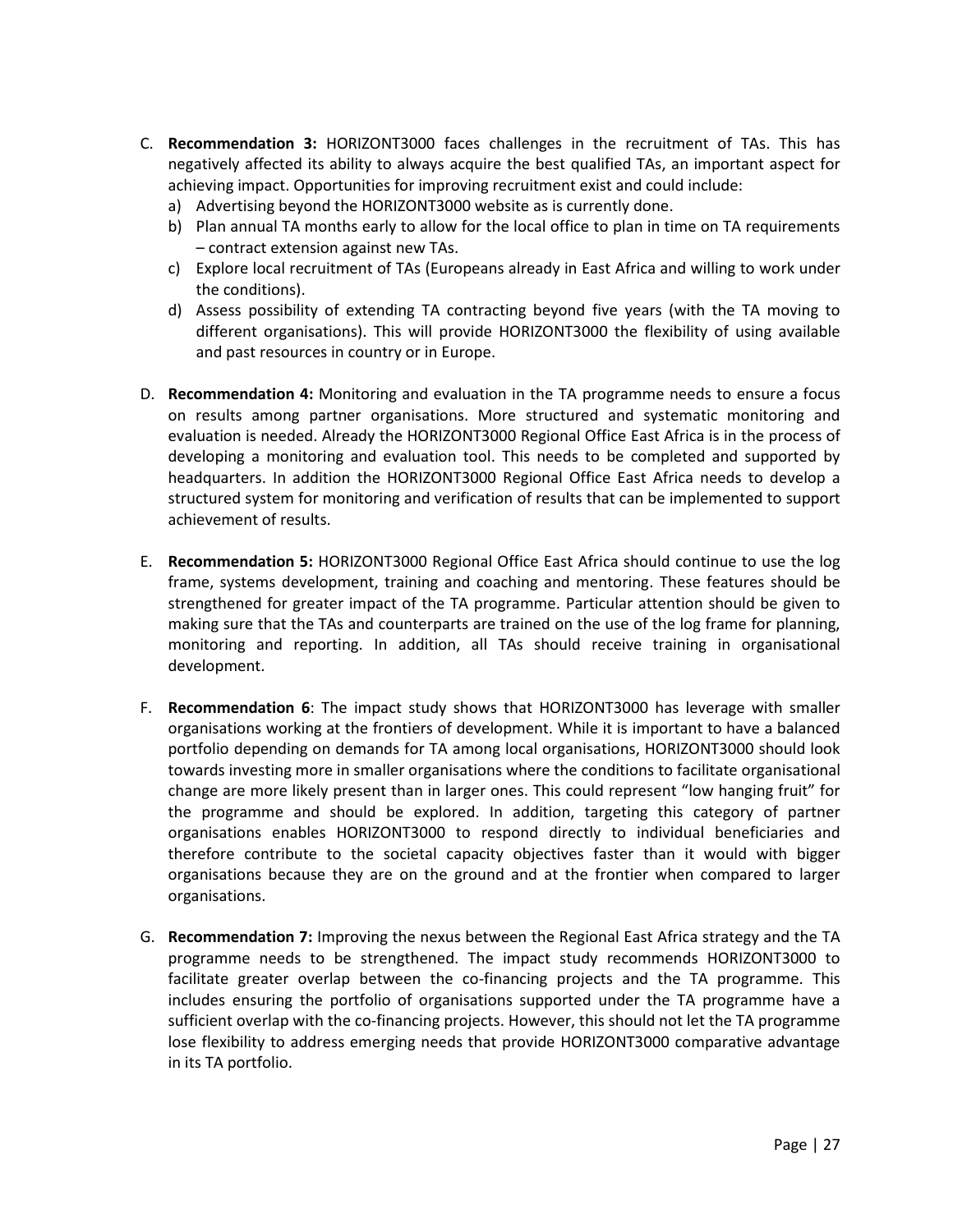- H. **Recommendation 8:** There is need to mainstream sustainability in the TA programme. In this regard it is recommended that HORZONT3000 considers, as part of the application process for TA, organisations to present a sustainability plan for the TA. Progress in implementing the sustainability should be monitored together with the TA log frame on an annual basis.
- I. **Recommendation 8:** The TA programme lacks an instrument to follow up partners and provide "after TA" support to ensure results of the TA are nurtured to impact. Such a fund could be used to monitor and provide short term organisational development support and technical support to partner organisations for one year after TA support. This could be a role for the "flying TAs" mentioned in Recommendation 2. It is recommended that HORZONT3000 considers incorporating follow up and after TA support in the design of the TA programme to support achievement of results especially at organisational and societal level.
- J. **Recommendation 9**: In order to achieve results at the organisation level HORIZONT3000 needs to consider several additions to the TA programme:
	- a. integrate within the structure of HORIZONT3000 fully dedicated organisational development expertise (head office to regional level);
	- b. develop policy and implementation guidance for organisational development within the TA programme; and
	- c. develop a core pool of OD experts in East Africa from remaining TAs that can be trained to deliver OD or natives of East Africa that possess the required OD expertise and experience. These could be part of the "flying TAs" mentioned in Recommendation 2.
- K. **Recommendation 10:** There is need to accompany work and salary support funds to partner organisations with a clear sustainability plan. Without this, the salary support maybe abused by partner organisations to fill staff shortages, or they might not be adequately planning forward to ensure the availability of the counterpart after the salary support. The work support fund on the other hand, in addition to the sustainability plan, needs to address emerging needs or activities that were not covered in the original application of the partner organisation.
- L. **Recommendation 11:** Consideration should be given to open a Facebook page to facilitate sharing of experiences between former and current TAs. Secondly, the tools box developed in 2014 should be considered for finalisation and launched to assist current and future TAs with OD tools.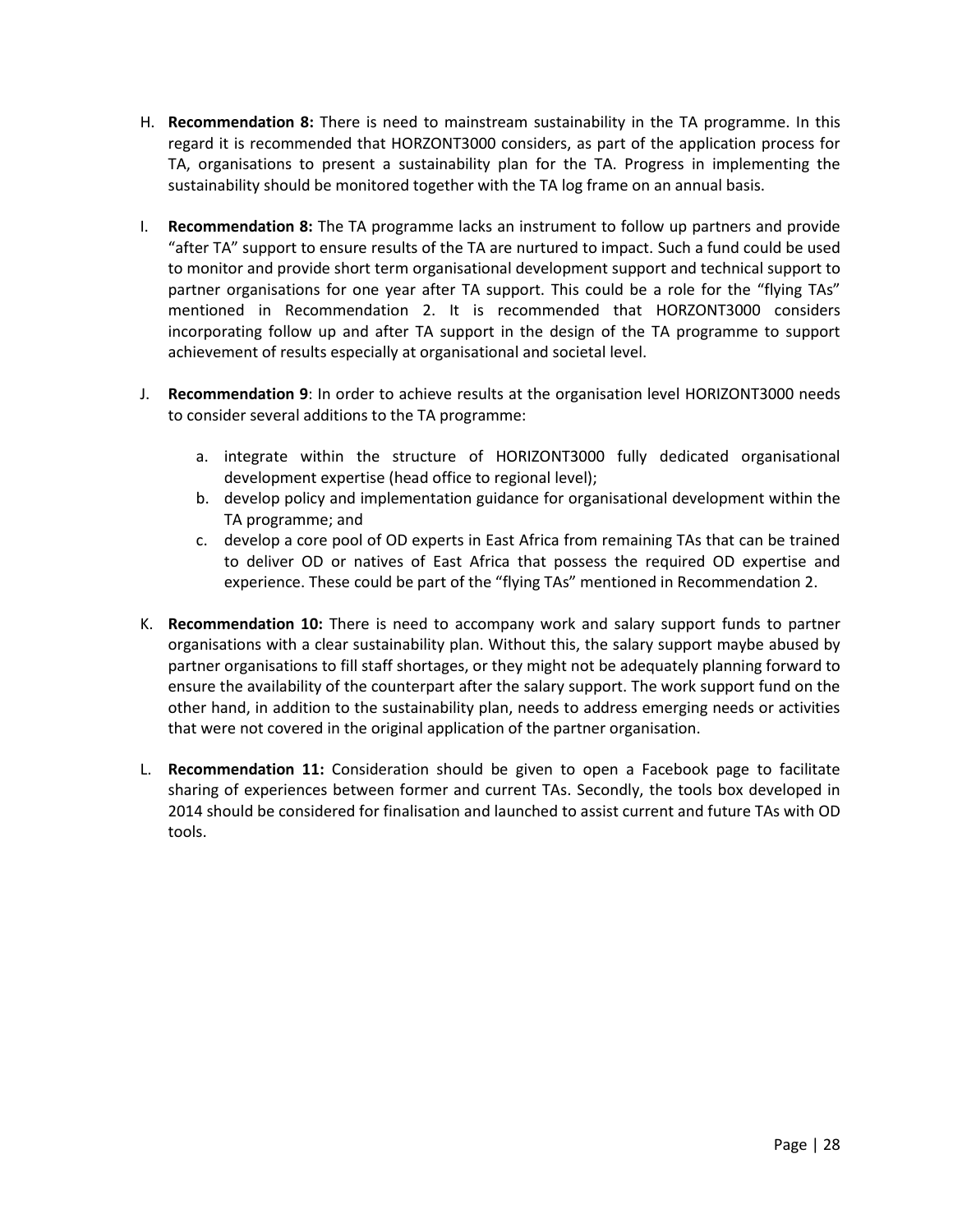## <span id="page-40-0"></span>**7 Lessons Learnt**

The study has found a number of lessons that are critical for the successful implementation of a TA programme in HORIZONT3000.

#### Quality of TA matters for achievement of results in the TA programme

The impact study has shown that the quality of TA is of paramount importance if results are to be achieved. The TA needs to have the appropriate qualifications for the results in the log frame, must be of mature age and driven by the need to make a difference in a poor rural community, and lastly possess the right character (patience, willingness to learn, and adapt to circumstances that can be challenging).

#### Achieving results at individual level needs a relevant counterpart staff and qualified TA

Without a counterpart staff the TA misses an interlocutor for capacity development in the partner organisation. The salary support fund has helped in this instance but it has potential to be abused if not implemented carefully. The TA has to be qualified enough to provide the level of knowledge transfer required by the counterpart staff in order to cultivate trust in the TA – an important factor for knowledge transfer at the individual level.

#### Achieving results at organisational level requires a mix of conditions

Achievements to be realized at the organisational level require a mix of conditions that include:

- 1. Flexibility in addressing capacity needs of partner organisations which increases relevance of TA and in turn increases the will to reform. TAs addressing more capacity bottlenecks than provided in the log frame through own experience or utilizing the "borrow a TA" facility has contributed to developing positive relationships with the TA that provide good ground for reforms.
- 2. The TA having access to the management committee to discuss issues of organisational change and reporting on results of the TA programme.
- 3. The quality of the TA that gives trust to the partner organisation of the capacity to deliver. The TA should also have the ability to create relationships with the counterpart staff that unlock bottlenecks in organisational change.
- 4. Close monitoring and support from HORIZONT3000 to nurture a focus on results and address any challenges in influencing results faced by TAs.

## Programme management

- 1. Having staff in the regional office for Kenya and Tanzania is good practice as it provides TAs the opportunity to receive quick and relevant information than would otherwise be with management from Vienna.
- 2. Not all applications for capacity are genuine. The study has found that partners apply for different reasons with the negative reasons being: (1) fill staff shortages; (2) to improve the organisation's standing and confidence with donors because of the presence of a European in the partner organisation. In such organisations TAs find it difficult to influence organisational changes as reflected in the log frame as this was not the intention of the partner organisation. It is therefore imperative that all applications are reviewed in a systematic manner using the current framework to ensure only those that genuinely need capacity development are supported.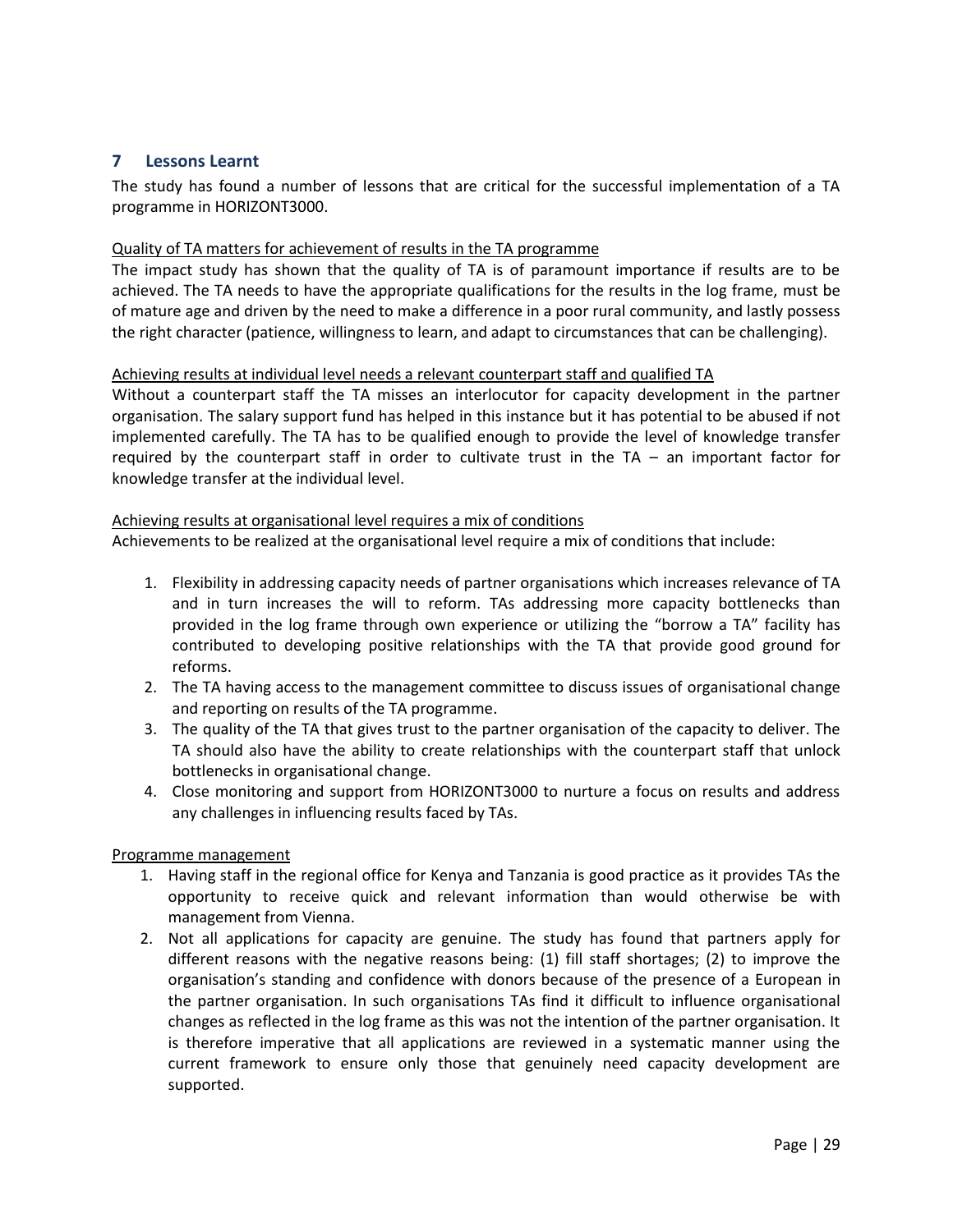#### <span id="page-41-0"></span>**Annex 1: Terms of Reference**

#### **TERMS OF REFERENCE (TOR)**

## **Impact Study of the Technical Advisor (TA) Programme of HORIZONT3000 in East Africa (Kenya-Tanzania-Uganda)**

#### **1. Introduction/background**

The Austrian Technical Advisor (TA) programme has been active worldwide since 1961. For most of this time, this was implemented by the Austrian Development Service (ÖED) and the Institute for International Co-Operation (IIZ). In 2001 ÖED and IIZ were merged together with KFS, another Austrian NGO, and renamed HORIZONT3000. The new organisation retained the TA programme of ÖED and IIZ with a strengthened focus on highly qualified and experienced professionals to support the capacity development of civil society organisations. Today, HORIZONT3000 maintains its operations in 9 countries (Kenya, Tanzania, Uganda, Mozambique, Nicaragua, Guatemala, El Salvador, South Sudan and Papua New Guinea). The programme is co-financed by the Austrian Development Co-Operation under contract No. 2471-01/2013-2014. Occasionally, co-financing projects (partner organisations receive funding through HORIZONT3000 to implement specific project activities) can be combined with TA assignments. Experienced Technical Advisors from Europe are placed in local organisations for a period of two years, where they work closely together with one or several counterparts from the local organisation, advising and supporting them to develop their technical, organisational and strategic leadership capacities.

The main aim of the TA programme is to provide capacity development support for our local partner organisations. Technical Advisors act as catalysers for our local partners to unleash, strengthen, create, adapt, and maintain capacity over time. For HORIZONT3000, capacity development means the strengthening of human and institutional resources and we address the following three interrelated scale levels: the *individual level* (strengthening of human potentials and resources); the *organisational level* (strengthening of local organisations to consolidate their structures and processes); and the *societal level* (empowering civil society structures to influence decision-making processes on a regional or even, national, scale). TA interventions may focus either on institutional capacity development or technical capacity development in our sector areas (Rural Development and Natural Resource Management, Civil Society / Human Rights, and Education)<sup>3</sup>. In recent years, the strengthening of institutional capacities has become increasingly important and organisational development now constitutes the most demanded area for TA support by our local partners.

The **overall goal** of the TA programme of HORIZONT3000 (2013-14) is to "contribute to poverty reduction and sustainable development in the partner countries of the Global South through Technical Advisors".

l  $3$  However, this distinction is not clear-cut since the TA assignments often include several areas in order to increase the benefit for the local partner.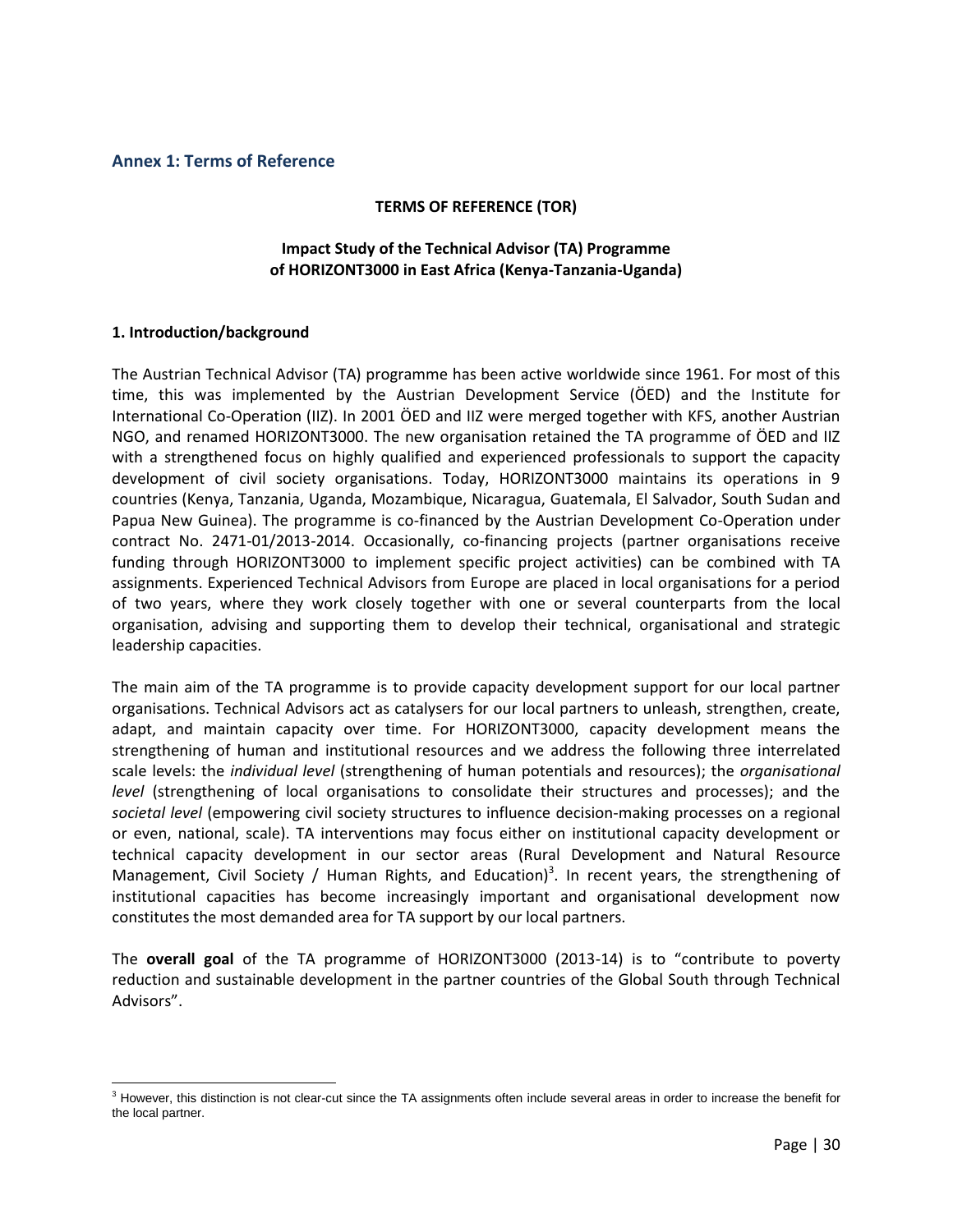The **programme goal** is formulated as "strengthening and consolidation of the concepts and methods for systematic capacity development and knowledge management that were developed in the previous TA programme 2010-12 in the areas Rural Development and Natural Resource Management, Human Rights / Civil Society and Education". It aims at increasing the effectiveness of work of the local partner organisations which, in turn, will have higher capacities to contribute to the improvement of the living conditions of their respective target groups.

The main sets of activities, as stipulated in the intervention logic, are: (1) the systematic capacity development at individual, organisational and societal level; (2) the identification and documentation of experiences, instruments and methods for TA programmes with a high potential for replication; (3) increased 'merging' of the two programmatic core instruments (TA programme and financing projects) through the implementation of complimentary activities and events related to capacity development in order to increase synergy effects; (4) expansion of the service offer of tailor-made TA programmes for other Austrian NGOs<sup>4</sup>.

## **2. Purpose**

First and foremost, this impact study will help HORIZONT3000 to improve by

- Providing insights on the way our TA programme achieves impact;
- Providing clear examples of the good practices that have helped maximise the impact for our local partners (and of course, also of practices that caused negative impact and should therefore be avoided in the future)
- Providing recommendations, especially on:
	- $\circ$  possibilities to increase positive impact in the field of organizational development (OD) for local partner organizations
	- o the preparation of TAs
	- $\circ$  possible improvements of management processes to help maximise impact;

Therefore, this impact study mainly seeks to contribute to internal learning ('*improving*') as we want to continuously learn from setbacks and challenges. In a second instance, this impact assessment will also contribute to the accountability towards our stakeholders ('*proving*'). This impact assessment will not be used to decide whether the programme should be continued or not, but should rather aid us with a view from the outside to critically reflect and correct our own programme performance in times of rapid change. The findings of the assessment will be instrumental to shape both the implementation of next TA Programme Agreement with the Austrian Development Agency (2015-17) and our follow-up Regional Strategy East Africa 2016-2020. Finally, the results of the impact study shall also contribute to increase the effectiveness of future TAs in their interaction with local partners, beneficiaries, and other development workers.

l 4 This fourth set of activities is mentioned as part of the intervention logic. However, it can be ignored in this context, since it has little relevance for the purpose of this study.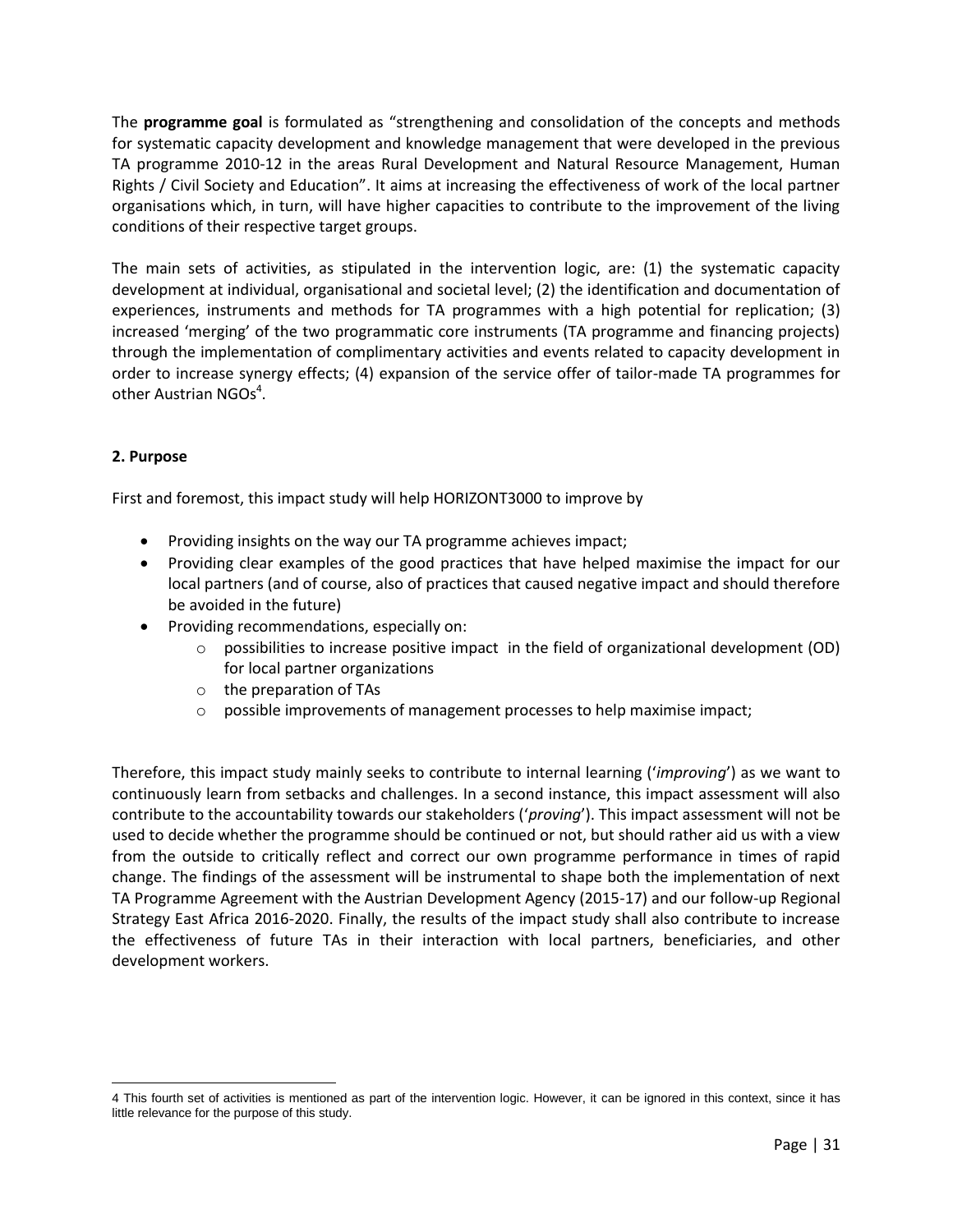#### **3. Objectives and scope**

The goal of the impact study is to **assess the contribution of the technical assistance (TA) programme to the overall capacity development of local partners, especially in the field of organizational development, and to the wider development goals of HORIZONT3000 in East Africa 5 .** As all TAs interact primarily with a local partner organisation rather than with local beneficiaries, assessing the institutional/organisational changes of our local partners constitutes the main "impact area" of this study.

Starting from the findings and questions raised by two prior evaluations (a general assessment of the TA programme in 2007, a specific TA programme assessment in Papua New Guinea in 2009), the impact study shall focus on the TA programme in the period from 2010-15, since this period is marked by a systematic consolidation process in HORIZONT3000's programmatic work: first, the two programmatic core instruments – the TA programme and financial cooperation projects – have gradually moved closer together and both now contribute to a higher-level country and/or regional programme. This means that increased efforts have gone into maximising the effects and potential synergies between these two instruments (e.g. integrated reporting systems, more flexible advisory mechanisms). Second, 2010 also marked the start of an on-going knowledge management project that entails the set up and implementation of the knowledge management system KNOW-HOW3000 with the TA programme being now fully integrated.

The scope of this impact study will be limited to an assessment of the TA programme in the region of East Africa (Kenya, Tanzania, Uganda), which constitutes one of the focus regions of HORIZON3000's programme portfolio. Together with 40 local partners (see list of current partners in Annex – the complete list of partners over the whole period will be part of an information package provided to the consultant once contracted), HORIZONT3000 implements 46 on-going development initiatives in this region: 30 TA projects (involving 31 technical advisors) and 16 co-financing projects. About 25% of all TA assignments of HORIZONT3000 take place in East Africa. The following table provides an overview of the number of TA assignments between 2010 and 2014.

|                | 2010 | 2011 | 2012 | 2013 | 2014 |
|----------------|------|------|------|------|------|
| Kenya          |      |      |      |      |      |
| Uganda         | 15   | 20   | 19   | 23   | 18   |
| Tanzania       |      |      |      | O    | υ    |
| <b>TOTAL</b>   | 25   | 30   | 30   | 37   | 32   |
| Total number   | 88   | 81   | 93   | 89   | 72   |
| of assignments |      |      |      |      |      |

Using the definition of impact as proposed by the DAC criteria for evaluating development assistance - "*the positive and negative changes produced by a development intervention, directly or indirectly, intended or unintended*" – we are interested in analysing the *contribution of the technical assistance (TA) programme to the overall capacity development of local partners, especially in the field of organizational development, and to the wider development goals of HORIZONT3000 in East Africa*. To this end, the impact study intends not only to assess the changes produced by the TA programme at the individual placement level, but also on the country/regional programme level.

 $\overline{\phantom{a}}$ 5 As stipulated in the HORIZONT3000 Regional Strategy for East Africa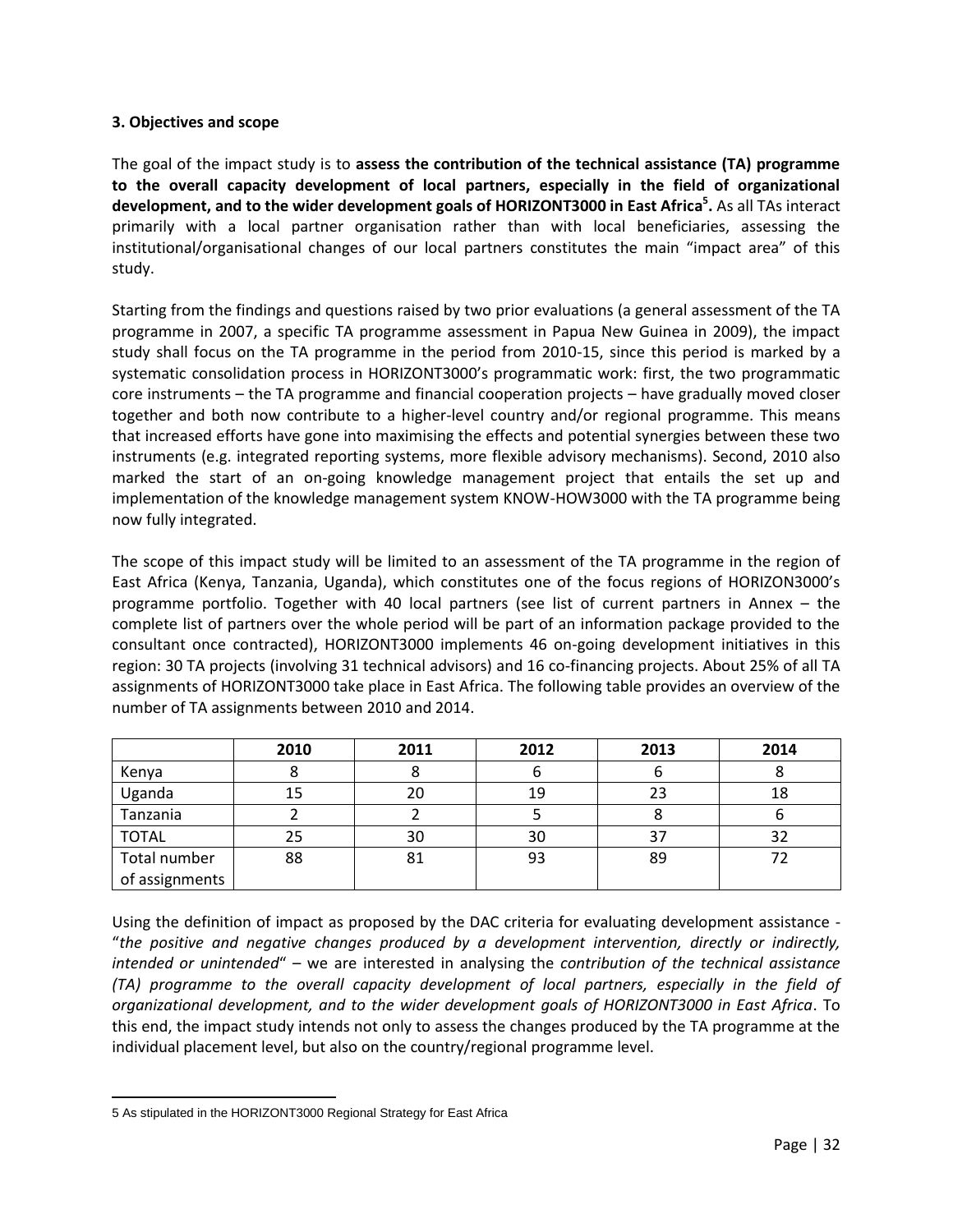At the *individual placement level*, the impact study shall assess the impact of the TA programme on the organisational structures and processes of the local partner organisation. This is because all TA assignments are placed within the sphere of organisational development of the local 'intermediary' organisation and do not work directly with the local beneficiary population. Hence, the study should assess the "impact of cooperation within the partner organisation/intermediary" and the changes (positive/negative; intended/unintended) in capacities that the TA programme has contributed to.

At the *programme level*, the study shall examine and assess the cumulative contribution of the individual TA placements in the East Africa region and examine its impact to reach the broader development goal as laid out in the regional strategy East Africa 2012-2015 of HORIZONT3000.

## **4. Main guiding questions**

The overall goal of the impact study is to **assess the contribution of the technical assistance (TA) programme to the overall capacity development of local partners, especially in the field of organizational development, and to the wider development goals of HORIZONT3000 in East Africa.**  Against this backdrop, the main guiding questions to be addressed by the consultant are as follows:

#### **Relevance:**

- To what extent was the development intervention exemplary, created structures and had an impact in terms of leverage (eg. adaptation among target groups and organisations?)
- What were the particular features of the TA programme that made a difference?
- How did the TA programme work in conjunction with other interventions, programs or services to achieve outcomes on the level of the regional East Africa programme of HORIZONT3000?

#### **Effectiveness:**

 What is the evidence of the contribution of the TA programme to the capacity building of the partner organizations? Which goals and objectives have mainly been attained, which were more difficult to be attained?

#### **Impact:**

- What were the particular features of the interventions that made a difference, especially in the field of OD?
- Have there been any unintended or negative changes that can be attributed to the TA programme?
- How far are attained improvements and changes sustainable?

#### **5. Impact study approach and methodology**

The impact study will take place in three broad phases:

- Preparation and desk study (inception) phase
- Field visit, data collection and analysis phase
- Reporting and feedback phase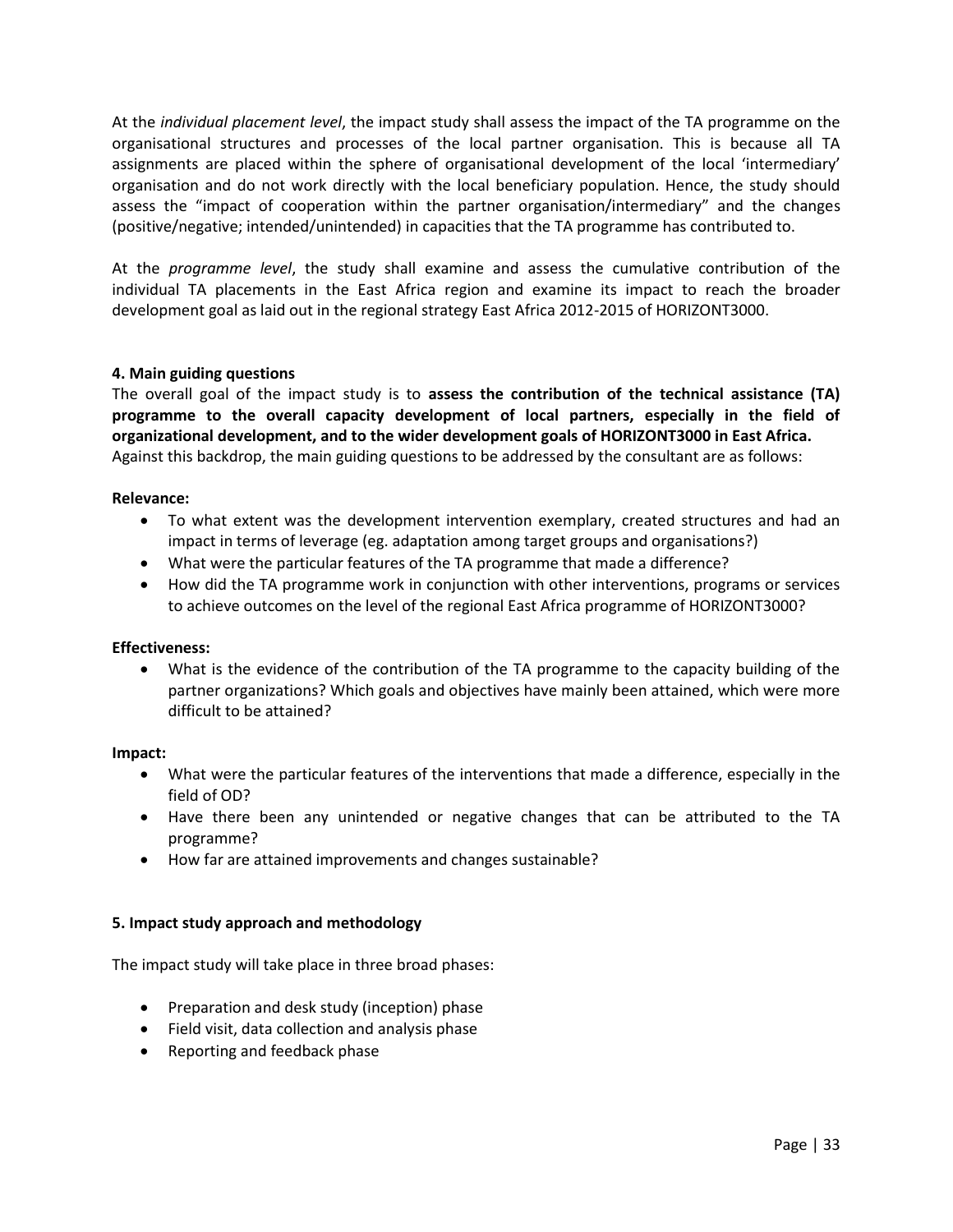The first phase includes a review of literature and documentary evidence from HORIZONT3000's own files (process tools for organisational management and knowledge management). This first phase will set the framing for the subsequent field visits to Uganda, (the relatively few interview partners in Tanzania and Kenya should be contacted via e-mail or phone/skype, in order to keep logistical costs low). The existing body of findings from the field assessments will serve as a base for the reporting phase.

Whereas the final decision about used methodologies is at the responsibility of the consultant and has to be defined in the inception report, it is highly recommendable to draw on the **Methodology for**  Assessing the Contribution of Volunteering to Development (MCVD) developed by UN Volunteers<sup>6</sup>. The fundamental principle of this assessment approach is a bottom-up process with draws on the experiences and perceptions of volunteers themselves, local partners and other stakeholders. The methodology is based on a qualitative design (series of participatory workshops, incl. also quantitative elements), which is very much in line with our notion of impact (contribution rather than attribution!). It provides different impact perspectives (*the placement level, the programme level, the interorganisational level*), which are also of interest for our impact study.

Key methods used within this approach are Most Significant Change stories (MSC), ranking exercises, contribution analysis, SWOT analyses, analysis of stakeholder perceptions and interests, and joint reflections on factors favouring or hindering change.

The qualitative approach should be complemented by interviews with TAs and representatives of local partner organisations as well as of HORIZONT3000 staff and other relevant stakeholders. The scope and depth of this survey will be defined in a briefing session between the consultant and HORIZONT3000.

## **6. Proposed timetable**

A preliminary estimate by HORIZONT3000 foresees a workload of approximately **35** working days. Of course, this can vary according to the methodology chosen and to the details regarding depth and range of the study. The impact study must be completed by the end of September 2015. The total budget available for the impact study is EUR 22.000,00. This value must cover all costs, including fees, transportation, office materials, taxes, insurances, etc.

 $\overline{\phantom{a}}$ <sup>6</sup>UNV (2011) Assessing the Contribution of Voluntering to Development: Handbook for UN Volunteers, Programme Officers and Managers, [http://www.unv.org/fileadmin/docdb/unv/pdf/UNV%20Assessing\\_web%20version.pdf](http://www.unv.org/fileadmin/docdb/unv/pdf/UNV%20Assessing_web%20version.pdf)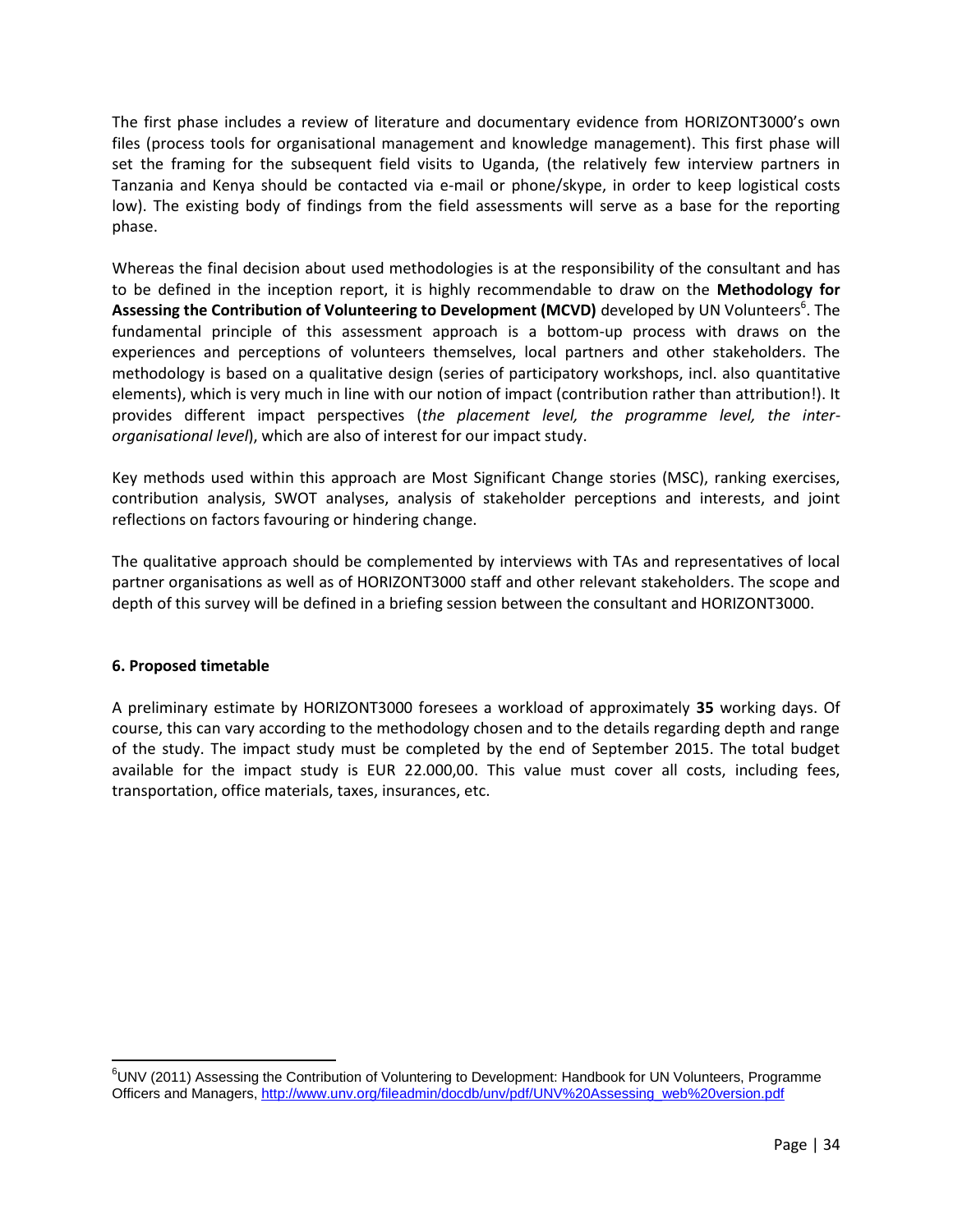The schedule shall be discussed with the partner organisations and will be confirmed during the inception period. A draft outline is provided below:

| Activity                                                                                                                                | Responsibility                                                                             | Estimated<br>working days | Deadline                                    |
|-----------------------------------------------------------------------------------------------------------------------------------------|--------------------------------------------------------------------------------------------|---------------------------|---------------------------------------------|
| Submission of bid<br>(electronically)                                                                                                   | Consultant                                                                                 |                           | 20 <sup>th</sup> of July 2015               |
| Contract signature and briefing                                                                                                         | Consultant /<br>HORIZONT3000 head<br>office Vienna/regional<br>office East Africa Kampala  | $\mathbf{1}$              | 24 <sup>nd</sup> of July 2015               |
| Planning, desk review and<br>inception report (incl. detailed<br>methodology and action plan)                                           | Consultant & team                                                                          | $\overline{4}$            | 30 <sup>th</sup> of July 2015               |
| KICK-OFF meeting at regional<br>office East Africa in Kampala                                                                           | Consultant /<br>HORIZONT3000<br>coordination team                                          | $\mathbf{1}$              | 3rd of August 2015                          |
| Data collection and analysis<br>(field mission only to Uganda;<br>inclusion of partners and TAs<br>Kenya and Tanzania do be<br>defined) | Consultant & team                                                                          | 20                        | 7 <sup>th</sup><br>of<br>September<br>2015  |
| Preparation and submission of<br>draft report                                                                                           | Consultant & team                                                                          | $\overline{4}$            | 14 <sup>th</sup><br>of<br>September<br>2015 |
| Internal draft dissemination<br>and feedback                                                                                            | HORIZONT3000<br>coordination team                                                          | (internal)                | 25 <sup>th</sup><br>of<br>September<br>2015 |
| Preparation of final report                                                                                                             | Consultant                                                                                 | 3                         | 30 <sup>th</sup><br>of<br>September<br>2015 |
| Validation and learning<br>workshop (regional office East<br>Africa)                                                                    | Consultant /<br>HORIZONT3000<br>coordination team /local<br>partners/other<br>stakeholders | $\overline{2}$            | $31st$ of October                           |
| <b>Total Working days</b>                                                                                                               |                                                                                            | 35 days                   |                                             |

## **7. Evaluation team**

Ideally, the impact study should be conducted in a small team of two to three consultants, preferably a national/regional consultant with the back-up of an international expert (a "tandem evaluation", so to say). The lead consultant should have extensive experience in field research design, outcome and impact assessment with a focus on a qualitative study design, and have conceptual and methodological expertise with assessing capacity development. Familiarity with organisational development structures and processes and a notion of knowledge management would also be an asset. Finally, strong interpersonal and English language skills as well as excellent analytical writing skills are also necessary.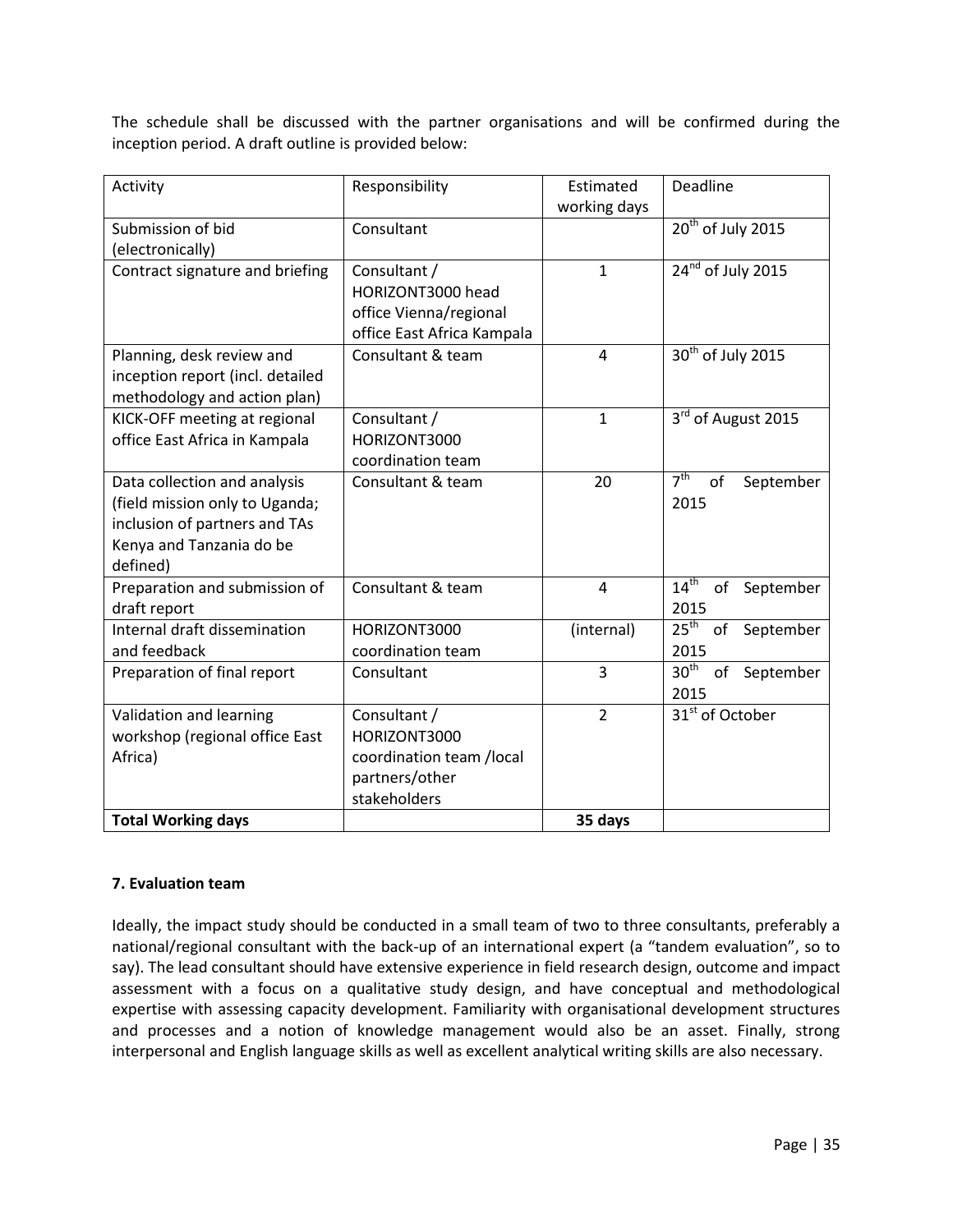#### **8. Deliverables**

- $\Rightarrow$  **Inception report** (max. 10 pages): prior to the kick-off meeting in Uganda, the team of consultants will deliver a short inception report on the desk work that will include an , impact assessment plan'. The inception report should outline what the assessment aims to achieve and list the planned activities and methodology for the evaluation in order to reach the objectives.
- **Draft impact study report and (after dissemination and feedback) final impact study report** (max. 25 pages): the report should be concise and focus on the findings, conclusions and recommended actions, supported by summaries of the data collected and citations for any references used in interpreting those data. The findings should reflect the assessment of the contribution of the TA programme to development at the placement level, the larger programme level and the inter-organisational level. Reporting language will be English.
- $\Rightarrow$  Validation workshop: the lead consultant is expected to facilitate a final presentation and feedback workshop to the target group of the impact study in Kampala.

#### **9. Coordination**

The regional office East Africa based in Kampala (Uganda) will be in charge of coordinating the impact study and providing back-up services for all logistical and technical issues (incl. accommodation, transportation and movement). The person in charge will be Christian Guggenberger, regional director East Africa, [\(christian.guggenberger@horizont3000.at\)](mailto:Christian.guggenberger@horizont3000.at).

The regional coordination team will receive backstopping from the international programme team based at the Headquarters in Vienna, Austria (programme director, East Africa desk and staff unit knowledge management). The HORIZONT3000 coordination team will provide all the support necessary for the team of evaluators (i.e. provision of relevant documents, interviews, support with workshop organisation and participation, feedback to the draft report).

#### **10. Application procedure**

Applications including motivation letter, CV, references and expected daily rate shall be sent to Thomas Vogel, head of programs and projects at HORIZONT3000 Vienna (thomas.vogel@horizont3000.at). Please also confirm your availability for the time period specified under the section "Proposed timeline". Deadline for applications:  $15<sup>th</sup>$  of July 2015

## **11. Annexes**

HORIZONT3000 has a comprehensive base of information on the TA programme that has to be assessed. All further information (job descriptions, project planning documents, interim reports on project and on (aggregate) program level, former evaluations, strategy documents, logistical information, etc.) will be provided to the consultant once contracted.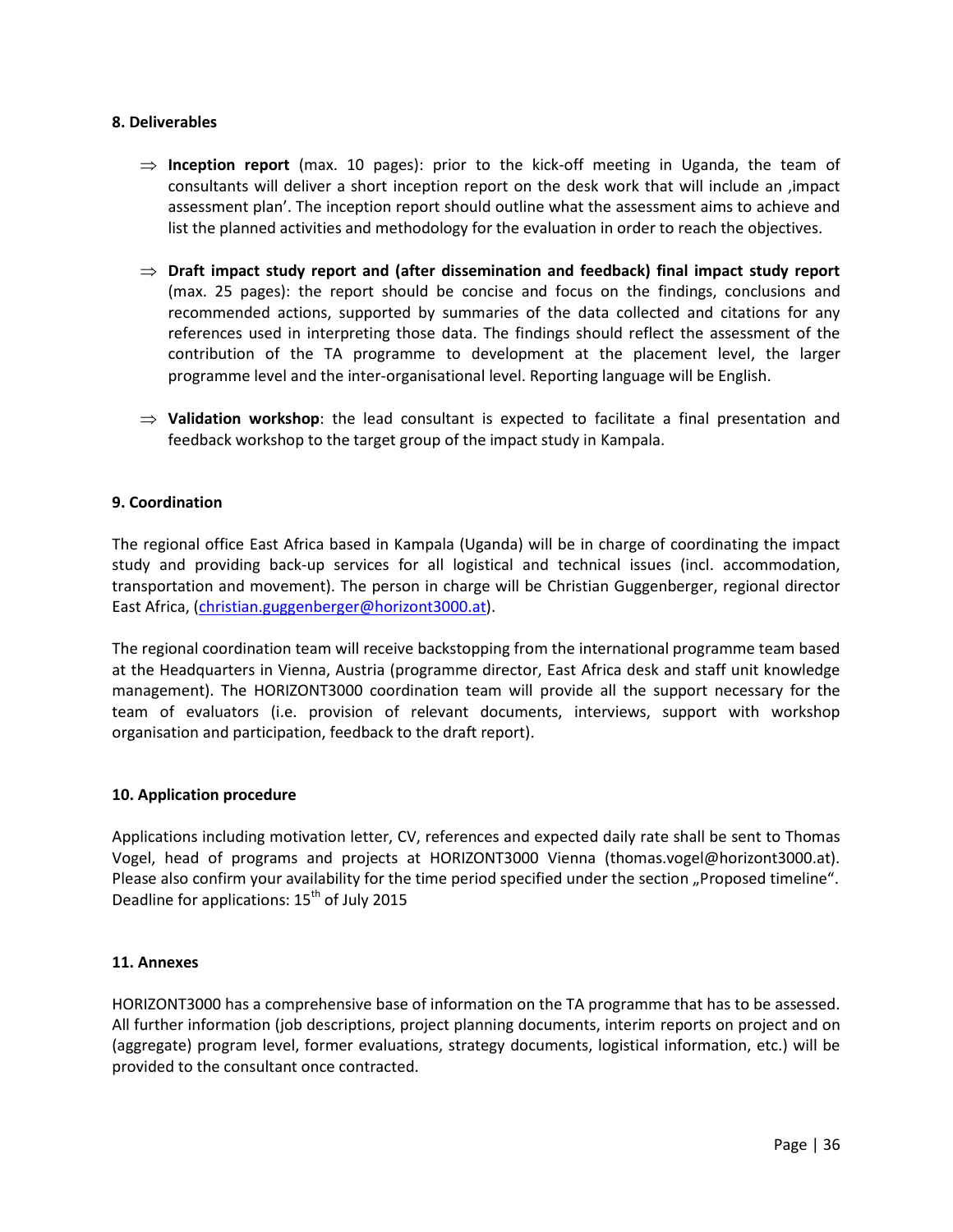## <span id="page-48-0"></span>**Annex 2: List of Documents Reviewed**

HORIZONT3000 (2013) Personnel Development Cooperation 2013: Annual Report of the Subsidy Contract2471-01 / 2013-2014

Farrow, D. and Kojan, R. (2010) Evaluation Report: Development Worker Programme – 2004-2010

UNV (2011) Assessing the Contribution of Volunteering to Development

HORIZONT3000 (2012) Capacity Development, Know-How Transfer and Knowledge Management Progress Report to Austrian Development Cooperation

HORIZONT3000 (2013) Annual Report on Knowledge Management to Austrian Development Cooperation

HORIZONT3000 (2012) Personnel Development Cooperation Program of HORIZONT3000 for 2013-2015. Proposal Document submitted to Austrian Development Cooperation

HORIZONT3000 (2011) Regional Strategy East Africa Kenya – Tanzania – Uganda2012 – 2015

#### UWASNET

- Final Report \_Heintel
- TA Application
- Annual report 2013
- Final report
- TA Application UWASNET

#### YARD

- 1st Application Form ERI-Systematization
- 1st Application YARD
- Application for extension ERI-Sys 2013-2015
- Application for first extension TA\_ YARD
- Application for second extension\_ YARD
- Annual report 2010
- Annual report 2011
- Annual report 2012
- Annual report 2013
- Annual report 2014

#### CIDI

- Annual report 2013
- Annual report 2014
- TA Application
- 1st TA Application
- TA Application- Extension
- Final report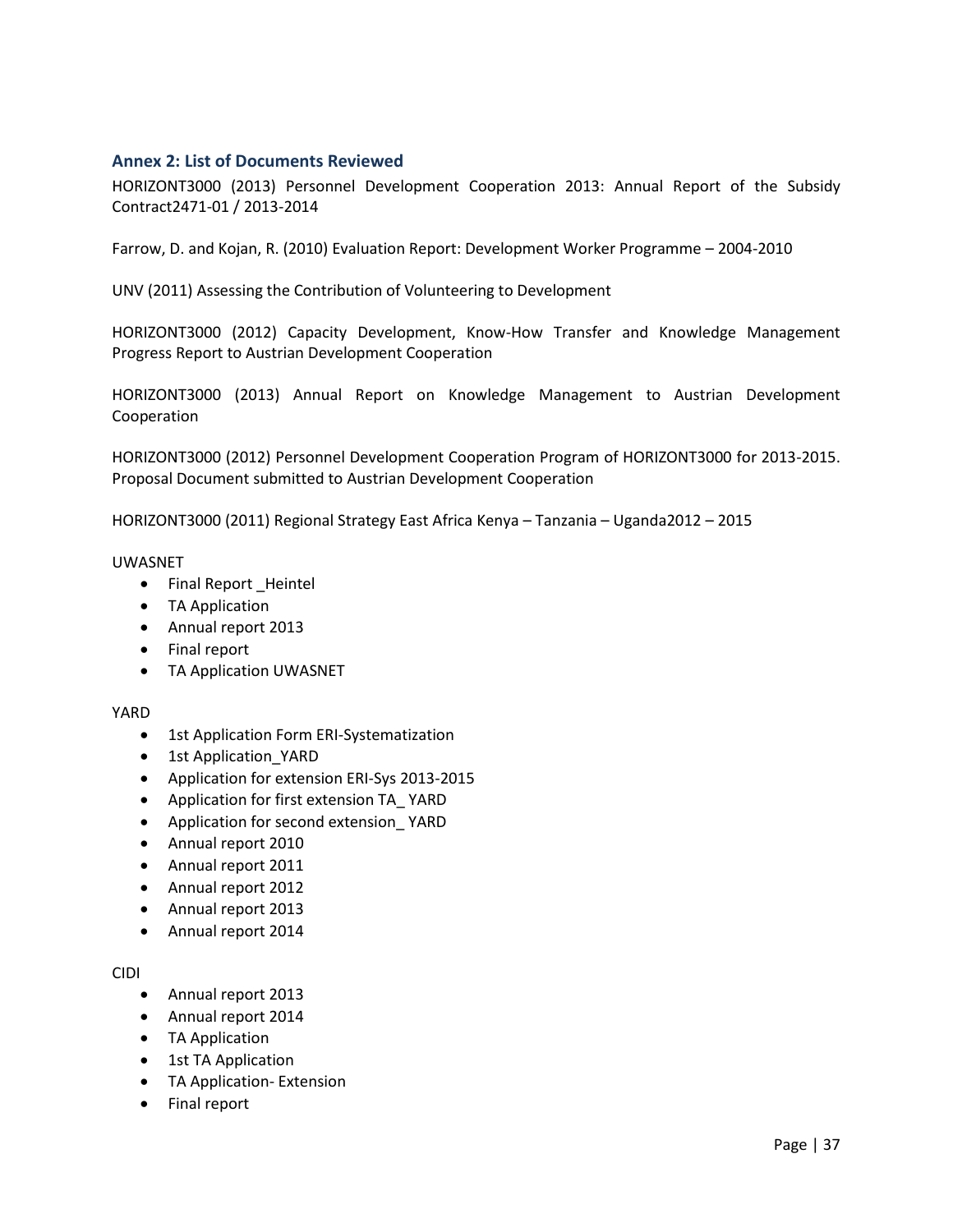#### CREEC

- Final Evaluation\_ Alwin
- Annual report 2010
- Application for Technical Assistance
- Annual report 2010
- Annual report 2011
- Annual report 2012
- Annual report 2013
- Annual report 2014
- Final Report

## Pamoja Trust

- Annual report 2012
- Annual report 2013
- **•** Extension logframe
- TA Application\_Pamoja
- $\bullet$

## TOAM

- Annual report 2013
- TA Application TOAM

#### DMI

- Final report
- TA Application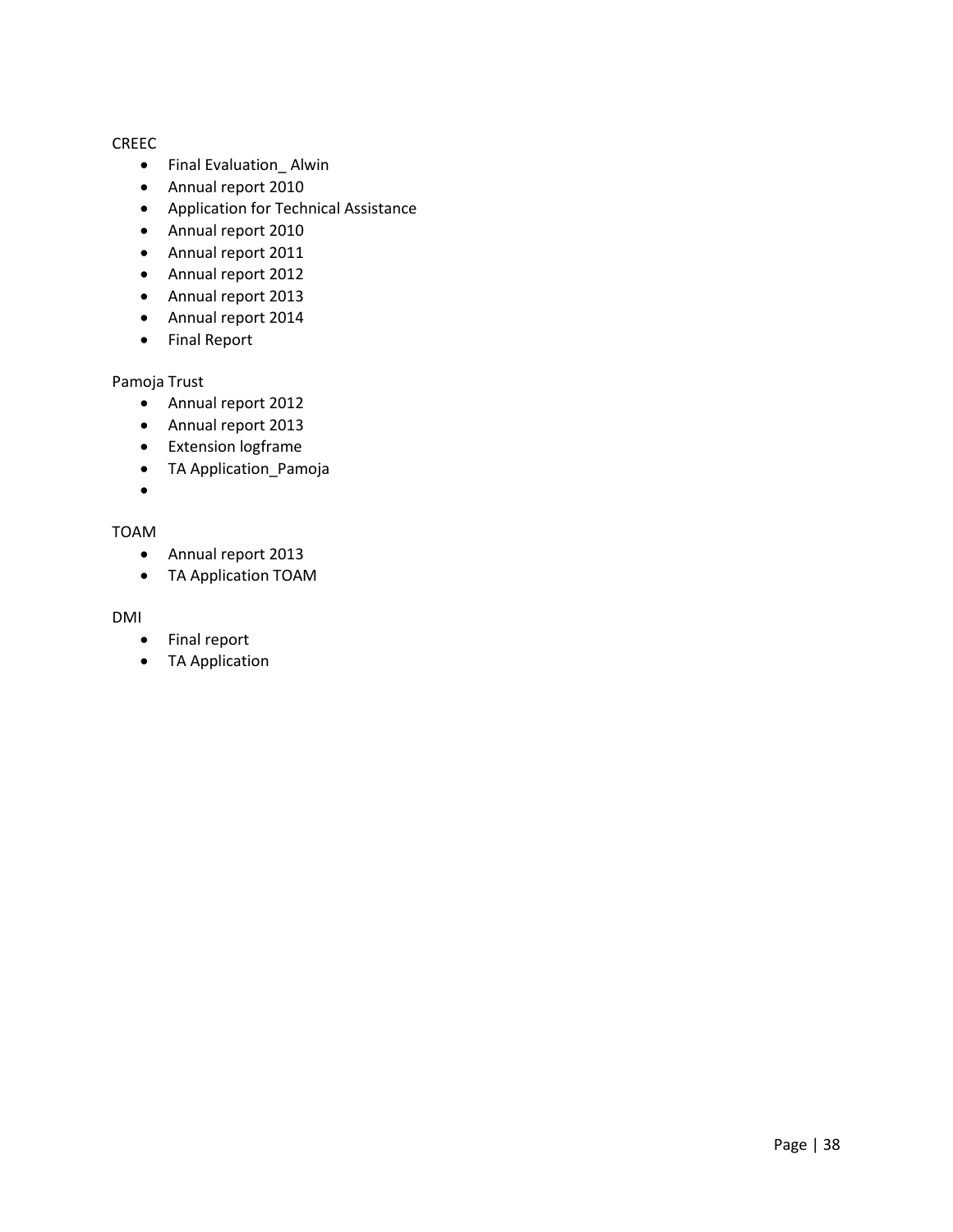## <span id="page-50-0"></span>**Annex 3: List of Organisations Consulted**

#### **Partners interviewed**

All partners listed in the Table below have been interviewed.

| <b>Partner</b>  | <b>Donor</b>            | Government                | <b>Other</b>       | <b>TA</b>     |
|-----------------|-------------------------|---------------------------|--------------------|---------------|
| <b>Uganda</b>   |                         |                           |                    |               |
| <b>UWASNET</b>  | <b>Democratic Voice</b> |                           |                    | Krischan      |
|                 | and Accountability      |                           |                    | Makowka       |
|                 |                         |                           |                    | Christina     |
|                 |                         |                           |                    | Heintel       |
| <b>YARD</b>     |                         | <b>Commercial Officer</b> | PELUM Uganda       |               |
|                 |                         | for Buikwe District,      |                    |               |
| <b>CIDI</b>     |                         |                           | <b>Netwas WASH</b> | Mark Nadjafi  |
|                 |                         |                           | <b>SECTOR</b>      |               |
| <b>CREEC</b>    |                         |                           |                    | Wim Getkate   |
|                 |                         |                           |                    | Josua Burkart |
| <b>HURIFOR</b>  |                         |                           |                    |               |
| Lira Diocese    |                         |                           |                    | Gerhard       |
|                 |                         |                           |                    | Benkö         |
| <b>Tanzania</b> |                         |                           |                    |               |
| <b>TAREA</b>    |                         | Tanzania                  |                    |               |
|                 |                         | Commission for            |                    |               |
|                 |                         | Science and               |                    |               |
|                 |                         | Technology                |                    |               |
| <b>TOAM</b>     |                         | Tanzania Forest           | SWISSAID           |               |
|                 |                         | Conservation              |                    |               |
|                 |                         | Group                     |                    |               |
| Kenya           |                         |                           |                    |               |
| <b>DECESE</b>   | <b>CNDI</b>             |                           | Kenya Peace        |               |
|                 |                         |                           | network            |               |
| <b>DMI</b>      |                         |                           |                    |               |

# **List of people consulted from HORIZONT3000 Interviews**

- 1. Christian Guggenberger
- 2. Jennifer Okusia
- 3. Thomas Vogel
- 4. Werner Freigang
- 5. Agnes Hauser
- 6. Verena Guggenberger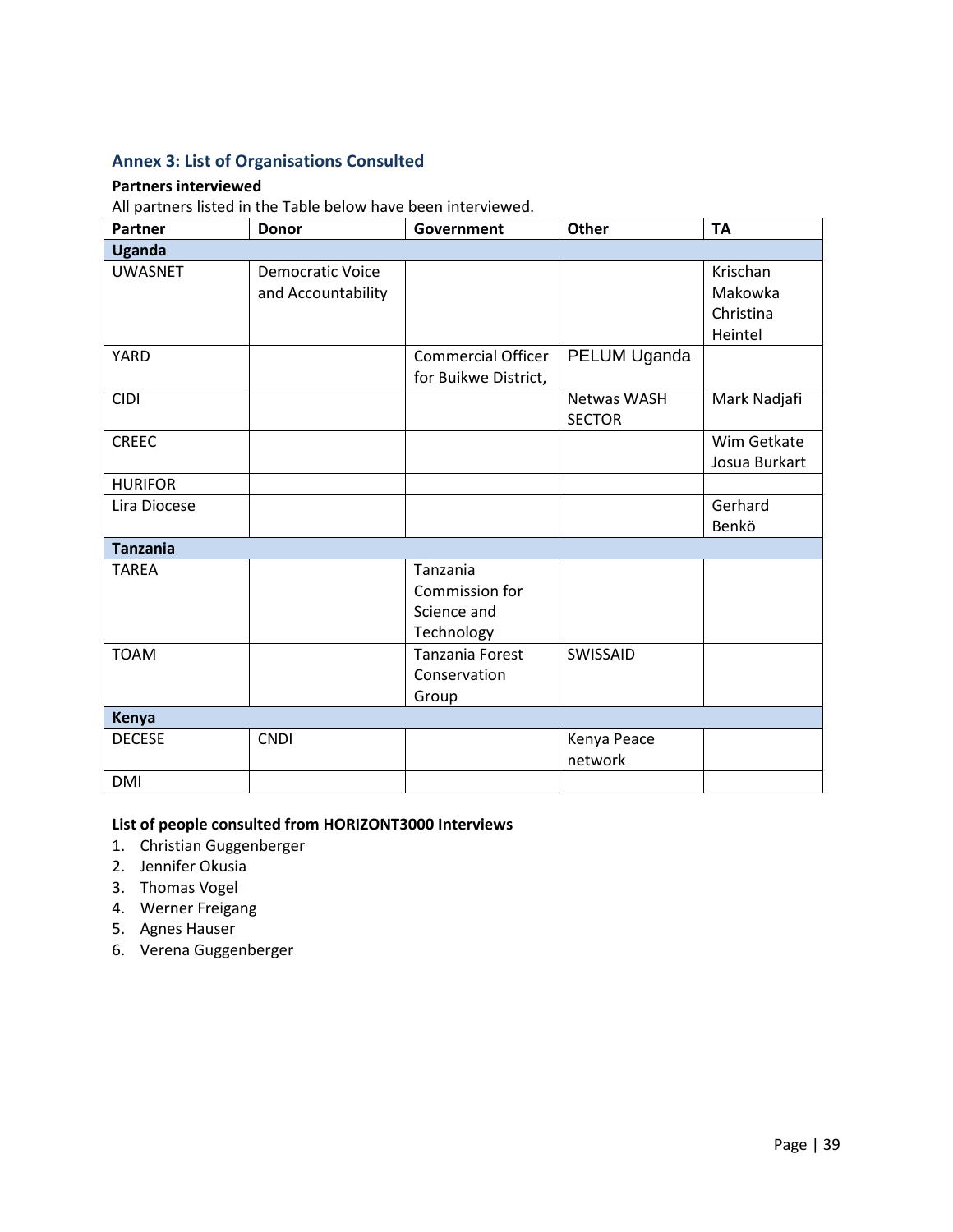## <span id="page-51-1"></span><span id="page-51-0"></span>**Annex 4: Key Informant Guides**

## **Annex 4.1: Key Informant Guide: HORIZONT3000**

Relevance

- 1. What is the TA programme intending to achieve?
- 2. What process is undertaken to identify partner partners? What challenges did you face and lessons have you learnt in this regard? **PROBE: participation of local partners**
- 3. How are the capacity needs of these local organisations identified? What challenges did you face and lessons have you learnt in this regard? **PROBE: participation of local partners, etc.**
- **4.** What process is undertaken to identify the TAs for the specific organisation? What challenges did you face and lessons have you learnt in this regard? **Probe: criteria for selection of TA, involvement of the local partner etc.**
- 5. What process is undertaken to identify partners for the TA? What challenges did you face and lessons have you learnt in this regard? **Probe: for type of partner how they interlink with those financed through project financing**
- 6. In implementing the TA programme, have you identified any specific unique features of the TA programme that sets it out as an example to other international organisations working with local partners? Which ones and why? **Probe: for key features that make it an example for others.**
- 7. How did the TA programme work in conjunction with other interventions, programmes or services to achieve outcomes on the level of the regional East Africa programme of HORIZONT3000?

#### Efficiency

- 8. Apart from deploying a TA to an organisation what extra support do you provide to ensure successful knowledge and skills transfer to the counterpart and their organisation? **PROBE: (1) provision of technical support; (2) establishment and usefulness of the knowledge management system**
- 9. What process was undertaken to measure performance of the TA? Was this sufficient to support achievement of the programme's objectives? **PROBE: Involvement of the "local partner" in performance assessment, criteria from H3000**
- 10. To what extent is the length of deployment of a TA adequate to meet the capacity building objectives? **PROBE: (1) creation of structures; (2) adaptation of local partners etc.**

#### Effectiveness

- 11. What have been the successes of the programme? What were the key success factors? **PROBE: (1) successes at individual, organisational and institutional level; (2) identify achievement in terms of result areas for the TA programme.**
- 12. Are there result areas that have lagged behind? Why?

Impact

- 13. What were the particular features of the interventions that made a difference, especially in the field of OD?
- 14. Have there been any unintended or negative changes that can be attributed to the TA programme?
- 15. How far are attained improvements and changes sustainable?

- 16. What challenges if any, did you face in the implementation of the TA programme? If so how did you overcome them?
- 17. What lessons can be learnt from the TA's particular deployment?
- 18. Do you have any recommendations for improving the programme?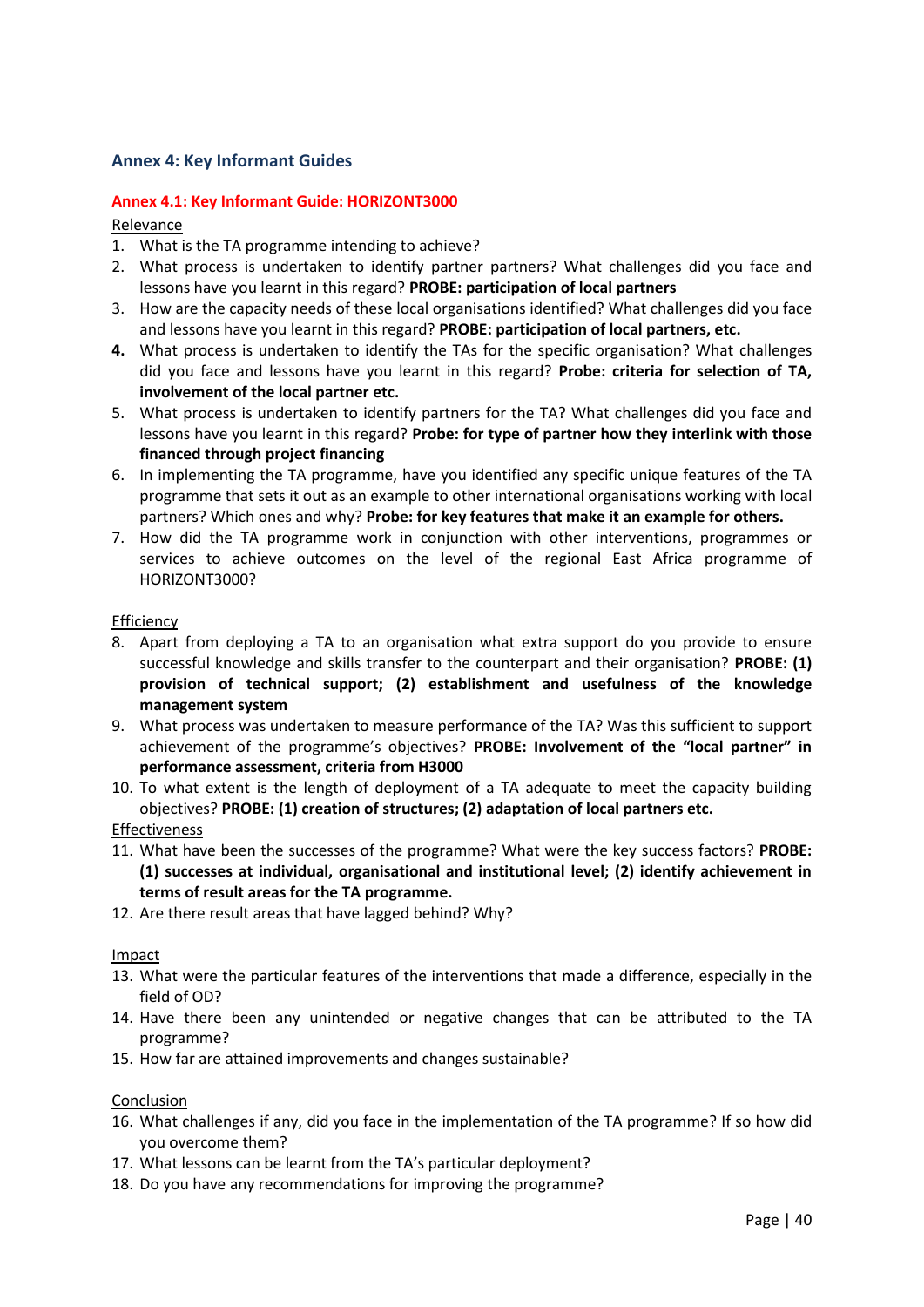## <span id="page-52-0"></span>**Annex 4.2: Key Informant Guide: Austrian Development Agency**

Relevance

- 1. What is the TA programme intending to achieve? At the local partner level, how are the capacity needs identified? What challenges did you face and lessons have you learnt in this regard? **PROBE: participation of local partners, etc.**
- 2. In implementing the TA programme, have you identified any specific unique features of the TA programme that sets it out as an example to other international organisations working with local partners? Which ones and why? **Probe: for key features that make it an example for others.**
- 3. To what extent is the TA programme supporting ADA's project financing with CSOs in East Africa? Are there any gaps you see in this regard? What would you like to see more in the TA programme?

#### Effectiveness

- 4. To what extent is the programme achieving your intentions with it, you mentioned above? What were the key success factors? **PROBE: (1) successes at individual, organisational and institutional level; (2) identify achievement in terms of result areas for the TA programme.**
- 5. Are there result areas that have lagged behind? Why?

Impact

- 6. What were the particular features of the interventions that made a difference, especially in the field of OD?
- 7. Have there been any negative impacts you have observed in the course of implementing the TA programme between 2012 and 2015.

- 8. What lessons can be learnt from the programme? **Probe for lessons in the following areas: selection of TAs, deployment of TAs, capacity assessment, provision of TA services, performance assessment and sustainability.**
- 9. Do you have any recommendations for the improvement of the programme? **Probe for recommendations in the following areas: selection of TAs, deployment of TAs, capacity assessment, provision of TA services, performance assessment and sustainability.**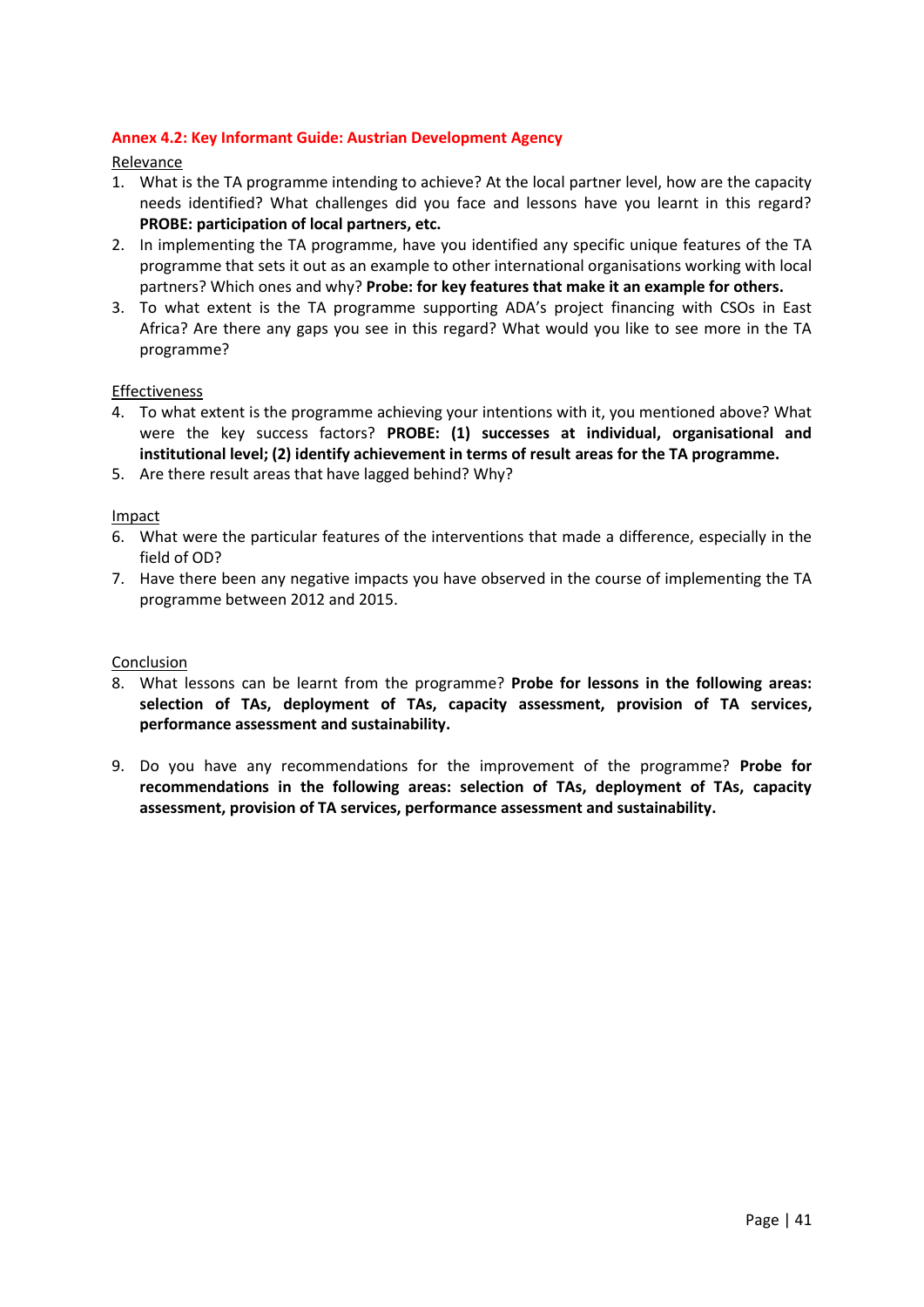## <span id="page-53-0"></span>**Annex 4.3: Key Informant Guide: Technical Advisors**

The purpose of this interview is to follow up on TAs whose support contributed to most significant changes for their receiving organisation and those who could not contribute to any changes. General

1. Give a brief description of how you were placed to the partner organisation.

## Relevance

- 2. In your opinion do you think you were given an appropriate counterpart staff and department? To what extent were your qualifications utilized by the partner organisation?
- 3. In implementing the TA programme, have you identified any specific unique features of the TA programme that sets it out as an example to other international organisations working with local partners? Which ones and why? **Probe: for key features that make it an example for others.** Efficiency
- 
- 4. Did you face any challenges in implementing the TA programme? If so, what were they? How were they resolved? **Probe for opportunity to influence change, attention by the Partner Organisation to enable you to transfer knowledge and skills, attitude of the counterpart and their organisation in terms accepting change or adapting to new ways of doing things.**
- 5. To what extent were you prepared for these challenges by HORIZONT3000?
- 6. What support were you provided by HORIZONT3000 before and during your deployment to the partner organisation? What is your opinion on this support? Are there changes you would like to suggest?
- 7. How were performance assessments of your work conducted? Are there any suggestions you would like to make? **Probe: Involvement of partners, effectiveness.**

#### Effectiveness

- 8. For *[organisation]* what results did you intend to achieve?
- 9. What is your opinion on time provided to you to achieve these changes? Please explain.
- 10. What were the key changes you brought to the partner organisation in line with these results? In your opinion what were the reasons for these successes? **Probe: Results at individual level, organisation and institutional level.**
- 11. Were there any results that were a challenge to attain? Why?

#### Impact

- 12. How did the capacity outputs you achieved contribute to achieving outcomes on the level of the regional East Africa programme of HORIZONT3000?
- 13. What were the particular features of the interventions that made a difference, especially in the field of OD?
- 14. Have there been any unintended or negative changes that can be attributed to the TA programme?
- 15. Do you think the changes you brought to the partner organisation can be sustained? Why?

- 16. Did you face any challenges during your support period and how were they overcome?
- 17. What lessons can be learnt from your particular deployment?
- 18. Do you have any recommendations for improving the programme?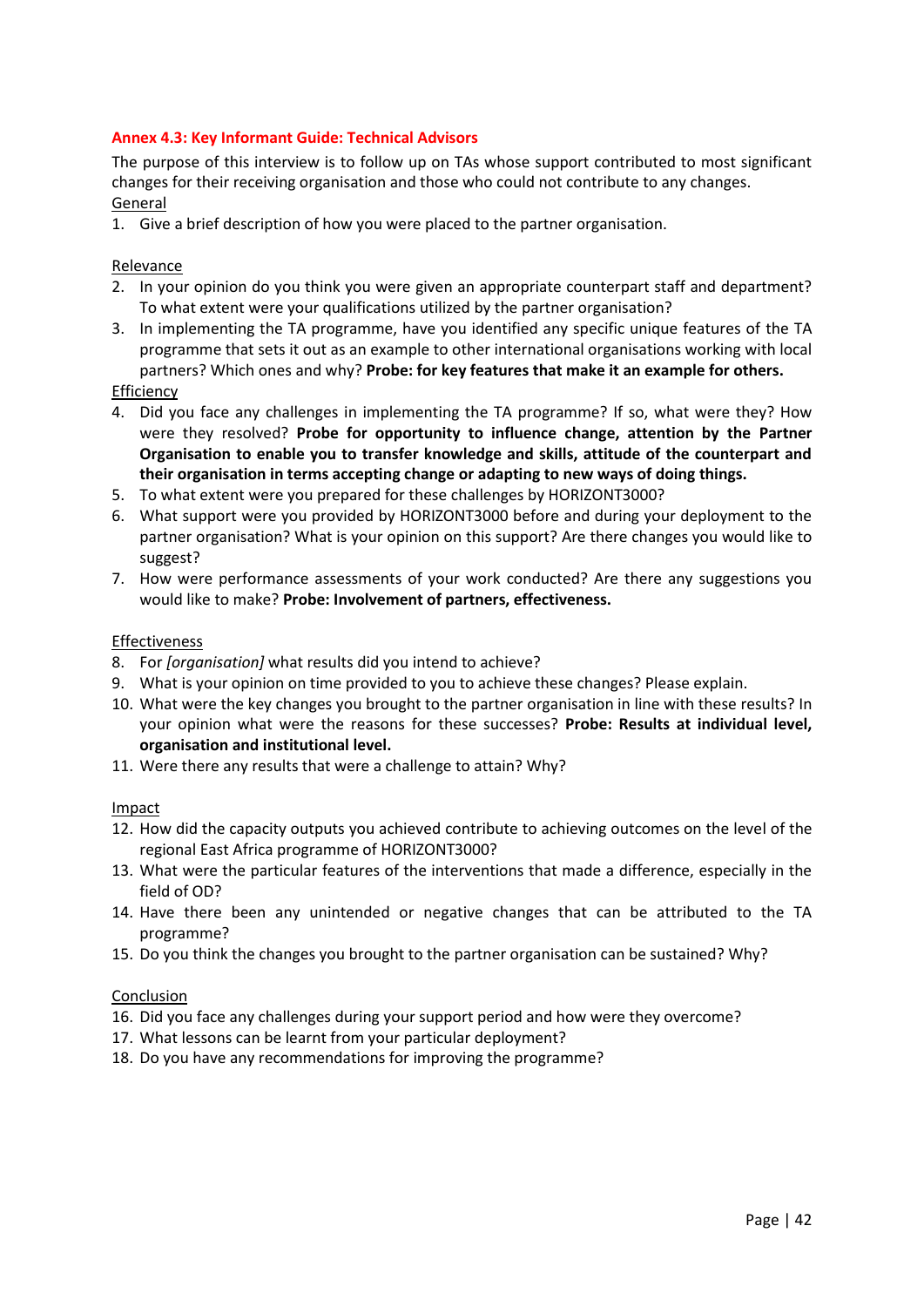## <span id="page-54-0"></span>**Annex 4.4: Key Informant Guide: Partner Organisations**

**Introduction:** The purpose of this interview is to follow up and get details of stories of most significant change identified through the self-administered questionnaire and the stakeholder workshop.

#### General

- 1. How were you selected to receive TA services? **Probe: for appropriateness of the process and changes that may be required.**
- 2. How was your capacity identified? **Probe: for appropriateness, lessons and changes that may be required.**
- 3. What results was the TA to achieve in your organisation? How were these results determined?
- 4. Was there a process for review of performance of the TA? Can you please describe the process? **Probe: appropriateness and adequacy and any changes required.**
- 5. Is there any follow up support provided after the TA? Describe the process. **Probe: the existence of follow up support, its adequacy and examples.**
- 6. To what extent has the development intervention been exemplary for other international NGOs? What are the key features of this support that makes it exemplary?
- 7. Did you face any challenges during the implementation of the TA programme? If so how did you overcome them?

#### Impact: Most significant change story

- 8 Please give a description of the major changes that have occurred in your work**(increasing knowledge)**as a result of the TA support that you received? **ASK ONLY COUNTERPART STAFF.**
- 9 Please give a description of the major changes that have occurred as a result of the TA support that your organisation received. Clearly state the area of change and the magnitude of change.

**Probe: for results on individual/organisational (improved systems, programme quality, procedures and policies) and institutional level (relations with other CSOs, government (central and local), donors and international organisations). Also identify how these results contribute to the outcomes on the level of the regional East Africa programme of HORIZONT3000.**

10 What do you think were the necessary conditions that enabled such changes to occur?

10. Do you think these significant changes can be sustained? Why?

- 11. What lessons can be learnt from the programme? **Probe for lessons in the following areas: selection of TAs, deployment of TAs, capacity assessment, provision of TA services, performance assessment and sustainability.**
- 12. Do you have any recommendations for the improvement of the programme? **Probe for recommendations in the following areas: selection of TAs, deployment of TAs, capacity assessment, provision of TA services, performance assessment and sustainability.**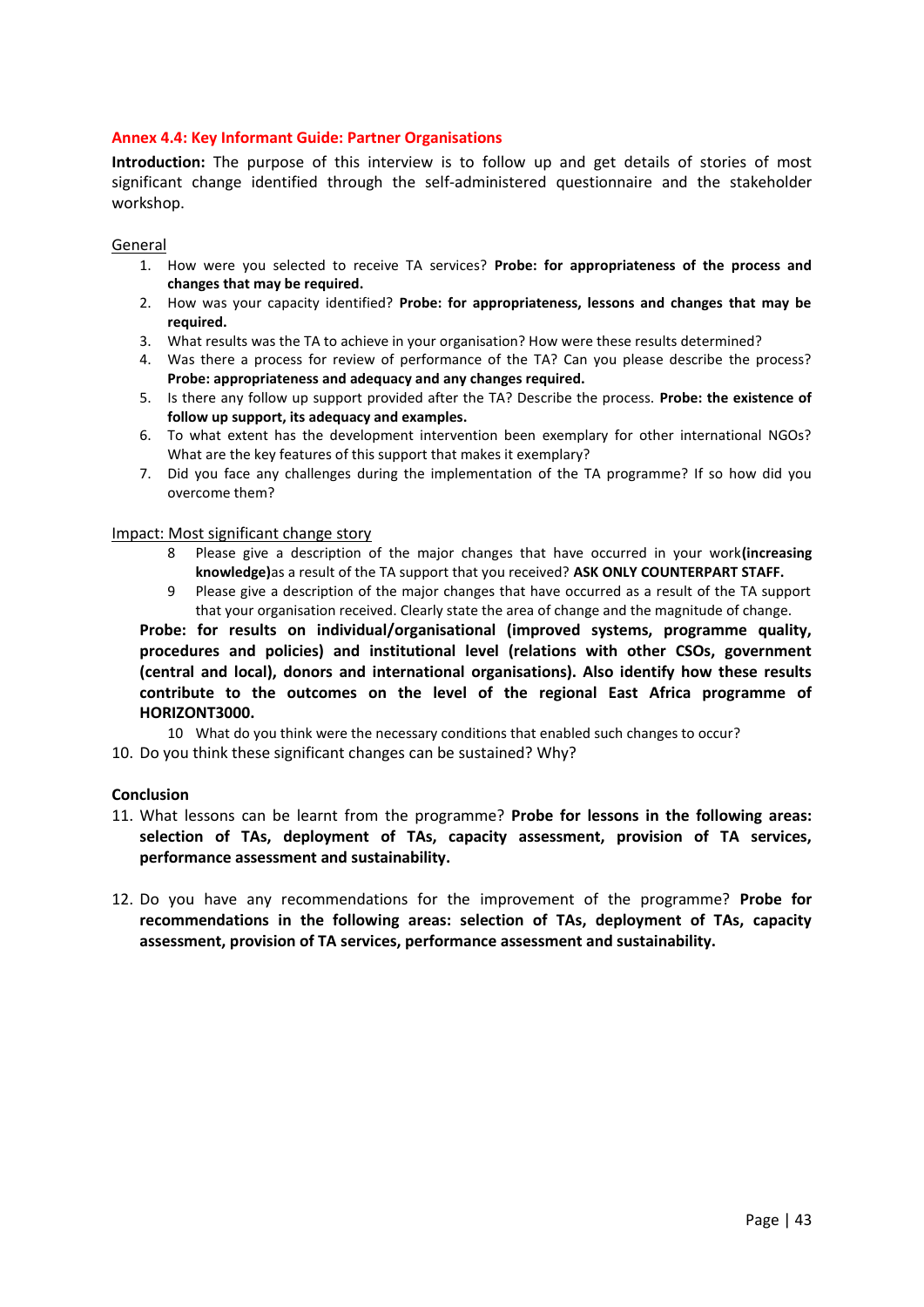## <span id="page-55-0"></span>**Annex 4.5: Key Informant Guide: Organisations in the same Sector**

**Introduction:** These are organisations in the same sector with those that received TA support.

- 1. How would you rate the participation of.............*[name of TA partner organisation]* on clusters or other forums in the sector? Have you seen any changes over the past ….years [relate years to period of TA support]
- 2. What is your perception or the general feelings by members in your cluster about the organisation's competitiveness and growth in the sector in the past ….years *[relate years to period of TA support]*. **Probe: it could be getting more funding from different donors thereby increasing its footprint and reach, growing influential status in the sector, or increasing its influence with government counterparts.**
- 3. Have there been any noticeable positive or negative changes about the organisation? What changes have you noticed?
- 4. When did you start noticing the changes?
- 5. Would you have an idea of why such changes are happening?
- 6. Do you have any general comments about the organisation with respect to capacity or growth?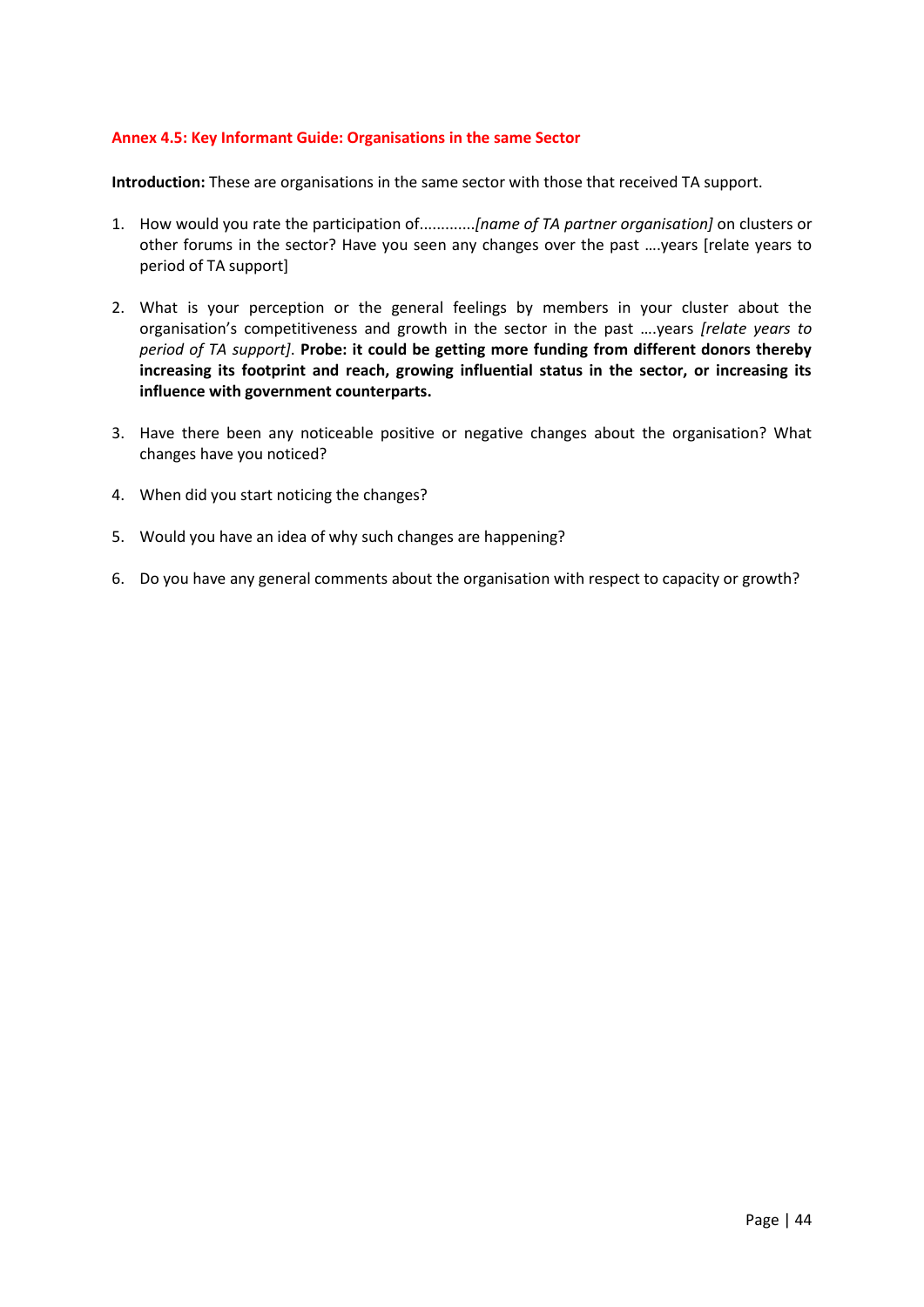#### <span id="page-56-0"></span>**Annex 4.6: Key Informant Guide: Funders of Partner Partners**

**Introduction:** Questions to be asked with respect to their implementing organisations which have benefited from the HORIZONT3000'S TA programme.

- 1. Have you carried out organisational capacity assessment for *...............[name of partner organisation]*
- 2. If so when and what were the results?
- 3. Were there any capacity needs in the area of*.............[specify area of capacity the TA was supporting]*
- 4. Have you noted any improvements in capacity in this area also in respect to the programmes which you fund? **Probe: narrative and financial reporting, accountability, leadership or governance; project proposals**
- 5. In your opinion has the organisation grown or improved capacity in the past few years? What have you seen that shapes your opinion?
- 6. Are there any other capacity gaps for the organisation? **Probe: it could be getting more funding from different donors thereby increasing its footprint and reach, growing influential status in the sector, or increasing its influence with government counterparts.**
- 7. Do you have any general comments or observations about *[name of organisation]*?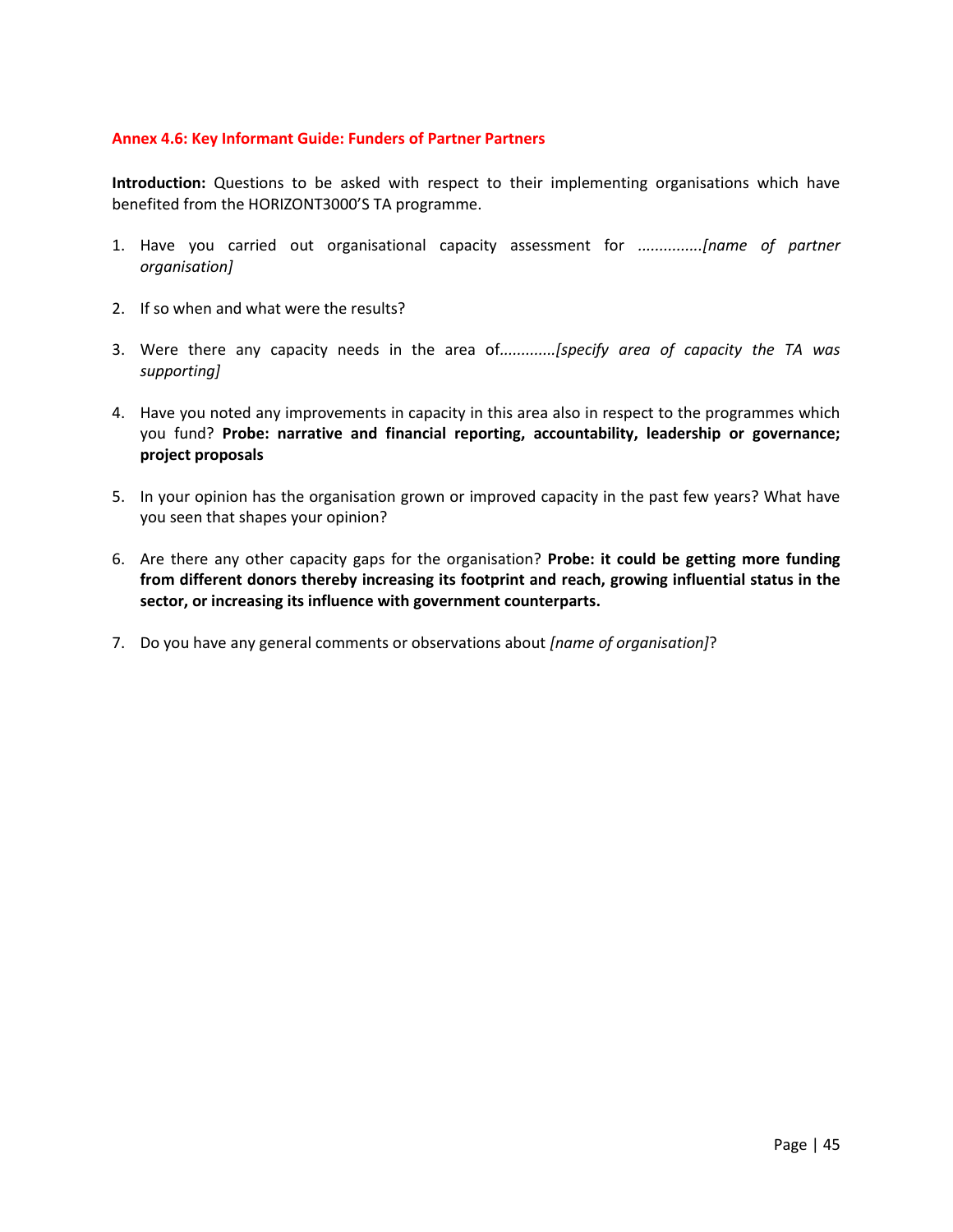## <span id="page-57-0"></span>**Annex 4.7: Key Informant Guide: Government Officials**

**Introduction:** Questions to be asked with respect to their implementing organisations which have benefited from the HORIZONT3000'S TA programme.

- 1. Are you aware of *...............[name of partner organisation]?* What do they do?
- 2. How do you work with them?
- 3. Over the past five years have you seen any improvements in their work? What improvements have you seen? What do you think might be causing this change?
- 4. Are there any other capacity gaps for the organisation? **Probe: it could be getting more funding from different donors thereby increasing its footprint and reach, growing influential status in the sector, or increasing its influence with government counterparts.**
- 5. Do you have any general comments or observations about *[name of organisation]*?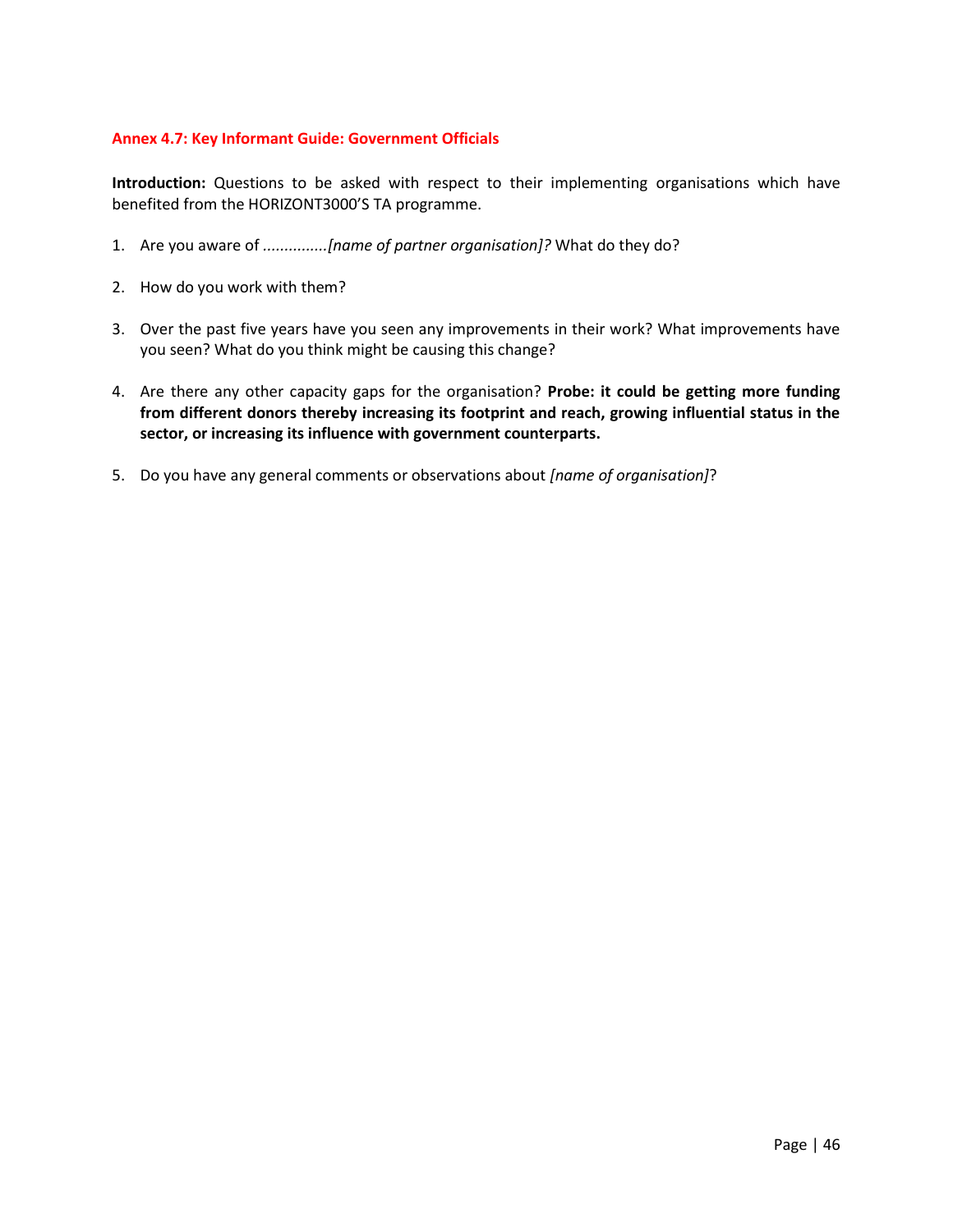# <span id="page-58-1"></span><span id="page-58-0"></span>**Annex 5: Structured Self-Administered Tools**

## **Annex 5.1: Structured Tool for Partner Organisations**

## INTRODUCTION:

HORIZONT3000 has commissioned Jimat Development Consultants (Jimat Consult Pvt Ltd) to carry out an impact assessment of the Technical Advisor Programme covering Uganda, Kenya, and Tanzania for the period 2010 to date. The purpose of the study is to contribute towards internal learning (best practices, setbacks and challenges) in order to improve the quality of the TA programme. The results will **NOT** be used to decide whether the programme should be continued or not.

Thank you very much for taking time to fill in this questionnaire. Please take note of the following points before completing it.

- 1. **Independence:** This is an independent study
- 2. **Confidentiality:** Be assured that individual questionnaires shall not be shared with HORIZONT3000 or any other person outside the study team
- 3. **Honesty in response**: In order to make the assessment valuable we request you to be truthful in all your responses.
- 4. **Estimated time**: 30-45 minutes
- 5. **Deadline for sending back responses**: 07 August 2015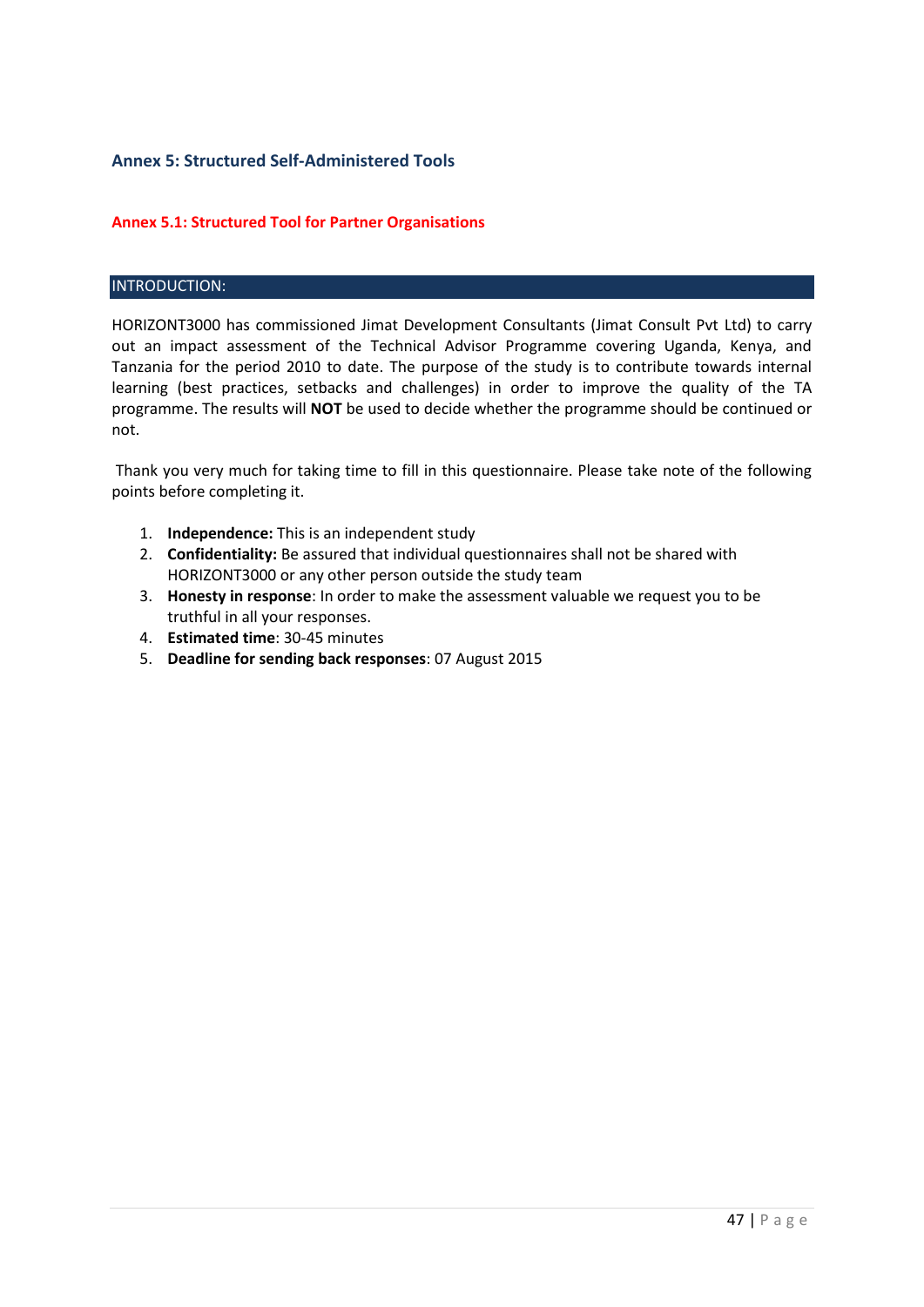#### SECTION A: BACKGROUND

- 1. Name of Respondent.........................................................
- 2. Name of Organisation........................................................
- 3. Country.............................................................................. Uganda  $\Box$ Tanzania  $\Box$ Kenya
- 4. Years of Technical Advisor Programme Support:

| From (yyyy): | To $(yyyy)$ : |
|--------------|---------------|
|--------------|---------------|

5. Years of Partnership with HORIZONT3000(total years from start to day of completion of questionnaire)

From (yyyy): To (yyyy):

6. Area of Technical Advisor Support (write all if more than one)

| <u> 1988 - Ann an Cathrachas Ann an Comhair ann an Comhair ann an Comhair ann an Comhair ann an Comhair ann an C</u> |  |
|----------------------------------------------------------------------------------------------------------------------|--|
|                                                                                                                      |  |
|                                                                                                                      |  |
|                                                                                                                      |  |

7. Do you also receive co-financing of projects from HORIZONT3000?

|  | N.<br>∩ |
|--|---------|
|--|---------|

## SECTION B – RELEVANCE

8. How were your organisation's capacity needs identified?

Through formal capacity needs assessment Through formal discussions on capacity needs with HORIZONT3000 □Through informal discussions with HORIZONT3000

No capacity needs assessment conducted

Don't know

Other specify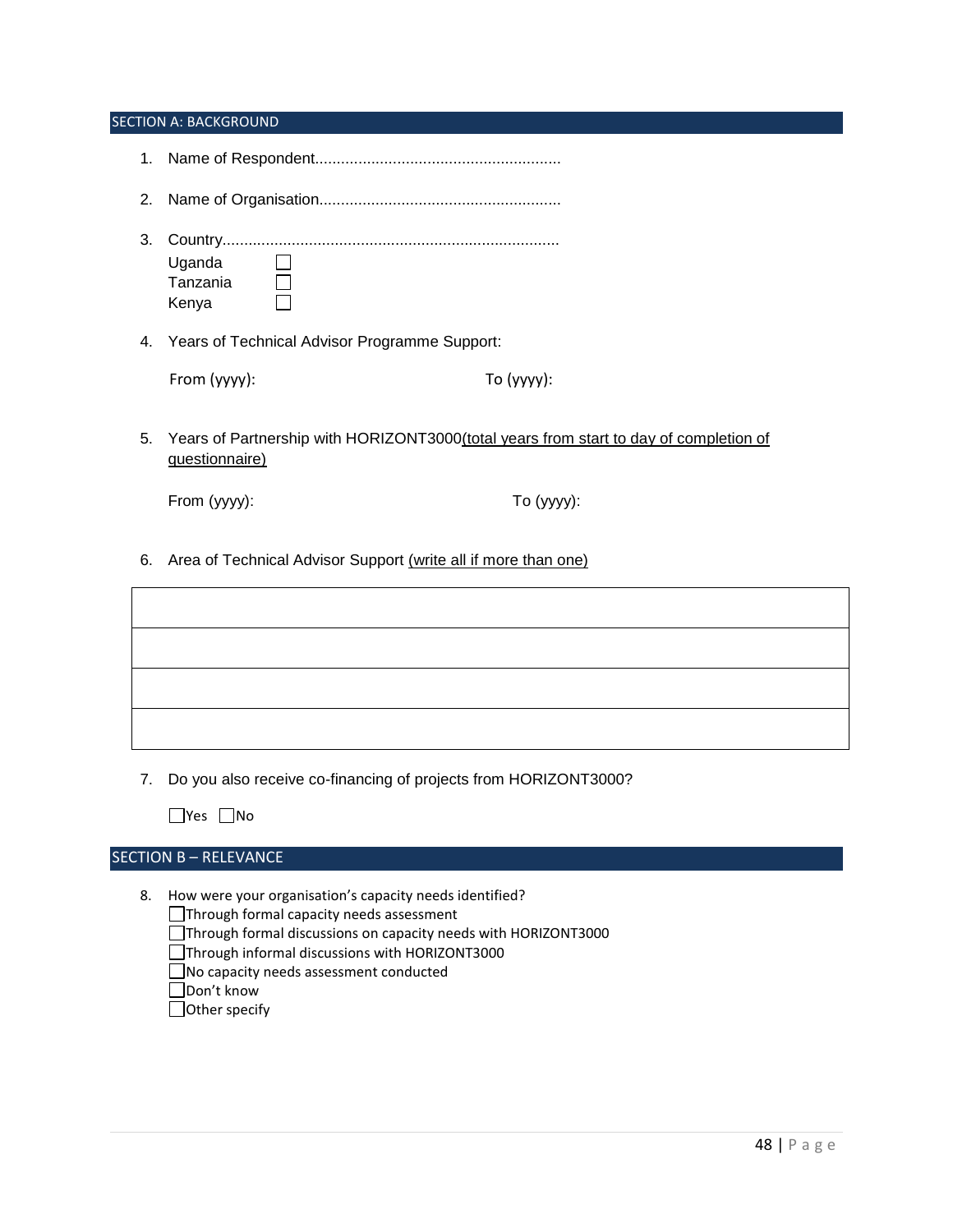9. In your opinion did the TA address the relevant capacity needs and priorities for your organisation at the time?

□Yes □No

- 10. Were you consulted on the type of TA you required? □Yes □No
- 11. Have new, more relevant capacity priorities emerged that the programme should address in future?  $\Box$ Yes  $\Box$ No

| If yes, please specify (please mention maximum three areas of priority) |
|-------------------------------------------------------------------------|
| Area 1                                                                  |
| Area 2                                                                  |
| Area 3                                                                  |

12. Did your organisation contribute to any stage of the TA programme?

|  | N٥ |
|--|----|
|--|----|

If yes, at what stage did your organisation contribute to the design of the TA programme? Identification/Needs assessment □Design/Formulation  $\Box$  Other, please specify  $\Box$ 

- 13. What were the particular features of the TA that have made a difference to your organisation?
- 14. How relevant was the choice of personnel or departments for TA support within your organisation?

#### SECTION C: Efficiency

15. How do you rate the quality of TA provided on a scale of 1-10 where 10 is extremely valuable and "1" is "Not at all valuable"

| Not at<br>- | - |  | O | o | - | 10        |
|-------------|---|--|---|---|---|-----------|
| all         |   |  |   |   |   | Extremely |
| valuable    |   |  |   |   |   | valuable  |
|             |   |  |   |   |   |           |
|             |   |  |   |   |   |           |

16. Where has the TA been most valuable for your organisation?

| Improvement in individual knowledge and skills                                                                       |  |
|----------------------------------------------------------------------------------------------------------------------|--|
| Organisational improvement (strengthened structures and processes)                                                   |  |
| Institutional development (e.g. strengthened networks with other NGOs, relationships<br>with government, and donors) |  |
| TA provided was not been valuable in any way                                                                         |  |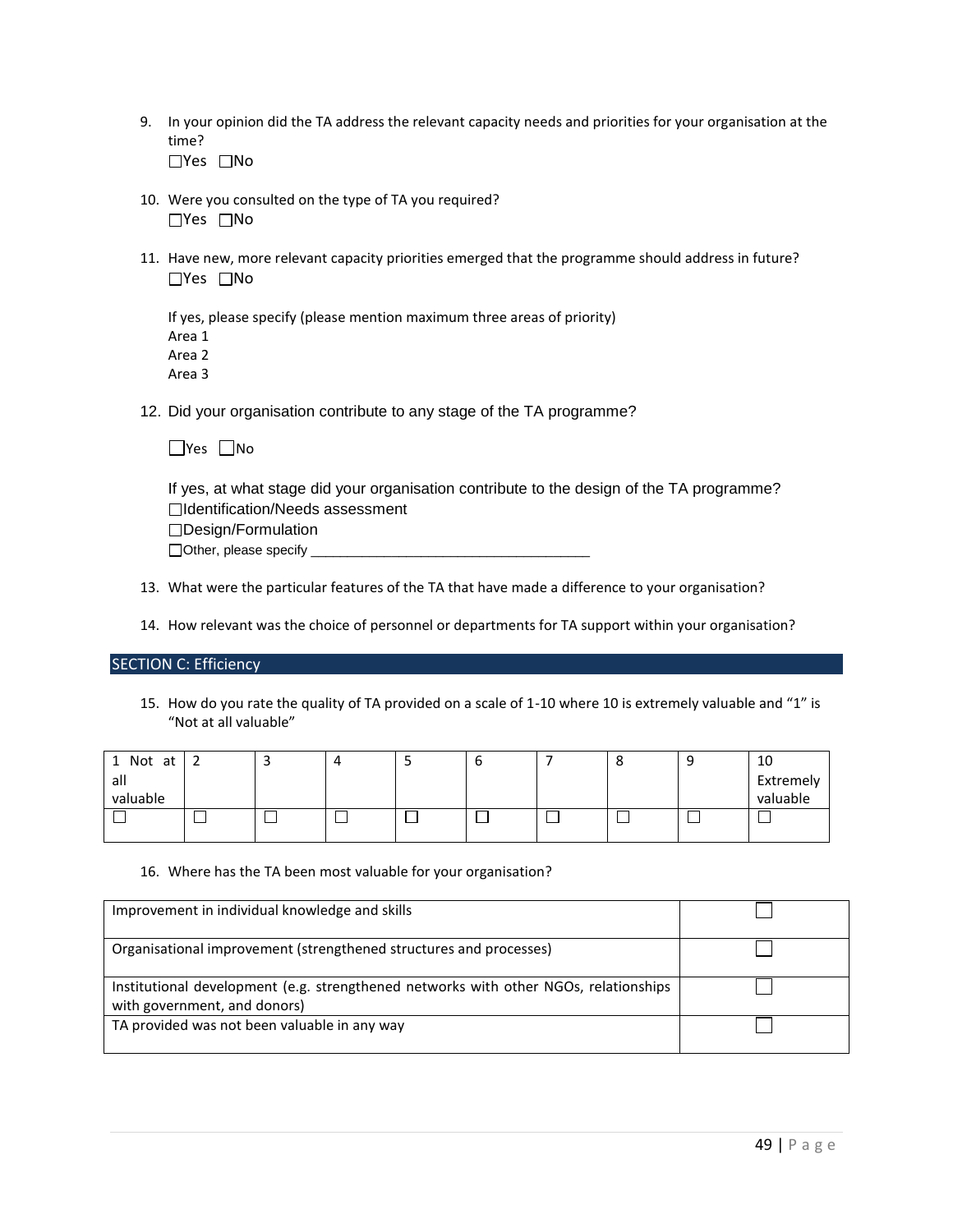17. What else could have been done to improve the value of the TA to your organisation?

| Action 1    |  |
|-------------|--|
| Action 2    |  |
| Action 3    |  |
| None at all |  |

18. Have you attended any of the following activities in the past 12 months and how useful were they for your organisation?

| <b>Activities</b>              | Attended (yes or no) | Useful Rate on a scale of 1 to<br>10(Where 1 is Not Useful and 10 is<br>Extremely useful) |
|--------------------------------|----------------------|-------------------------------------------------------------------------------------------|
| Systematisation workshop       |                      |                                                                                           |
| Learning visit                 |                      |                                                                                           |
| Exchange visits                |                      |                                                                                           |
| Knowledge exchange workshop or |                      |                                                                                           |
| conference                     |                      |                                                                                           |

- 19. Did you discuss and agree with HORZONT3000 the intended results of the TA provided to your organisation prior to the TA arriving and starting work?  $\Box$ Yes  $\Box$ No
- 20. As an organisation did you play a role in evaluating performance of the TA that was provided to you?  $\Box$ Yes  $\Box$ No

#### SECTION D: EFFECTIVENESS

21. What are the key results that the TA intended to achieve in your organisation? (List a maximum of three in order of priority to you)

| Key result 1 |  |
|--------------|--|
| Key result 2 |  |
| Key result 3 |  |

#### 22. Which of these results were not achieved?

| Achieved 1  |  |
|-------------|--|
| Achieved 2  |  |
| Achieved 3  |  |
| None at all |  |

23. Were there any challenges you faced during the implementation of the TA support that could have limited the achievement of the intended results?  $\Box$ Yes  $\Box$ No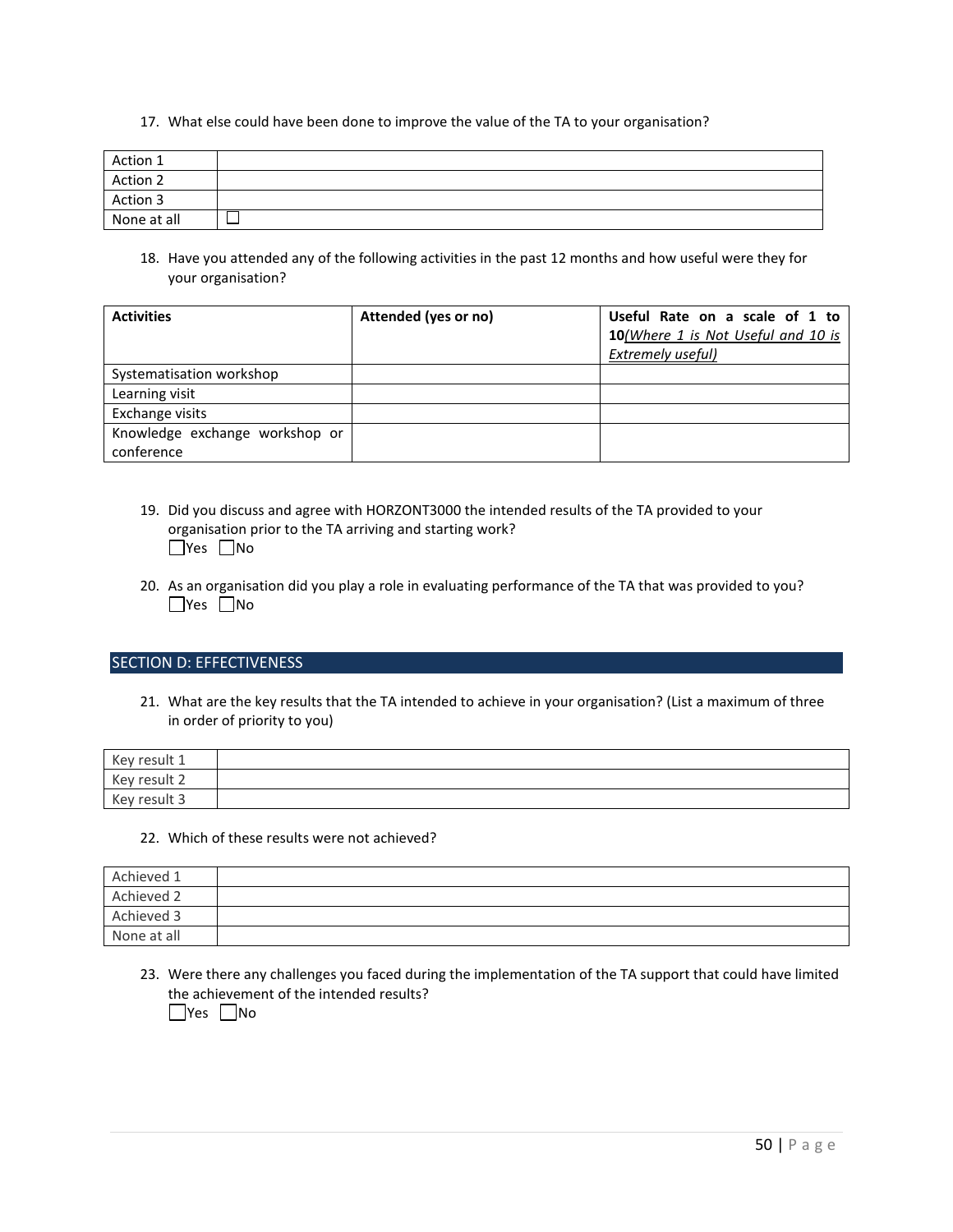24. What were the three major challenges that you faced that limited the contribution of the TA?

| Challenge 1 |  |
|-------------|--|
| Challenge 2 |  |
| Challenge 3 |  |

#### SECTION E: IMPACT

25. Can you list the three most significant changes that the TA contributed to in your organisation's operations in order of significance to you?

| Change 1 |  |
|----------|--|
| Change 2 |  |
| nange 3  |  |

26. What changes would you have liked the TA to contribute to but could not be achieved by the TA?

| Change 1 |  |
|----------|--|
| Change 2 |  |
| Change 3 |  |

27. Please state whether you: Fully Agree (5), Somewhat agree (4), neither agree or disagree (3), disagree (2) and fully disagree (1) with the following statements about the TA that you were provided through HORIZONT3000

|                                                                                                                      | <b>Fully</b> | Somewhat | Neither agree<br>or disagree | <b>Disagree</b> | <b>Fully</b> |
|----------------------------------------------------------------------------------------------------------------------|--------------|----------|------------------------------|-----------------|--------------|
| The TA enhanced the knowledge of our<br>staff                                                                        | Agree        | agree    |                              |                 | disagree     |
| Through the TA working practices and<br>culture in our organisation changed                                          |              |          |                              |                 |              |
| As a result of the contribution of the TA our<br>organisation's recognition and funding from<br>donors has increased |              |          |                              |                 |              |
| The<br>helped<br>strengthen<br>TA<br>us to<br>relationships with other<br>NGOsin<br>our<br>country                   |              |          |                              |                 |              |
| As a result of the TA we are more trusted<br>by government                                                           |              |          |                              |                 |              |
| Because of the contribution of the TA to<br>our organisation the quality of our services<br>has improved and         |              |          |                              |                 |              |
| Because of the TA's support, we are<br>achieving better results for our target group                                 |              |          |                              |                 |              |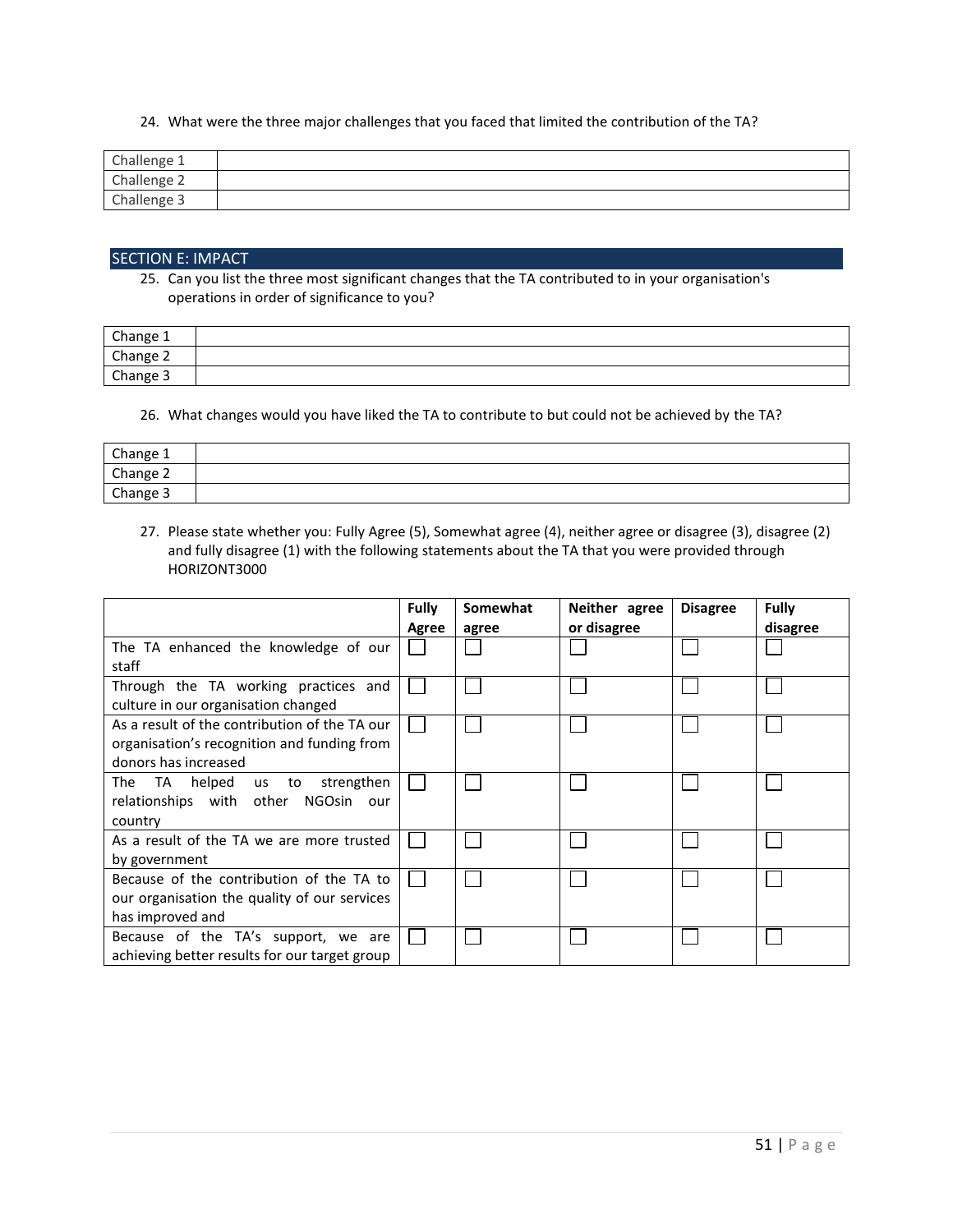#### 28. Are there any negative results that emanated as a result of the TA?  $\Box$ Yes  $\Box$ No

If yes, please specify

| Negative result 1 |  |
|-------------------|--|
| Negative result 2 |  |
| Negative result 3 |  |

#### **SECTION F: SUSTAINABILITY**

29. Were any measures put in place by you to ensure sustainability of the TA results? ■Yes ■No

If yes, please state at most three major measures put in place

Measure 1 Measure 2 Measure 3

30. In your opinion what is the likelihood that your organisation can sustain the results contributed to under the TA programme?

 $\Box$ Highly likely **□Likely** 

□Not likely

31. During the TA period, did your organisation change some of its policies or practices to improve efficiency and effectiveness in development programmes delivery?  $\Box$ Yes  $\Box$ No

If yes, please state the policies or practices

| <b>Policies changed/introduced</b> | <b>Practices changed/introduced</b> |
|------------------------------------|-------------------------------------|
|                                    |                                     |
|                                    |                                     |
|                                    |                                     |
|                                    |                                     |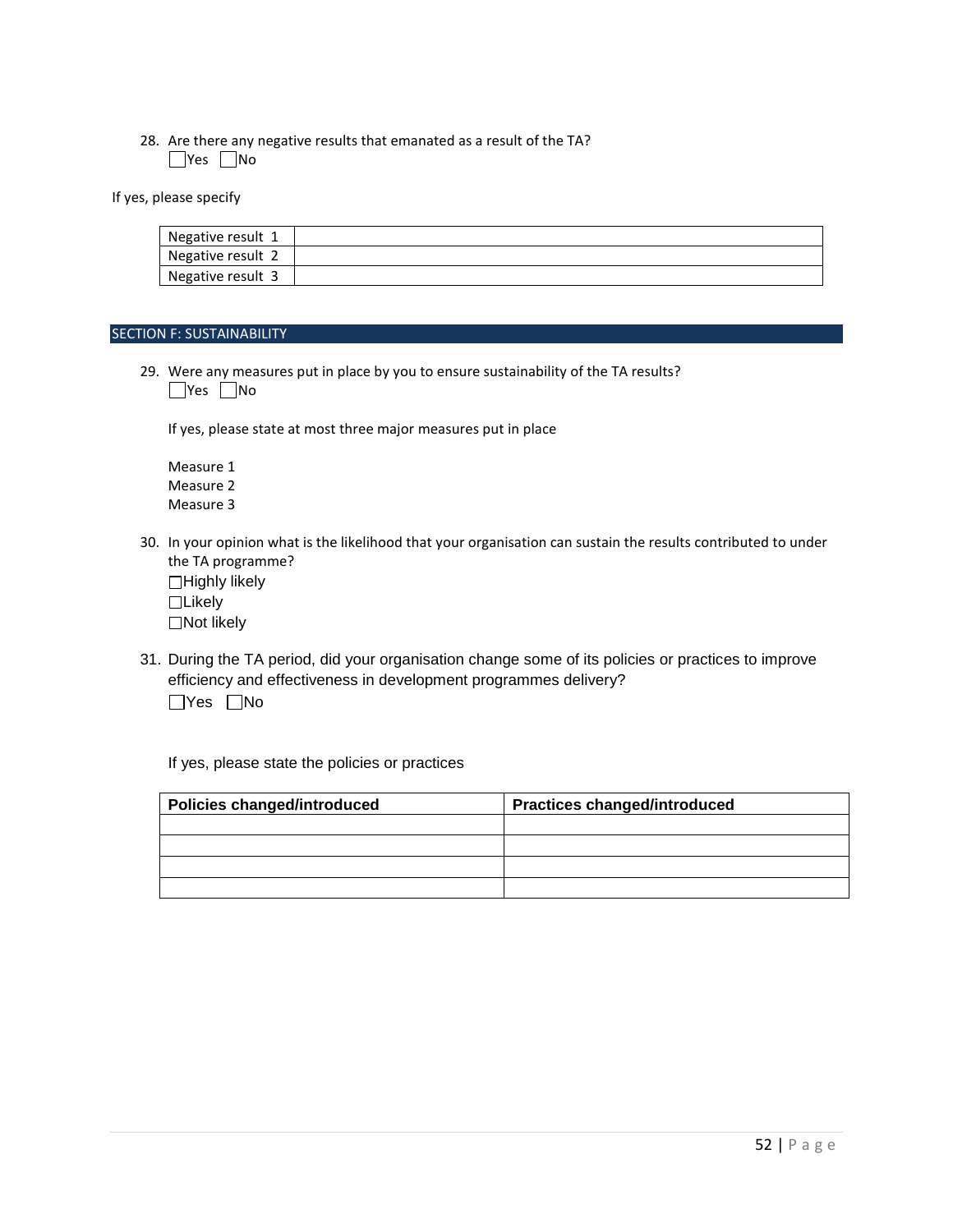## <span id="page-64-0"></span>**Annex 5.2: Self-Administered Tool for Technical Advisors**

## INTRODUCTION:

HORIZONT3000 has commissioned Jimat Development Consultants (Jimat Consult Pvt Ltd) to carry out an impact assessment of the Technical Advisor Programme covering Uganda, Kenya, and Tanzania for the period 2010 to date. The purpose of the study is to contribute towards internal learning (best practices, setbacks and challenges) in order to improve the quality of the TA programme. The results will **NOT** be used to decide whether the programme should be continued or not.

Thank you very much for taking time to fill in this questionnaire. Please take note of the following points before completing it.

- 1. **Independence:** This is an independent study
- 2. **Confidentiality:** Be assured that individual questionnaires shall not be shared with HORIZONT3000 or any other person outside the study team
- 3. **Honesty in response**: In order to make the assessment valuable we request you to be truthful in all your responses.
- 4. **Estimated time**: 30 minutes
- 5. **Deadline for sending back responses**: 07 August 2015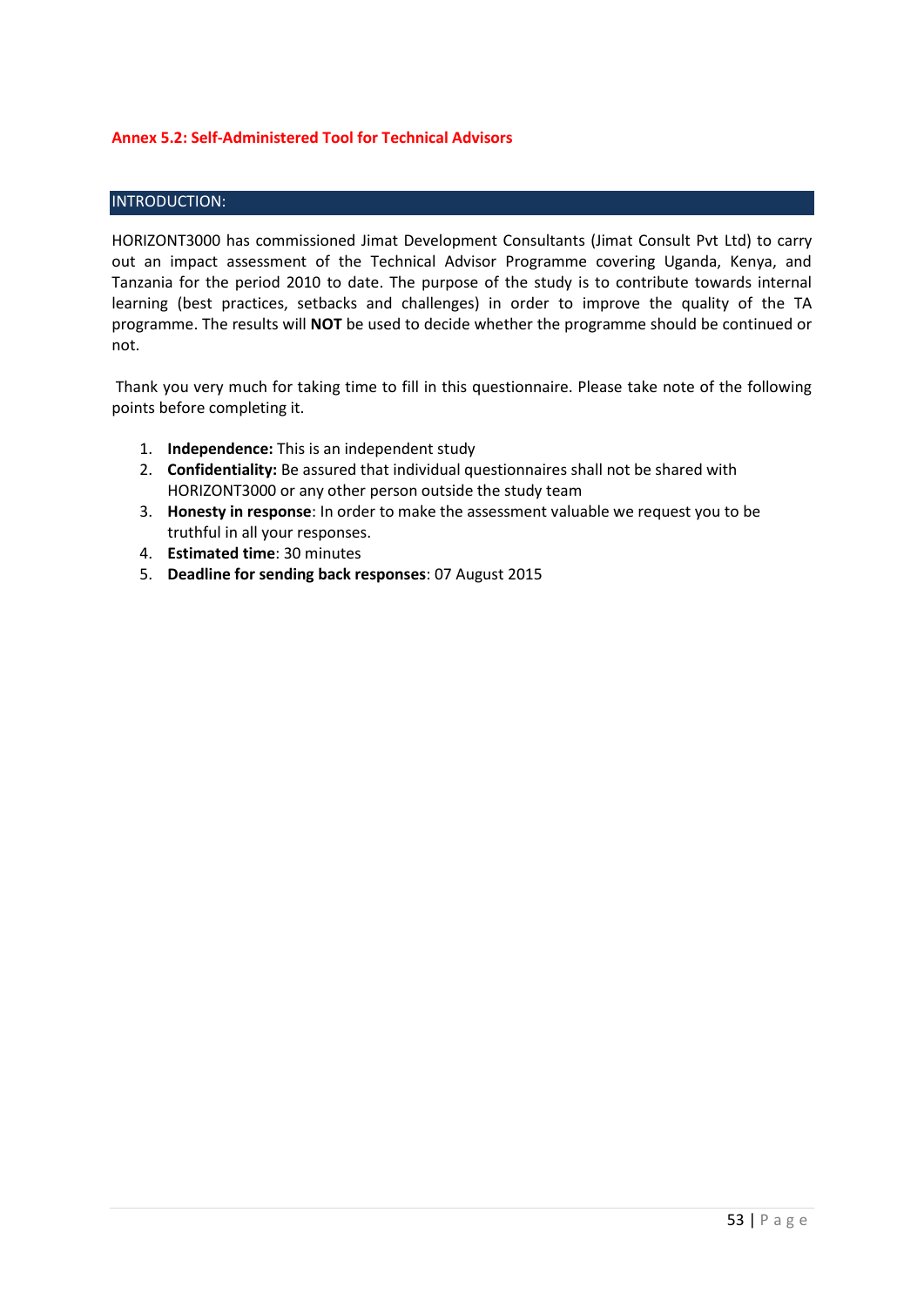#### SECTION A: BACKGROUND

- 1. Name of Respondent.........................................................
- 2. Name of TA partner organisation........................................................
- 3. Country

| Uganda   |  |
|----------|--|
| Tanzania |  |
| Kenya    |  |

4. Years of Technical Advisor Programme Support:

| From (yyyy): |  |
|--------------|--|

To (yyyy):

5. Which area did you provide support? (**REFER TO LAST ORGANISATION IF YOU PROVIDED SUPPORT TO MORE THAN ONE LOCAL PARTNERS**) (Write all areas if more than one)

**In responding to the following sections, please refer to the last partner organisation you worked with under the HORIZONT3000 TA programme.**

SECTION B – RELEVANCE

- 6. How were the partner organisation's capacity needs identified?
	- Through formal capacity needs assessment
	- Through formal discussions on capacity needs with HORIZONT3000
	- Through informal discussions with HORIZONT3000
	- No capacity needs assessment conducted
	- Don't know
	- Other specify
- 7. In your opinion did the TA address the relevant capacity needs and priorities for the organisation at the time?

 $\Box$ Yes  $\Box$ No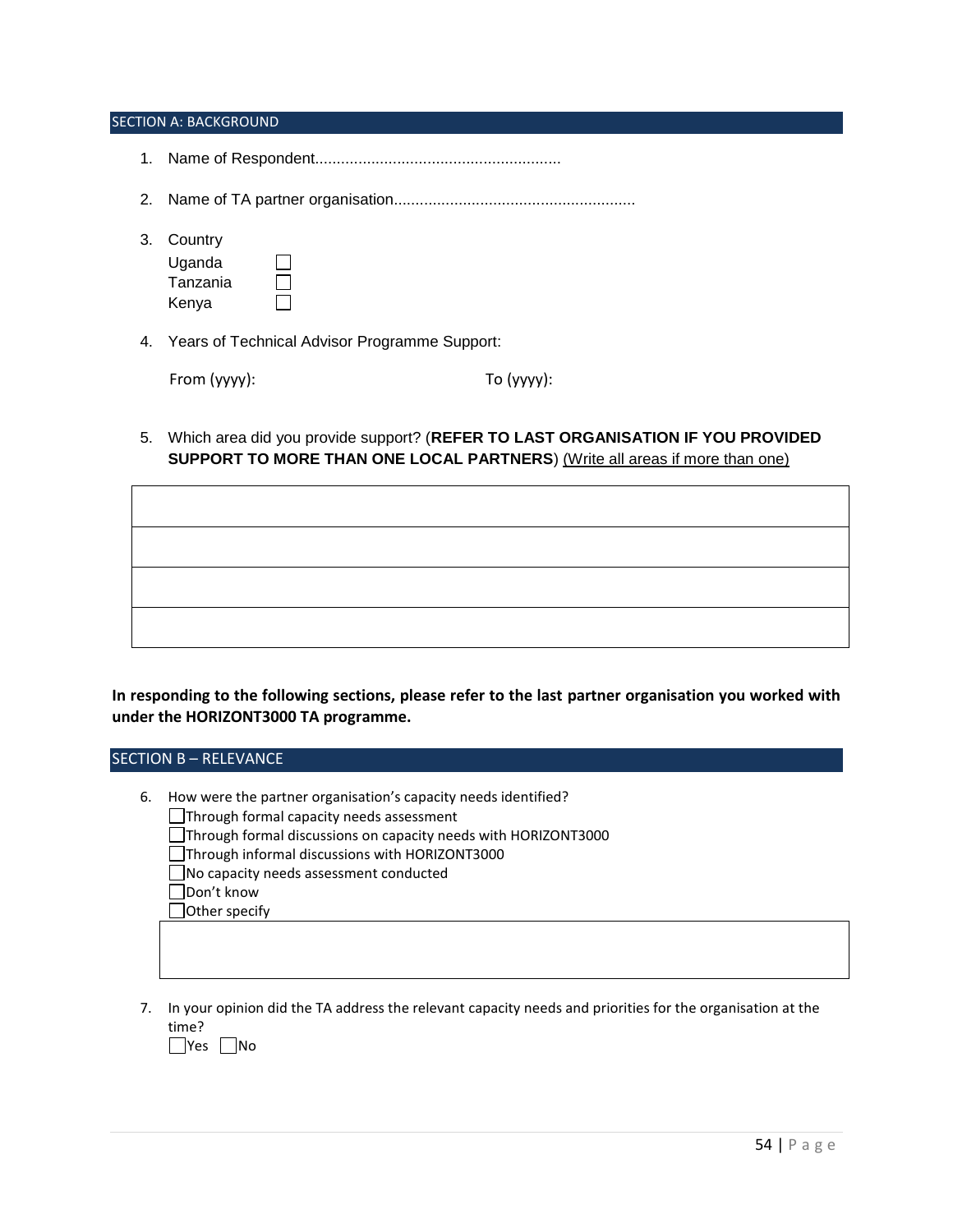8. Are there particular features of the TA services you provided that made a difference to the partner organisation?

**Thes** No If no skip to Question 10

- 9. Please mention only three particular features of your TA services that made a difference to the partner organisation?
	- Feature 1 Feature 2 Feature 3
- 10. In your opinion were you attached to relevant personnel or department?  $\Box$ Yes  $\Box$ No
- 11. On a scale of 1 to 5 how would you rate the acceptance of your TA services by the partnerorganisation? (5= highly accepted, 4= somewhat accepted, 3=indifferent, 2= unacceptable, 1= highly unacceptable)

|  | not $\vert$ 1 | Highly                                                      |
|--|---------------|-------------------------------------------------------------|
|  |               | accepted   Accepted   Indifferent   accepted   unacceptable |
|  |               |                                                             |
|  |               |                                                             |

#### SECTION C: Efficiency

12. Where have the TA services been most valuable for the organisation?

| Improvement in individual knowledge and skills                                                                       |  |
|----------------------------------------------------------------------------------------------------------------------|--|
| Organisational improvement (strengthened structures and processes)                                                   |  |
| Institutional development (e.g. strengthened networks with other NGOs, relationships<br>with government, and donors) |  |
| TA services provided were not valuable in any way                                                                    |  |

#### 13. What else could have been done to improve the value of the TA in the organisation?

| Action 1    |  |
|-------------|--|
| Action 2    |  |
| Action 3    |  |
| None at all |  |

- 14. During your TA support did you benefit from the HORIZONT3000 Knowledge Management?  $\Box$ Yes  $\Box$ No
- 15. Was this support helpful in delivering your TA services to the partner organisation?  $\Box$ Yes  $\Box$ No
- 16. Were the intended results of the TA services you provided jointly agreed with the partner local partner before your arrival?  $\Box$ Yes  $\Box$ No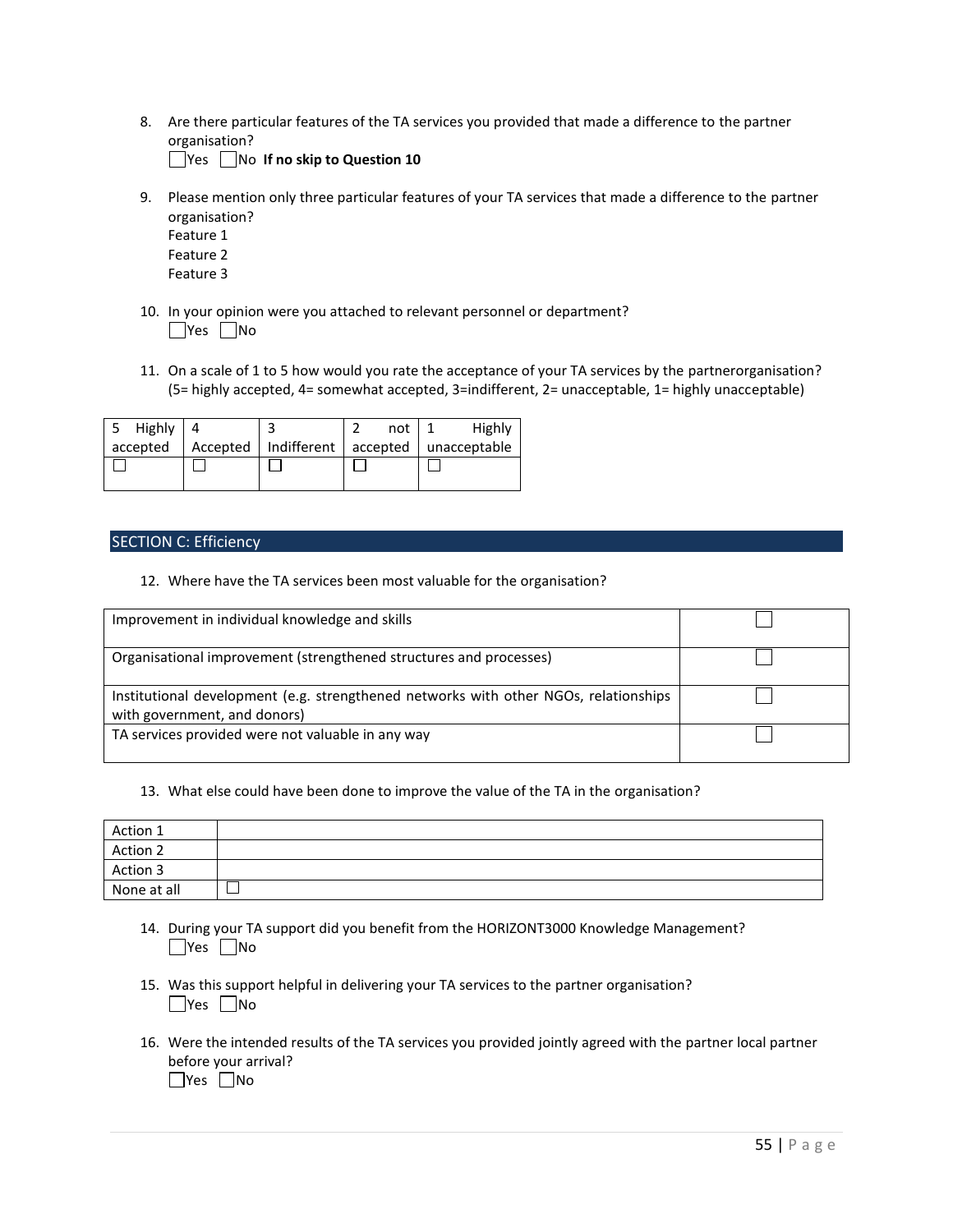17. Did the partner organisations play a role in evaluating the performance of the TA services you provided?  $\Box$ Yes  $\Box$ No

#### SECTION D: EFFECTIVENESS

18. What are the key results that the TA services intended to achieve for the organisation? (List a maximum of three in order of priority to you)

| Key result 1 |  |
|--------------|--|
| Key result 2 |  |
| Key result 3 |  |

#### 19. Which of these results were not achieved?

| Achieved 1  |  |
|-------------|--|
| Achieved 2  |  |
| Achieved 3  |  |
| None at all |  |

- 20. Were there any challenges you faced during your implementation of the TA services that could have limited the achievement of the intended results?  $\Box$ Yes  $\Box$ No
- 21. What were the three major challenges that you faced that limited your contribution as TA?

| Challenge 1 |  |
|-------------|--|
| Challenge 2 |  |
| Challenge 3 |  |

#### SECTION E: IMPACT

22. Can you list the three most significant changes where the TA services contributed to the partner organisation's operations in order of significance to you?

| Change 1 |  |
|----------|--|
| Change 2 |  |
| Change 3 |  |

23. What changes would you have liked your TA services to contribute to, but could not be achieved by you?

| Change 1 |  |
|----------|--|
| Change 2 |  |
| Change 3 |  |